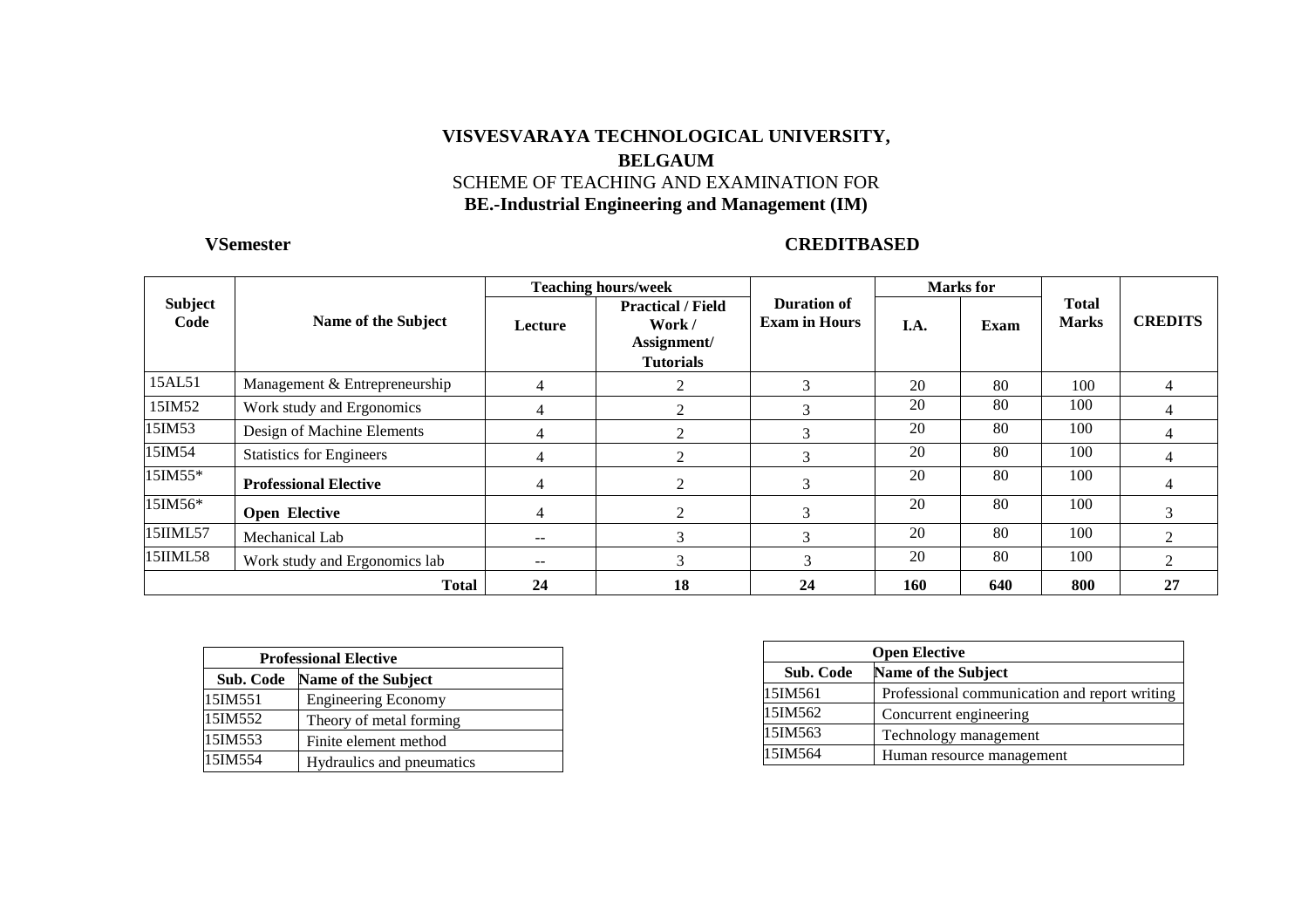### **VISVESVARAYA TECHNOLOGICAL UNIVERSITY, BELGAUM**  SCHEME OF TEACHING AND EXAMINATION FOR **BE.-Industrial Engineering and Management (IM)**

### **VISemester CREDITBASED**

|                 |                                   |         | <b>Teaching hours/week</b>                                                                                   |    |      | <b>Marks</b> for |                              |                |
|-----------------|-----------------------------------|---------|--------------------------------------------------------------------------------------------------------------|----|------|------------------|------------------------------|----------------|
| Subject<br>Code | Name of the Subject               | Lecture | Duration of<br><b>Practical / Field</b><br><b>Exam in Hours</b><br>Work /<br>Assignment/<br><b>Tutorials</b> |    | I.A. | Exam             | <b>Total</b><br><b>Marks</b> | <b>CREDITS</b> |
| 15IM61          | Quality assurance and reliability | 4       |                                                                                                              | 3  | 20   | 80               | 100                          | 4              |
| 15IM62          | Operations research               | 4       |                                                                                                              | 3  | 20   | 80               | 100                          | $\overline{4}$ |
| 15IM63          | Simulation modeling and analysis  | 4       |                                                                                                              | 3  | 20   | 80               | 100                          | 4              |
| 15IM64          | Materials management              | 4       |                                                                                                              | 3  | 20   | 80               | 100                          | 4              |
| 15IM65*         | <b>Professional Elective</b>      | 4       | 2                                                                                                            | 3  | 20   | 80               | 100                          | 4              |
| 15IM66*         | <b>Open Elective</b>              | 4       |                                                                                                              | 3  | 20   | 80               | 100                          | 3              |
| 15IML67         | <b>CAD/CAM Lab</b>                | $- -$   |                                                                                                              | 3  | 20   | 80               | 100                          | $\overline{2}$ |
| 15IML68         | Simulation lab                    | $- -$   |                                                                                                              | 3  | 20   | 80               | 100                          | 2              |
|                 | <b>Total</b>                      | 24      | 18                                                                                                           | 24 | 160  | 640              | 800                          | 27             |

| <b>Professional Elective</b>     |                                     |  |  |  |  |
|----------------------------------|-------------------------------------|--|--|--|--|
| Name of the Subject<br>Sub. Code |                                     |  |  |  |  |
| 15IM651                          | Financial management                |  |  |  |  |
| 15IM652                          | Industrial automation               |  |  |  |  |
| 15IM653                          | Software engineering and management |  |  |  |  |
| 15IM654                          | Composite materials                 |  |  |  |  |

| <b>Open Elective</b> |                               |  |  |  |
|----------------------|-------------------------------|--|--|--|
| Sub. Code            | Name of the Subject           |  |  |  |
| 15IM661              | Management information system |  |  |  |
| 15IM662              | Advanced machining processes  |  |  |  |
| 15IM663              | Value engineering             |  |  |  |
| 15IM664              | Development of enterprises    |  |  |  |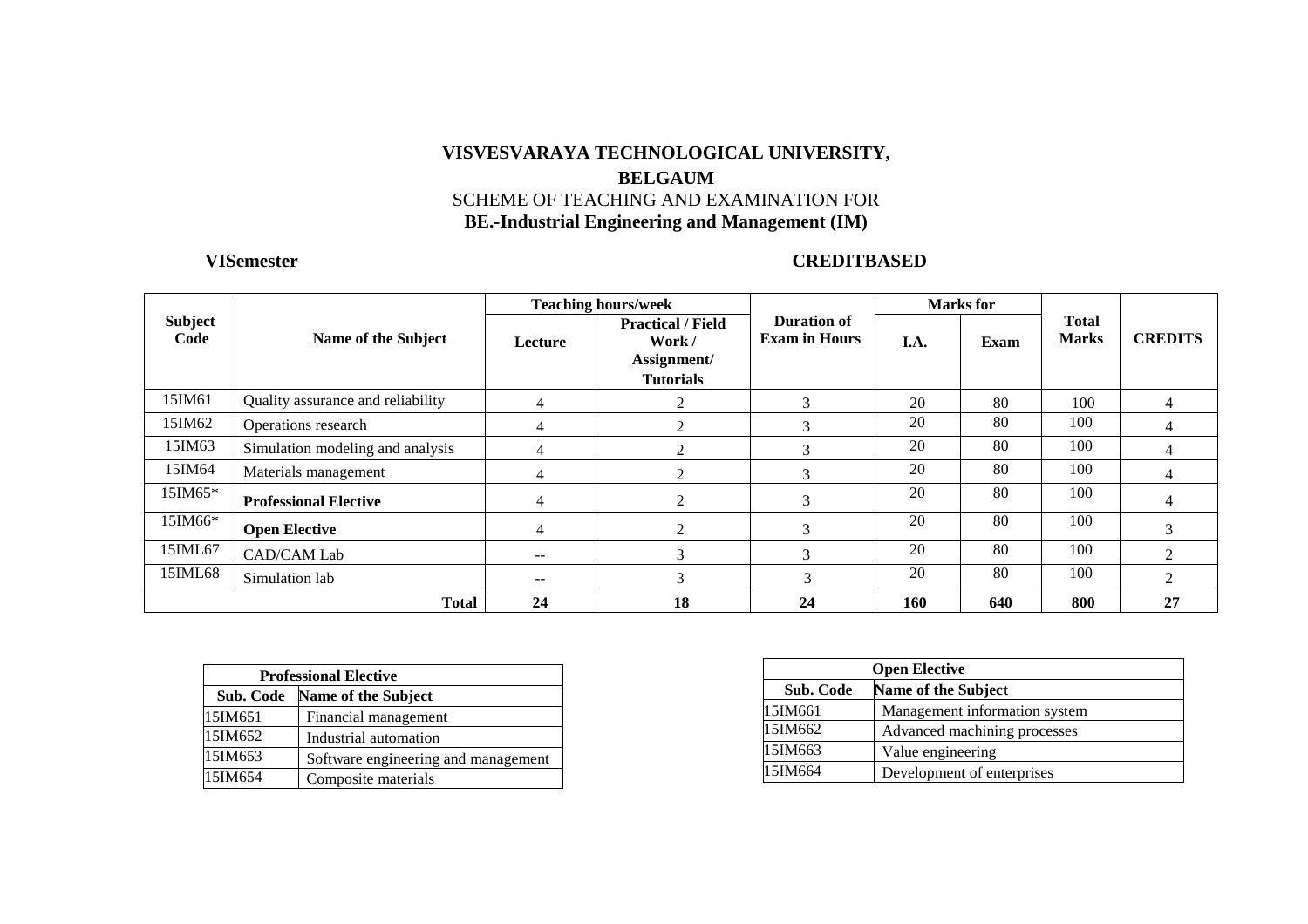| <b>MANAGEMENT AND ENTREPRENEURSHIP</b> |                                    |                     |    |  |  |  |  |  |
|----------------------------------------|------------------------------------|---------------------|----|--|--|--|--|--|
|                                        |                                    | <b>SEMESTER – V</b> |    |  |  |  |  |  |
| Subject Code                           | 20<br><b>IA Marks</b><br>15IM/IP51 |                     |    |  |  |  |  |  |
| Number of<br>Lecture                   | 04                                 | Exam Hours          | 03 |  |  |  |  |  |
| Hours/Week                             |                                    |                     |    |  |  |  |  |  |
| Total Number of Lecture   50           |                                    | Exam Marks          | 80 |  |  |  |  |  |
| Hours                                  |                                    |                     |    |  |  |  |  |  |
| <b>CREDITS - 04</b>                    |                                    |                     |    |  |  |  |  |  |

### **Course Objectives:**

This course will enable students to

- 1. Understand the basic concepts of management, planning, organizing and staffing.
- 2. Acquire the knowledge to become entrepreneur.
- 3. Comprehend the requirements towards the small-scale industries and project preparation.

| <b>Modules</b>                                                                                                                                                                                                                                                                                                                                                                                                                                                                                                                                                                         | <b>Teaching</b><br><b>Hours</b> | <b>Revised</b><br>Bloom's<br><b>Taxonomy</b><br>(RBT) Level |
|----------------------------------------------------------------------------------------------------------------------------------------------------------------------------------------------------------------------------------------------------------------------------------------------------------------------------------------------------------------------------------------------------------------------------------------------------------------------------------------------------------------------------------------------------------------------------------------|---------------------------------|-------------------------------------------------------------|
| <b>Module -1</b><br><b>MANAGEMENT:</b> Introduction- Meaning- natureand characteristics of<br>Management, Scopeand Functional areasof management - Management asa<br>science, artof profession - Management & Administration - Roles of<br>Management, Levelsof Management, Development of Management Thought-<br>earlymanagementapproaches-Modemmanagementapproaches.<br>PLANNING: Nature, importance and purpose of planning process Objectives<br>-Types<br>(Meaning Only) - Decision making Importance of planning<br>ofplans<br>stepsinplanning&planningpremises-Hierarchyofplans | 10 Hours                        | L1, L2, L3                                                  |
| <b>Module -2</b><br><b>ORGANIZING</b><br>ANDSTAFFING: Natureand purpose of organization<br>Principlesoforganization-Typesoforganization-DepartmentationCommittees-<br>Centralization VsDecentralization of authority and responsibility-Span of<br>control-<br>MBOandMBE(MeaningOnly)Natureandimportanceofstaffing-<br>:Process<br>ofSelection& Recruitment.<br>DIRECTING&CONTROLLING:Meaningandnatureofdirecting<br>Leadershipstyles, MotivationTheories, Communication-Meaningand importance-<br>coordination, meaning<br>andimportanceandTechniquesof<br>Co                         | 10 Hours                        | L1, L2, L3                                                  |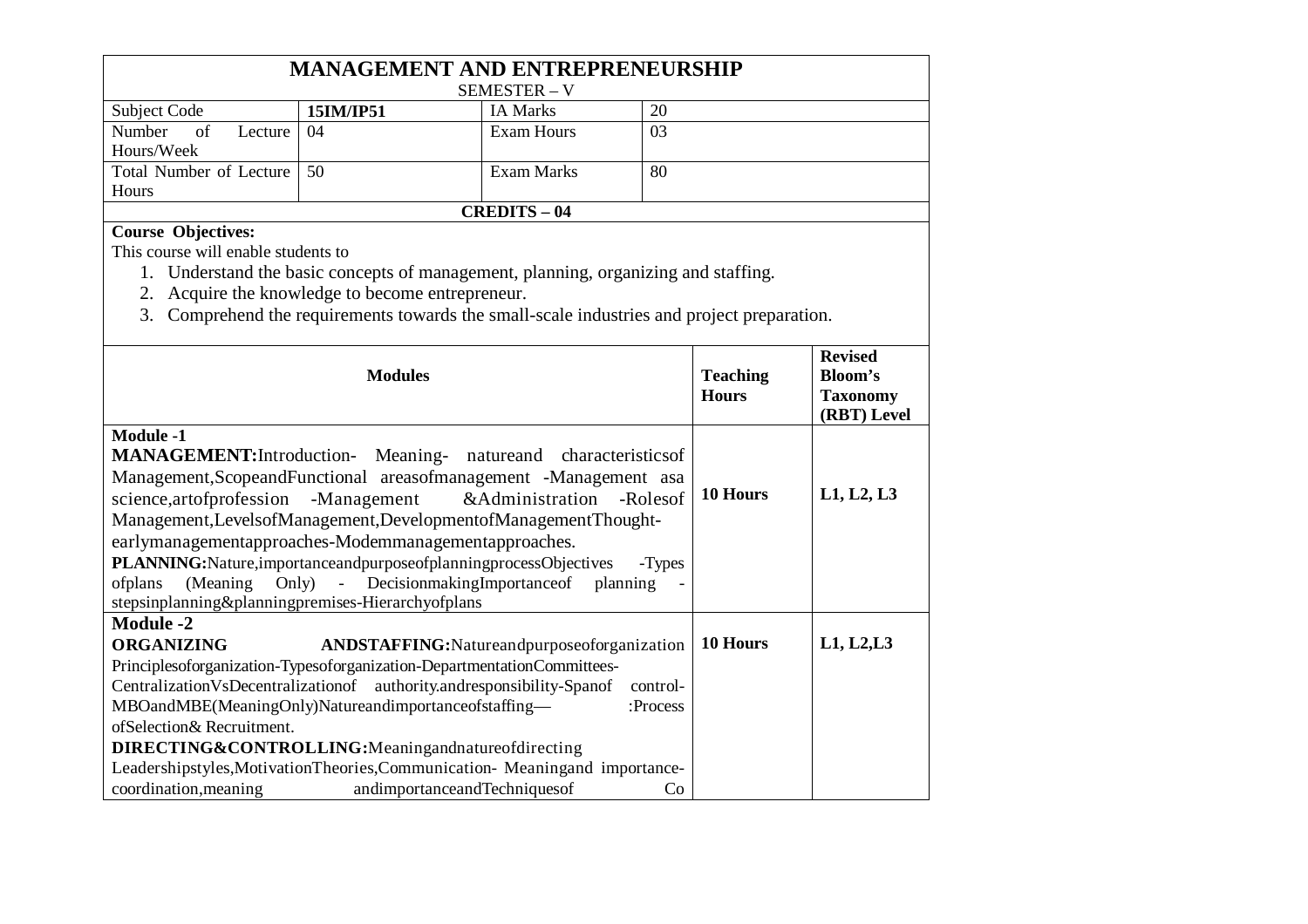| Ordination.Meaningandsteps incontrolling- Essentialsofasoundcontrol system-<br>Methodsofestablishingcontrol.                                                                                                                                                                                                                                                                                                                                                                                                                                                  |          |                                                  |
|---------------------------------------------------------------------------------------------------------------------------------------------------------------------------------------------------------------------------------------------------------------------------------------------------------------------------------------------------------------------------------------------------------------------------------------------------------------------------------------------------------------------------------------------------------------|----------|--------------------------------------------------|
| <b>Module -3</b><br>ENTREPRENEUR: Meaning of Entrepreneur; Evolution of<br>.theConcept;<br>FunctionsofanEntrepreneur,TypesofEntrepreneur,Entrepreneur-anemerging.<br>Class.ConceptofEntrepreneurship-EvolutionofEntrepreneurship,<br>DevelopmentofEntrepreneurship;Stagesinentrepreneurialprocess;Roleof                                                                                                                                                                                                                                                      | 10 Hours | L <sub>2</sub> , L <sub>3</sub> , L <sub>4</sub> |
| entrepreneursin EconomicDevelopmentt; Entrepreneurshipin<br>India;<br>Entrepreneurship-itsBarriers.                                                                                                                                                                                                                                                                                                                                                                                                                                                           |          |                                                  |
| <b>Module -4</b><br>SMALL SCALE INDUSTRIES: Definition; Characteristics; Need and<br>rationale;Objectives;Scope;roleofSSIinEconomicDevelopment.Advantages<br>ofSSIStepstostartandSSI-GovernmentpolicytowardsSSI;DifferentPolicies                                                                                                                                                                                                                                                                                                                             | 10 Hours | L3, L4, L5                                       |
| ofSSI;GovernmentSupportforSSIduring5yearplans.ImpactofLiberalization,<br>SSIEffectofWTO/GATTSupportingAgencies<br>Privatization, Globalizationon<br>GovernmentforSSI, Meaning, Natureof support; Objectives; Functions;<br>of<br>TypesofHelp; AncillaryIndustryandTinyIndustry.                                                                                                                                                                                                                                                                               |          |                                                  |
| <b>Module -5</b><br>INSTITUTIONALSUPPORT:DifferentSchemes;TECKSOK;KIADB;<br>KSSIDC;KSIMC;DICSingle WindowAgency;SISI;NSIC;SIDBI;KSFC.<br>PREPARATIONOFPROJECT:MeaningofProject;ProjectIdentification;<br>ProjectSelection;ProjectReport;Needand<br>SignificanceofReport;Contents;<br>Formulation;GuidelinesbyPlanningCommissionforProjectreport;Network<br>Analysis; ErrorsofProjectReport; ProjectAppraisal.Identificationofbusiness<br>opportunities:MarketFeasibilityStudy;TechnicalFeasibilityStudy;Financial<br>FeasibilityStudy&SocialFeasibilityStudy. | 10 Hours | L2, L3                                           |
| <b>Course Outcomes:</b><br>After studying this course, students will be able to:<br>1. Explain about the management and planning.<br>2. Apply the knowledge on planning, organizing, staffing, directing and controlling.<br>Describe the requirements towards the small-scale industries and project preparation.<br>3.                                                                                                                                                                                                                                      |          |                                                  |

**Graduate Attributes :**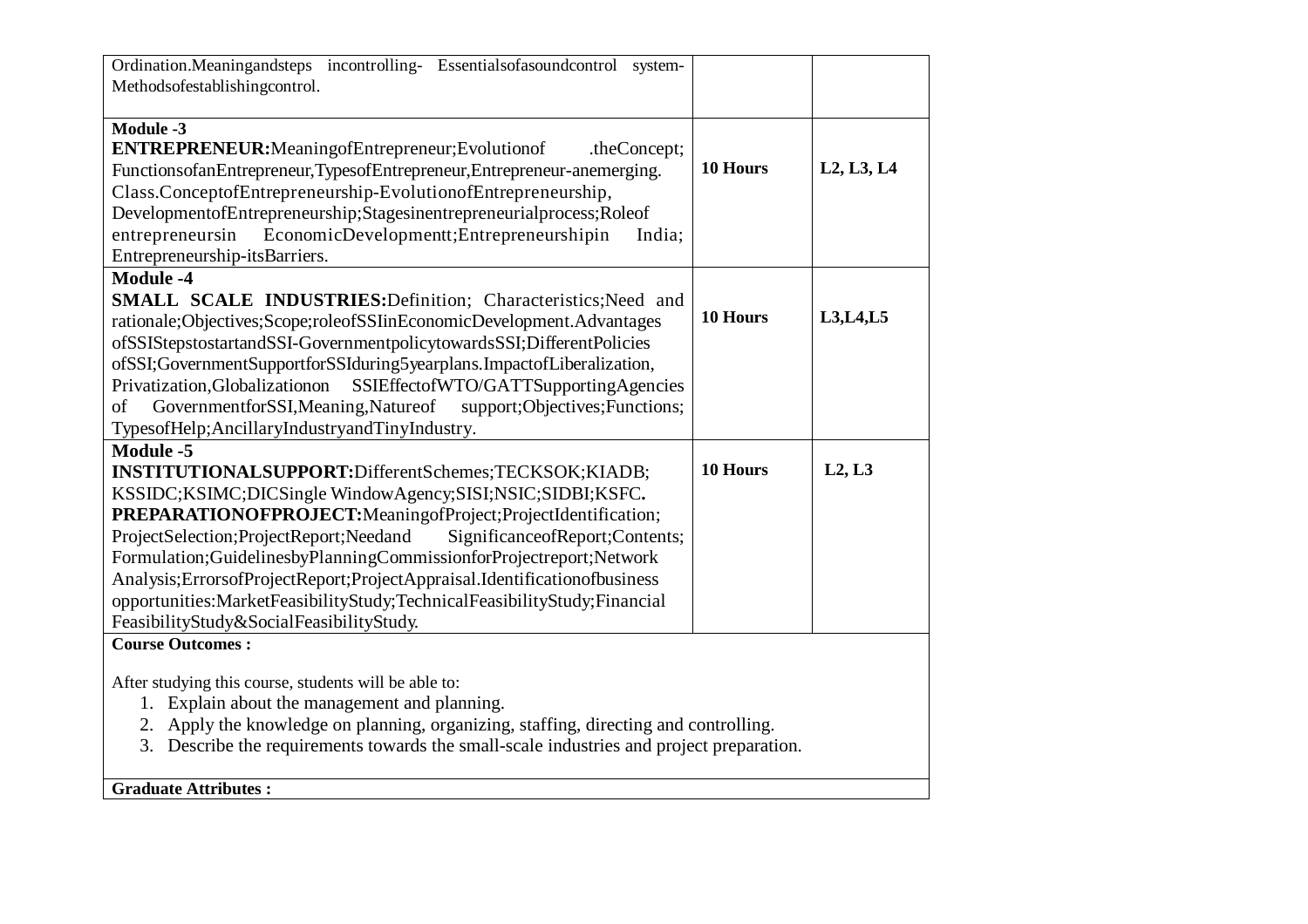- oEngineering Knowledge.
- oProblem Analysis.
- $\circ$  Design / development of solutions
- oModern Tool Usage and Interpretation of data

#### **Question paper pattern:**

- The question paper will have ten questions. •
- •Each full question consists of 16 marks.
- •There will be 2full questions (with a maximum of four sub questions) from each module.
- •Each full question will have sub questions covering all the topics under a module.
- $\bullet$ The students will have to answer 5 full questions, selecting one full question from each module.

#### **Text Books:**

- 1. PrinciplesofManagement–P.C.Tripathi,P.N.Reddy–TataMcGraw Hill,
- 2. DynamicsofEntrepreneurialDevelopment&ManagementVasantDesai-HimalayaPublishingHouse
- 3. EntrepreneurshipDevelopment–Poornima.M.CharantimathSmall BusinessEnterprises-PearsonEducation-2006(2&4).

#### **Reference Books:**

- 1. ManagementFundamentals- Concepts,Application, Skill Development-RobersLusier-Thomson
- 2. EntrepreneurshipDevelopment-S.S.Khanka-S.Chand&Co.
- 3. Management-StephenRobbins-PearsonEducation/PHI-17 Edition,2003.

### **WORK STUDY AND ERGONOMICS**

| <b>Subject</b><br>Code                              | 15IM/IP52 | . .<br>Credits<br>0Ť<br>No | . . |
|-----------------------------------------------------|-----------|----------------------------|-----|
| Week<br><b>No</b><br>Lecture<br>-ot<br><b>Hours</b> | 04        | <b>Hours</b><br>Exam       |     |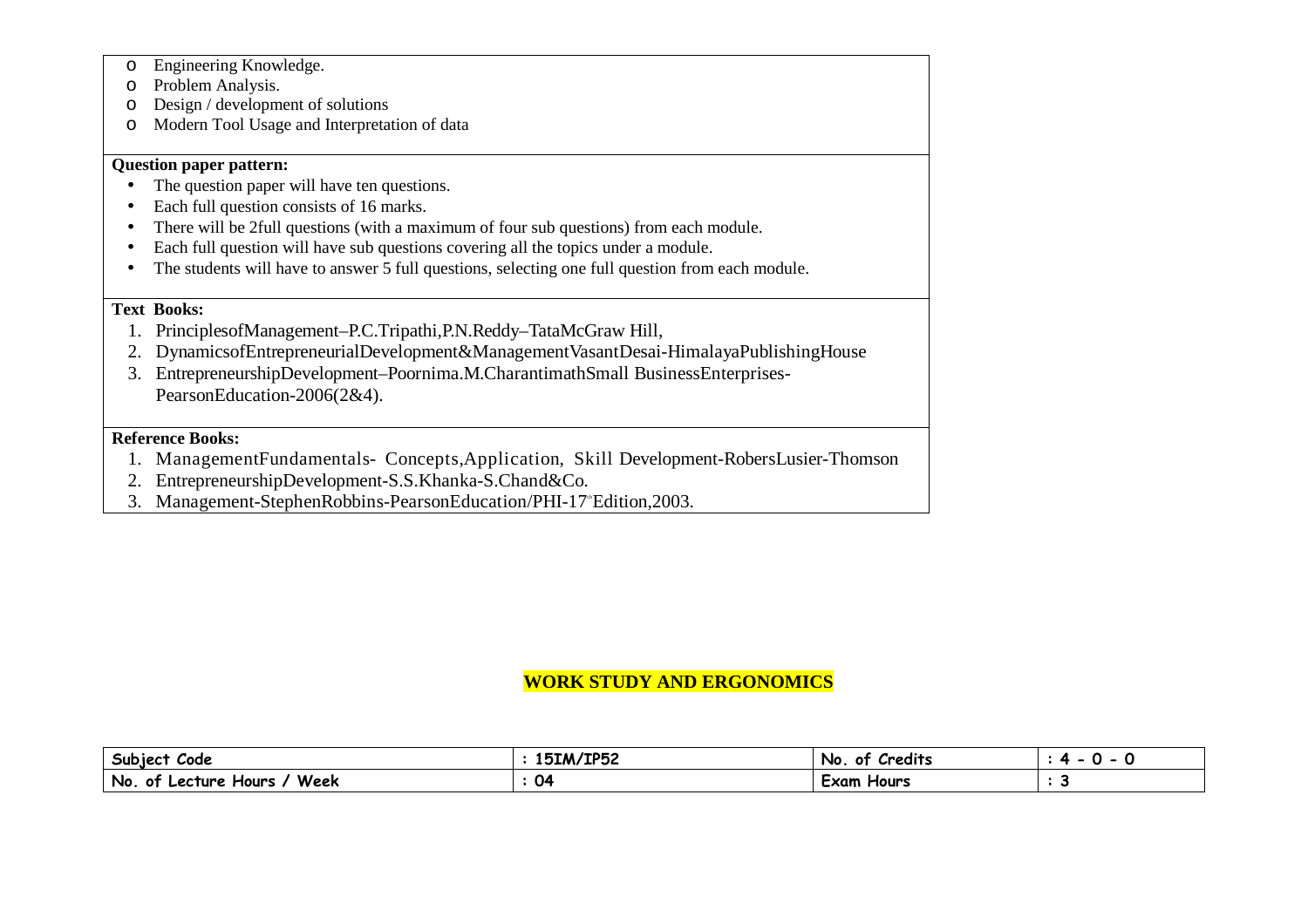| $\overline{\phantom{a}}$<br>Total<br>Hours<br>Lecture<br>No<br>0Ť | :JU | Marks<br>:xam | 8C |
|-------------------------------------------------------------------|-----|---------------|----|
|-------------------------------------------------------------------|-----|---------------|----|

#### **COURSE OBJECTIVES**

- 1.To develop concepts related to principles of productivity & work study as a tool for increasing the efficiency and effectiveness in organizational systems.
- To study the existing method, compare and propose a new method. 2.
- 3.To provide the usage of the various tools and techniques used in work measurement.
- 4. To develop basic ideas of ergonomics and its design.
- 5.To develop concepts related Man-Machine Interfaces and Design of Displays and controls.

### **COURSE CONTENT**

**UNIT – 1 Productivity and Work Study:** Definition of productivity, task of management, productivity of materials, land, building, machine and power, factors affecting the productivity, work content, basic work content, excess work content, how manufacturing job is made up, work content due to excess product and process, ineffective time due to short comings on part of the management.

**Definition, Objective and scope of Work Study:** Work study and management, work study and worker

**08 Hours**

#### **UNIT –2**.

**Method Study:** Definition, objective and scope of method study, activity recording and tools, **Recording tools:** Out Line Process Chart, Flow Process Chart, Flow diagram, String Diagram, Travel Chart, Multiple Activity Chart, Two- Handed process chart.

**Principles of Motion Economy**: Introduction, Classification of movements. Two- hand process chart, Micromotion study, Therbligs, SIMO Chart. Special Charts: Cyclegraph and Chronocycle graph - development, definition and installation of the improved method.

**Work Measurement:** Definition, objectives, work measurement techniques.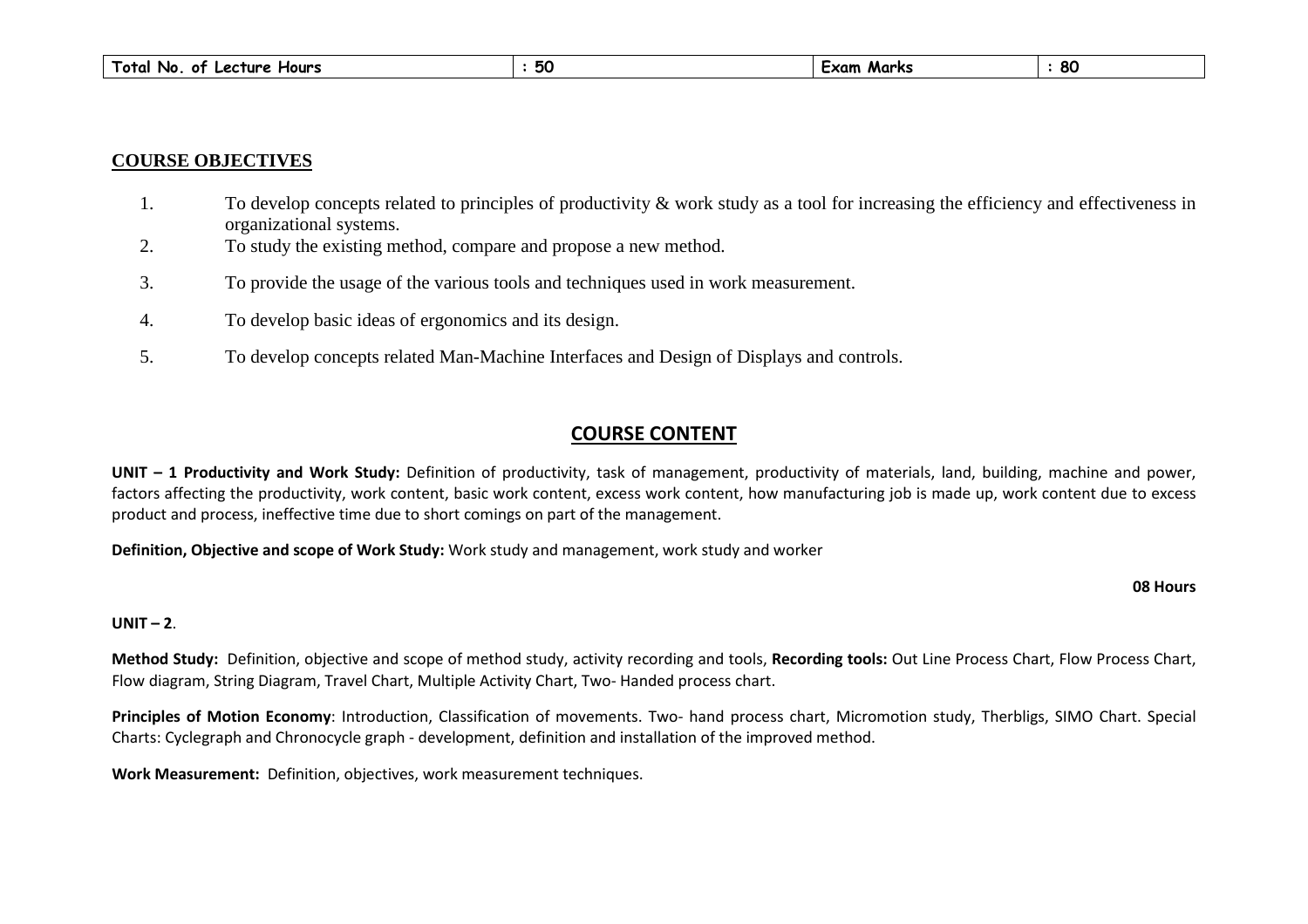**UNIT – 3 Time study** - Definition, time study equipment, selection of job, steps in time study. Breaking jobs into elements, recording information.

**Rating**: Systems of rating, standard rating, standard performance, scales of rating.

**Allowances:** Standard time determination, predetermined motion time study (PMTS), factors affecting rate of working, problems on allowances.

**UNIT – <sup>4</sup> Introduction to Ergonomics**: Human factors and ergonomics, psychology, engineering, bio mechanics, industrial design, graphics design, statistics, operation research and anthropometry Morphology of design and its relationship with cognitive abilities of human being.

**Physical Ergonomics** : human anatomy, and some of the anthropometric, physiological and bio mechanical characteristics as they relate to physical activity. Cognitive: mental processes, such as perception, memory, reasoning, and motor response, mental workload, and decision-making. Organizational ergonomics: optimization of socio-technical systems, including their organizational structures, policies, processes. Communication, work design, design of working times, teamwork, cooperative work, and new work programs. Environmental ergonomics**:** human interaction with the environment- characterized by climate, temperature, pressure, vibration, light.

#### **12 Hours**

**UNIT – <sup>5</sup> Man-Machine Interaction**; Man-Machine interaction cycle, Man-machine interfaces, Displays : factors that control choice of display, visual displays- qualitative displays; moving pointer displays, moving scale displays, digital displays Indicators, auditory displays, tactile displays. Factors affecting effectiveness of displays. Quantitative displays, check- reading displays, representational displays. Types of controls and their integration with displays. **Design guidelines for displays and controls**: viewing distance, Illumination, angle of view, reach etc., general design checklist for displays and controls. Standards for ergonomics in engineering and design, displays and controls.

**08 Hours**

#### **COURSE OUTCOMES:**

Upon completion of this course, students should be able to:

1. Recollect the basic concepts of productivity, work content and work study and definethe objective and scope of Work Study.

**08Hrs**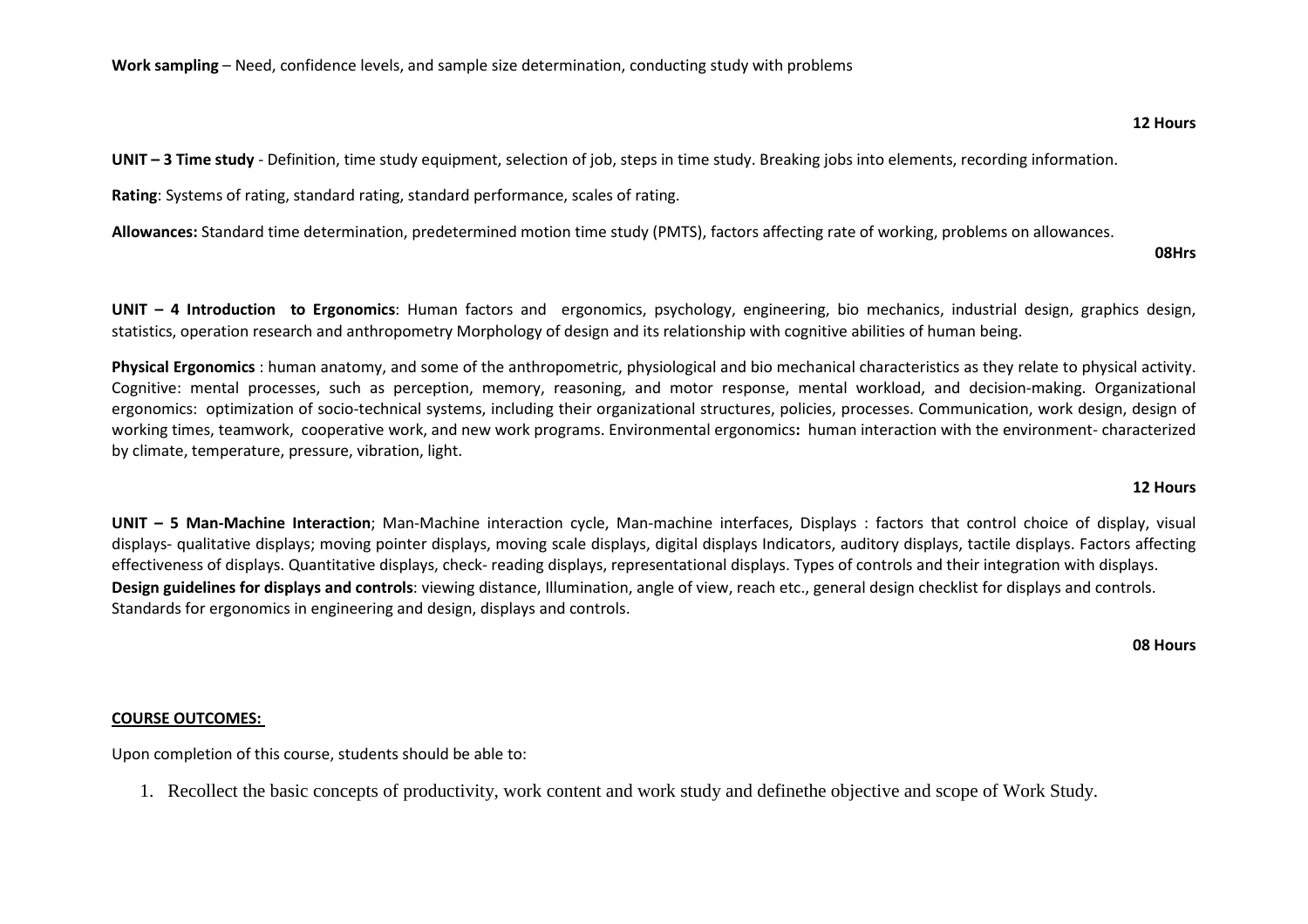- 2. Define the various charts and to construct the charts on the basis of present method and develop a new / proposed method and identify the unnecessary movements.
- 3. Explain the basic work measurement techniques and to gain knowledge of measurement of work, rating and imbibe the concept of allowance in estimating Standard Time
- 4. Determine the basic concepts of Ergonomics and demonstrate a sound knowledge of Ergonomics in engineering applications.
- 5. Demonstrate a sound knowledge of Man-Machine Interfaces and design of displays and controls in engineering systems

#### **TEXT BOOKS**

- 1. **Introduction to Work Study** ILO, 4<sup>th</sup> edition 1992
- 2. **Mark. S. Sanders and Ernest. J McCornick**. "Human Factor in Engineering and Design", McGraw-Hill Book Co., Inc., New York, 1993

#### **REFERENCE BOOKS**

- 1. S. Dalela and Sourabh, "**Work Study and Ergonomics**". Standard publishers 2013
- 2. **Wesley Woodson, Peggy Tillman and Barry Tillman**, "Human Factors Design Handbook", McGraw-Hill; 2ndedition, 1992
- 3. Ralph M. Barnes, "Motion and Time Study", Wiley International,  $7<sup>th</sup>$  Edition.
- 4. Mark S. Sanders and Ernest J. McCormick, "Human Factors in Engineering Design" 4<sup>th</sup> edition, 2013.
- 5. B. Niebel and Freivalds, Niebel's Methods Standards and Work Design, McGraw-Hill, 12th Edition, 2009,

| <b>DESIGN OF MACHINE ELEMENTS</b><br>Semester - V |  |  |          |    |
|---------------------------------------------------|--|--|----------|----|
| Subject Code: 15IM/IP53                           |  |  | IA Marks | 20 |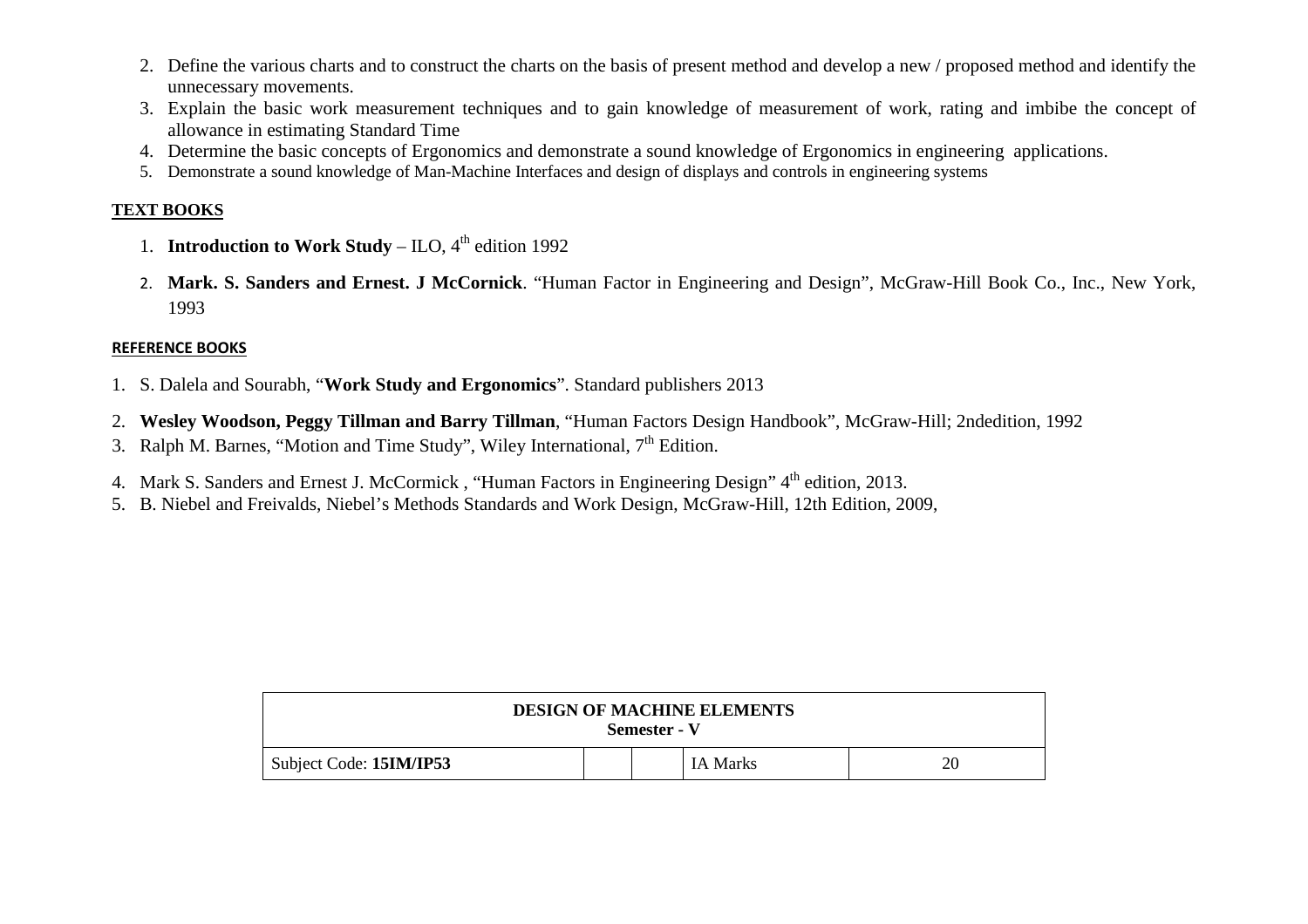| Number of Lecture Hours/Week   | 04 |  | Exam Marks | 80 |  |
|--------------------------------|----|--|------------|----|--|
| Total Number of Lecture Hours: | 50 |  | Exam Hours | 03 |  |
| $CRIDITS - 04$                 |    |  |            |    |  |

#### **Module 1**

 **DESIGN FOR STATIC STRENGTH**: Design considerations; Codes and Standards, static loads and factor of safety. Theories of failure: Maximum Normal Stress Theory, Maximum Shear Stress Theory, Distortion energy theory. Failure of Brittle and Ductile materials. Stress concentration. Determination of stress concentration factor. 8 **Hours** 

#### **Module 2**

 **DESIGN FOR FATIGUE STRENGTH**: S – N Diagram, low cycle and High cycle fatigue. Endurance limit. Modifying factors: Load, Size and Surface finish effects. Fatigue stress concentration factor. Fluctuating stresses. Goodman and Soderberg Relationship. Stresses due combined loading, Cumulative fatigue damage. 8 **Hours** 

#### **Module 3**

 **DESIGN OF SHAFTS**: Design of shafts subjected to torsion, bending moment and combined torsion moment and axial loading. ASME and BIS Codes for design of transmission shafting. Design for strength and rigidity. Shafts under fluctuating loads and combined loads.

#### 12 **Hours**

#### **Module 4**

 **DESIGN OF GEARS**: Introduction to Spur, Helical and Bevel Gears. Design of Spur gear, Lewis equation, form factor, stresses in gear tooth, Dynamic load and wear load.

#### **12 Hours**

#### **Module 5**

 **RIVETED JOINTS AND WELDED JOINTS:** Types of riveted joints, failures of riveted joints, Boiler joint, Efficiency. Types of welded joints, Strength of butt and fillet welds, eccentrically loaded welds. **5 Hours DESIGN OF SPRINGS**: Types of springs, Stresses in Coil springs of circular and non-circular cross-sections. Tension and compression springs. Stresses in Leaf springs.**5 Hours**

#### **TEXT BOOKS:**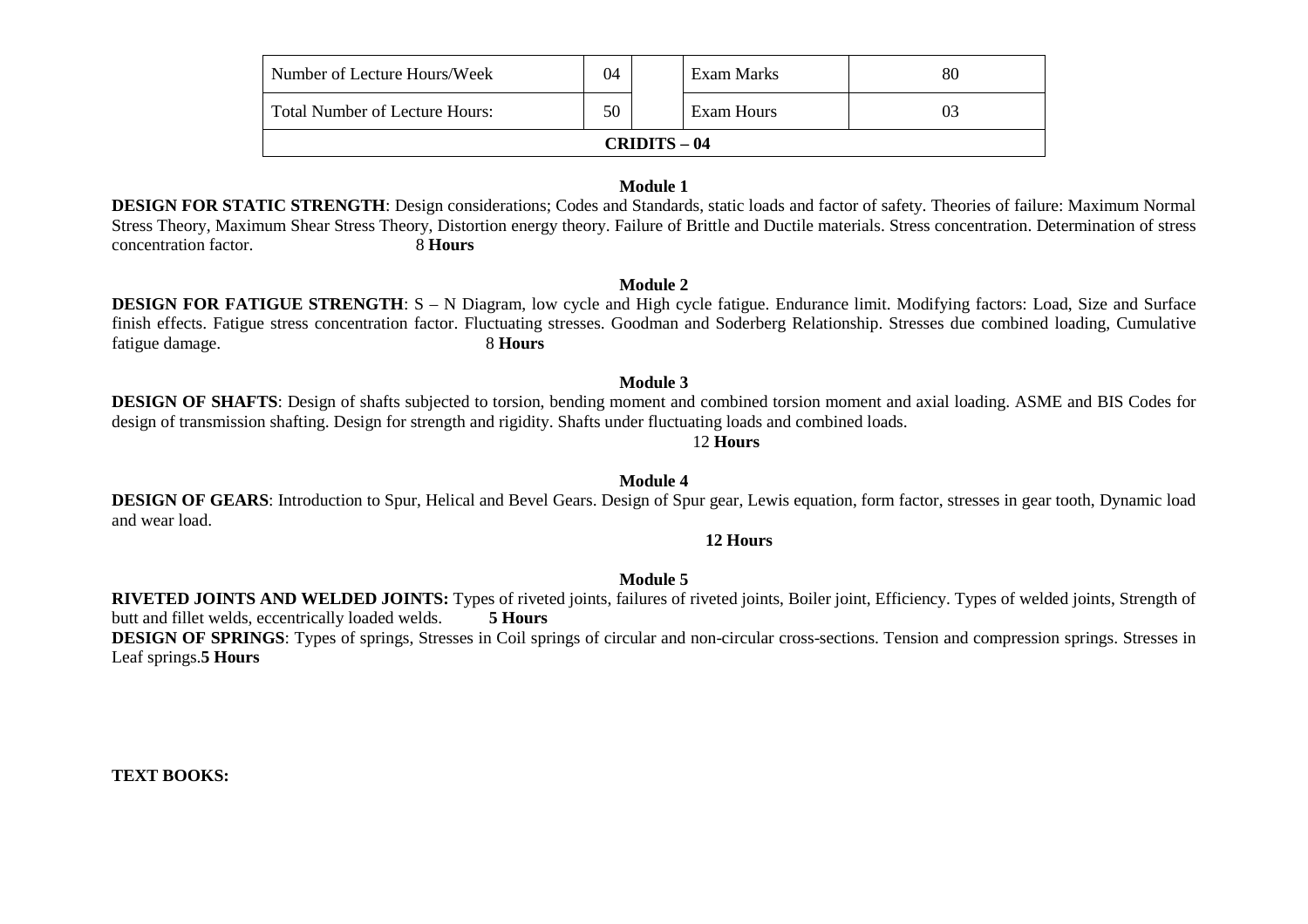- 1. **Mechanical Engineering Design**  Joseph Edward Shigley Tata McGraw Hill, New Delhi 1986.
- 2. **Machine Design**  VL. Maleev and Hartman CBS Publishers and Distributors, Delhi 1983.
- 3. **Design of Machine Elements**  V. B. BahandariTata McGraw Hill, New Delhi 2000.

#### **REFERENCE BOOKS:**

- 1. Machine Design Robert. L. Norton Pearson Education Asia, New Delhi 2001.
- 2. Theory and Problems of Machine Design Hall, Holowinko, LaughlinSchaums Outline Series 2002.
- 3. Elements of Machine Design N. C. Pandey and C. S. Shah ChorotarPublishing house 2002.

**Question paper pattern:** The question paper will have TEN questions. There will be TWO questions from each module. Each question will have questions covering all the topics under a module. The students will have to answer FIVE full questions, selecting ONE full question from each module.

#### **STATISTICS FOR ENGINEERS**

| Subject Code              | 15IM54      | <b>IA Marks</b> |    |
|---------------------------|-------------|-----------------|----|
| No. of Lecture Hrs./ Week | $\cdot$ ()4 | Exam Hours      |    |
| Total No. of Lecture Hrs. | - 50        | Exam Marks      | 80 |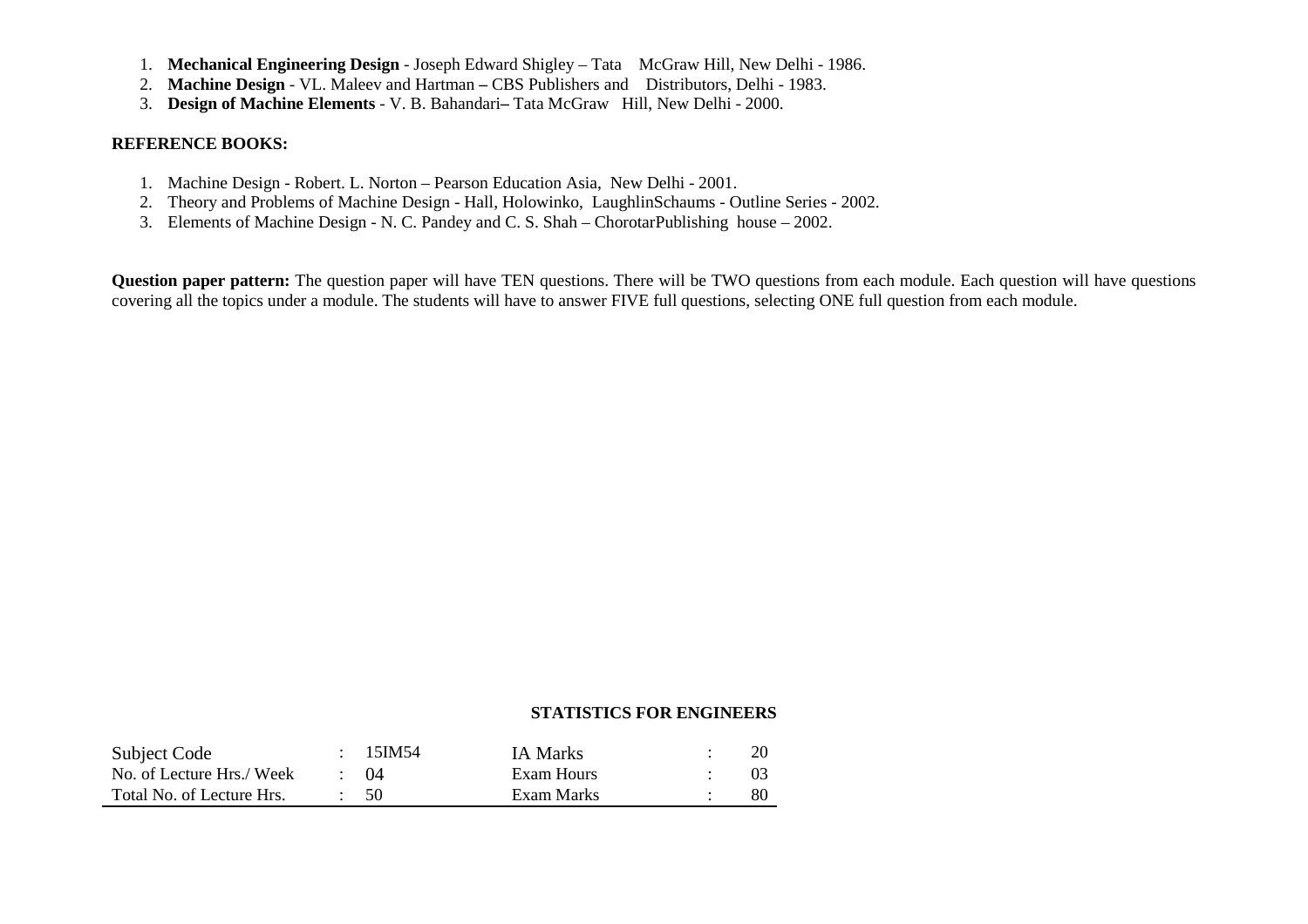| <b>MODULE</b>  | <b>COURSE CONTENT</b>                                                                                                                                                                                                                                                                                                                                                                                                                                                                                                                                                                                                                                                                                                                                                                                               | <b>HOURS</b> |
|----------------|---------------------------------------------------------------------------------------------------------------------------------------------------------------------------------------------------------------------------------------------------------------------------------------------------------------------------------------------------------------------------------------------------------------------------------------------------------------------------------------------------------------------------------------------------------------------------------------------------------------------------------------------------------------------------------------------------------------------------------------------------------------------------------------------------------------------|--------------|
| $\mathbf{1}$   | THE ROLE OF STATISTICS IN ENGINEERING: Statistical<br>Thinking, Collecting data, Statistical Modelling Frame work.<br>DATA SUMMARY AND PRESENTATION: Measure of central<br>tendency and variance, Importance of Data summary and Display, Tabular<br>and Graphical display                                                                                                                                                                                                                                                                                                                                                                                                                                                                                                                                          | 08           |
| $\overline{2}$ | <b>DISCRETE</b><br><b>RANDOM</b><br><b>VARIABLES</b><br><b>AND</b><br><b>PROBABILITY</b><br><b>DISTRIBUTIONS:</b> Discrete Random variables, Probability distributions<br>and Probability mass functions, Cumulative distribution functions, Mean<br>and Variance of a discrete random variable, Discrete uniform distribution,<br>Hyper Geometric<br>Binominal<br>distribution,<br>distribution,<br>Poisson<br>distribution.<br>CONTINUOUS RANDOM VARIABLES AND PROBABILITY<br><b>DISTRIBUTIONS:</b><br>Continuous<br>random<br>variables,<br>Probability<br>distributions and probability density functions, cumulative distribution<br>functions, Mean and Variance of a continuous random variable, uniform<br>distribution, Normal distribution, Normal approximation to Binominal and<br>Poisson distribution | 12           |
| 3              | ESTIMATION THEORY: Statistical Inference, Random sampling,<br>Properties of Estimators, Sampling distribution, Sampling distribution of<br>mean, variance and proportion. Introduction to confidence intervals.<br>STATISTICAL INFERENCE FOR A SINGLE SAMPLE: Hypothesis<br>testing, Inference on the mean of a population (variance known and<br>unknown), Inference on the variance of a normal population, Inference on<br>a population proportion.                                                                                                                                                                                                                                                                                                                                                              | 11           |
| 4              | STATISTICAL INFERENCE FOR TWO SAMPLES: Inference for a<br>difference in Means, Variances known, Inference for a difference in means<br>of two normal distributions, Variances unknown, Inference on the<br>Variances of two normal populations, Inference on two population<br>proportions.<br>NON-PARAMETRIC TESTS- Chi-square tests, Goodness of fit and                                                                                                                                                                                                                                                                                                                                                                                                                                                          | 07           |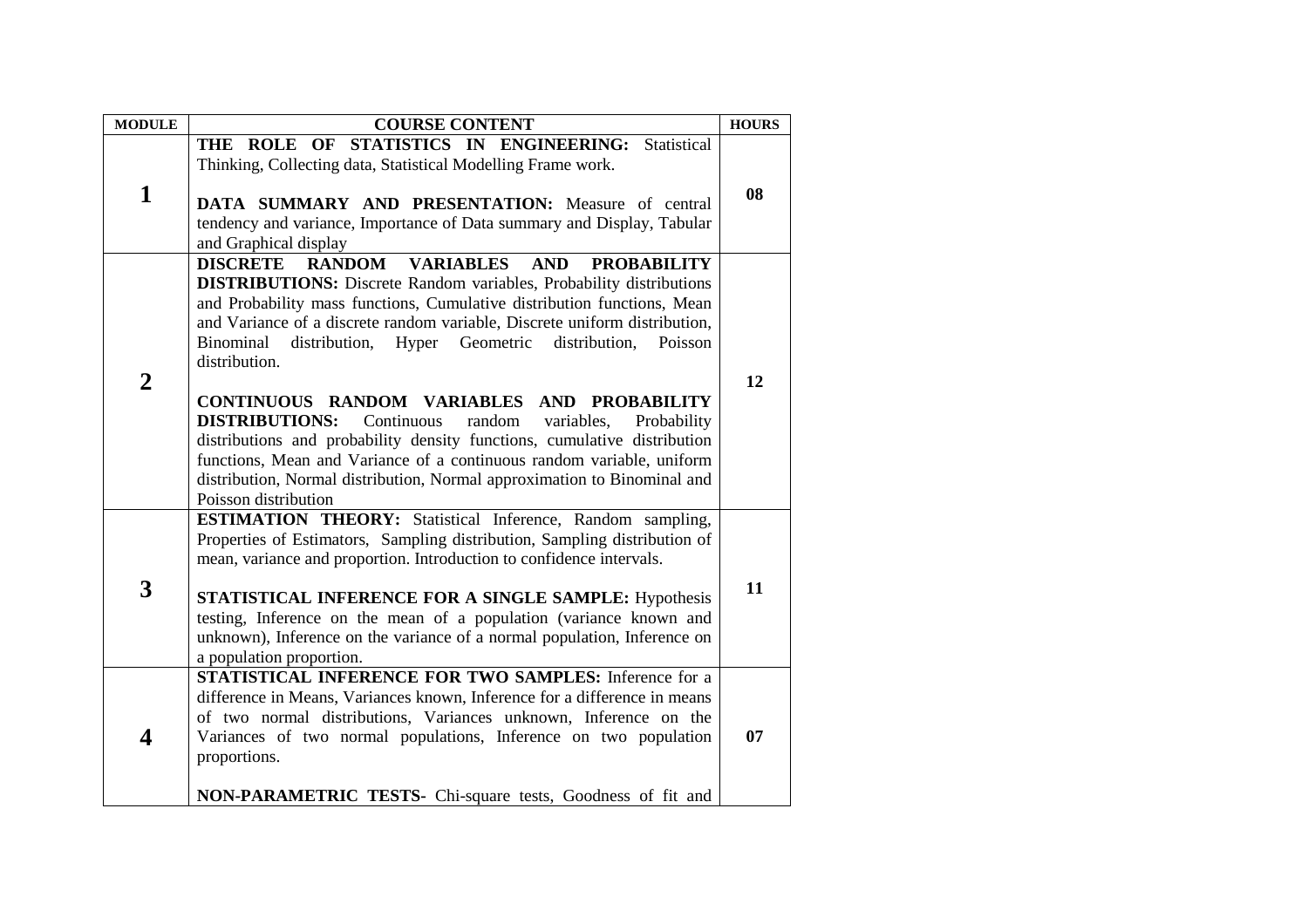|   | Contingency table tests                                                                                                                                                                                                                                                                                                                                                                                                                                                                                          |  |
|---|------------------------------------------------------------------------------------------------------------------------------------------------------------------------------------------------------------------------------------------------------------------------------------------------------------------------------------------------------------------------------------------------------------------------------------------------------------------------------------------------------------------|--|
| 5 | SIMPLE LINEAR REGRESSIONS AND CORRELATION: Simple<br>Linear Regression, Properties of Least square Estimators and Estimation of<br>variances, Common abuses of regression, Prediction of new observations,<br>Assessing the adequacy of regression model, Transformations to a straight<br>line, Introduction to multiple regression (no problems), Correlation<br><b>DESIGN OF EXPERIMENTS:</b> Strategy of experimentation, completely<br>randomized single - factor experiment, Tests on individual treatment |  |
|   | means, the random effects model, the randomized complete block design,<br>one way analysis of variance and two way analysis of variance.                                                                                                                                                                                                                                                                                                                                                                         |  |

#### **TEXT BOOKS:**

- **1.** Applied statistics and Probability for Engineers Douglas C Montgomery, George C Runger, 2<sup>nd</sup>Edn, John Wiley and Sons, ISBN-0-471-17027-5
- 2. **Statistics for Management Richard I Levin, David S Rubin, 6<sup>th</sup>Edn, Prentice Hall India, ISBN-81-203-0893-X**

#### **REFERENCE BOOKS:**

- **1. Probability and Statistics in Engineering** William W Hines, Douglas C Montgomery, 2<sup>nd</sup>Edn, John Wiley and Sons
- 2. Business Statistics for Management and Economics Daniel, Terrell, 6<sup>th</sup>Edn, Houghton Mifflin Company, ISBN-0-395-62835-0
- **3. Probability and Statistics** Walpole & Mayer, MacMillan Publishing Company, 1989.

#### **MECHANICAL LAB**

| Subject Code              | 15IML 57        | IA Marks   |    |
|---------------------------|-----------------|------------|----|
| No. of Practical/Week     | $\therefore$ 03 | Exam Hours |    |
| Total No. of Lecture Hrs. | -42             | Exam Marks | 80 |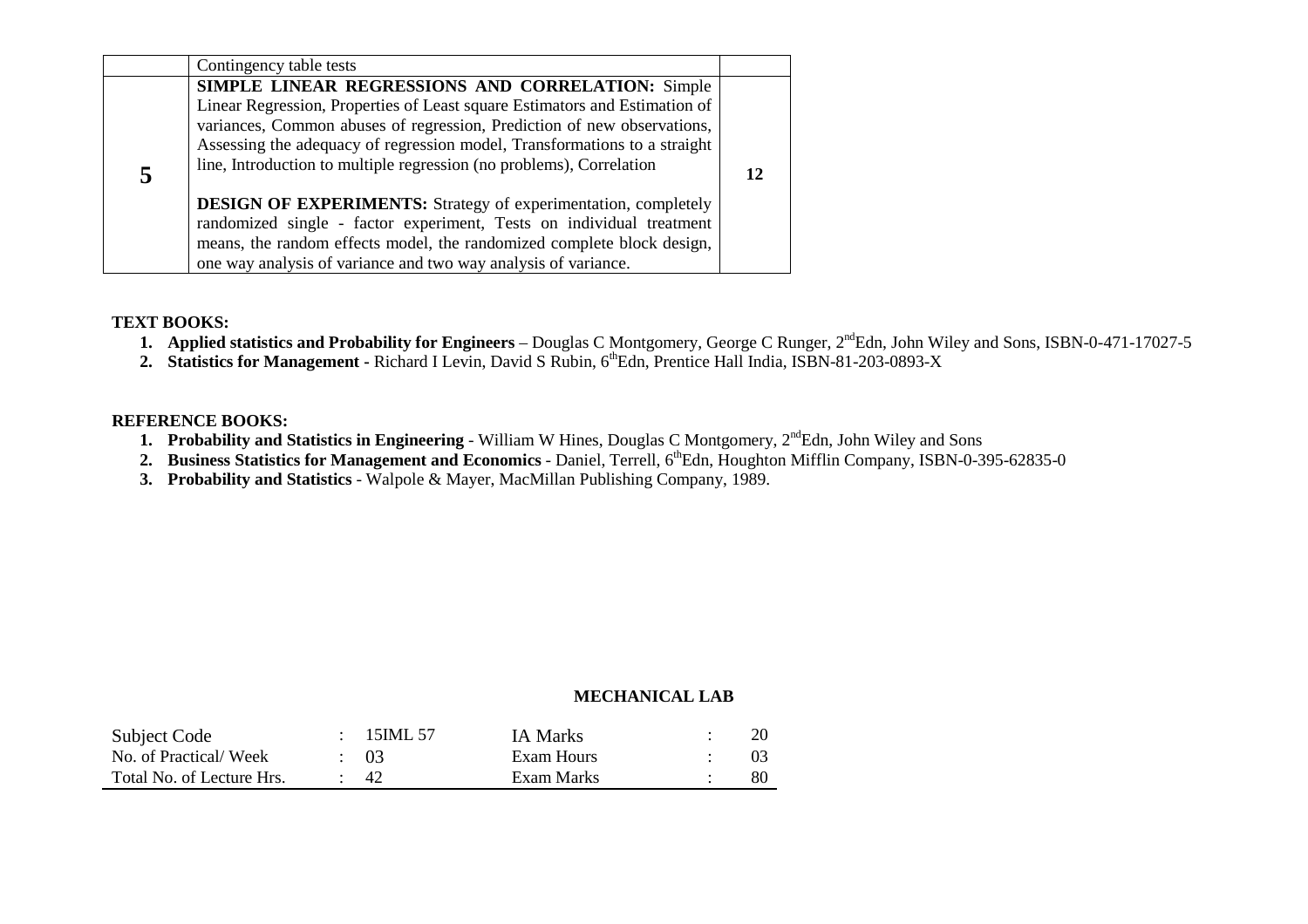#### **PART - A**

#### **(Individual experiments)**

Determination of Flash point and Fire point of lubricating oil using Abel Pensky Martins Apparatus Determination of Calorific value of solid and gaseous fuels. Determination of Viscosity of a lubricating oil using Redwoods and Say bolts - Viscometers.

### **PART - B**

#### **Group experiments**

Performance Tests on Four stroke Petrol and Diesel Engines, Calculations of IP, BP, Thermal efficiencies, SFC, FP and heat balance sheet Performance Test on Four stroke Petrol - Calculations of IP, BP, Thermal efficiencies, SFC. Multi cylinder petrol / diesel engine (Morse Test) Calibration of Venturi meter, Flow through pipes Performance test on centrifugal and reciprocating pumps

#### **WORK STUDY AND ERGONOMICS LAB**

| Subject Code                | 15IML/IPL58     | <b>IA Marks</b> |    |
|-----------------------------|-----------------|-----------------|----|
| No. of Practical Hrs./ Week | $\therefore$ 03 | Exam Hours      |    |
| Total No. of Lecture Hrs.   | - 42            | Exam Marks      | 80 |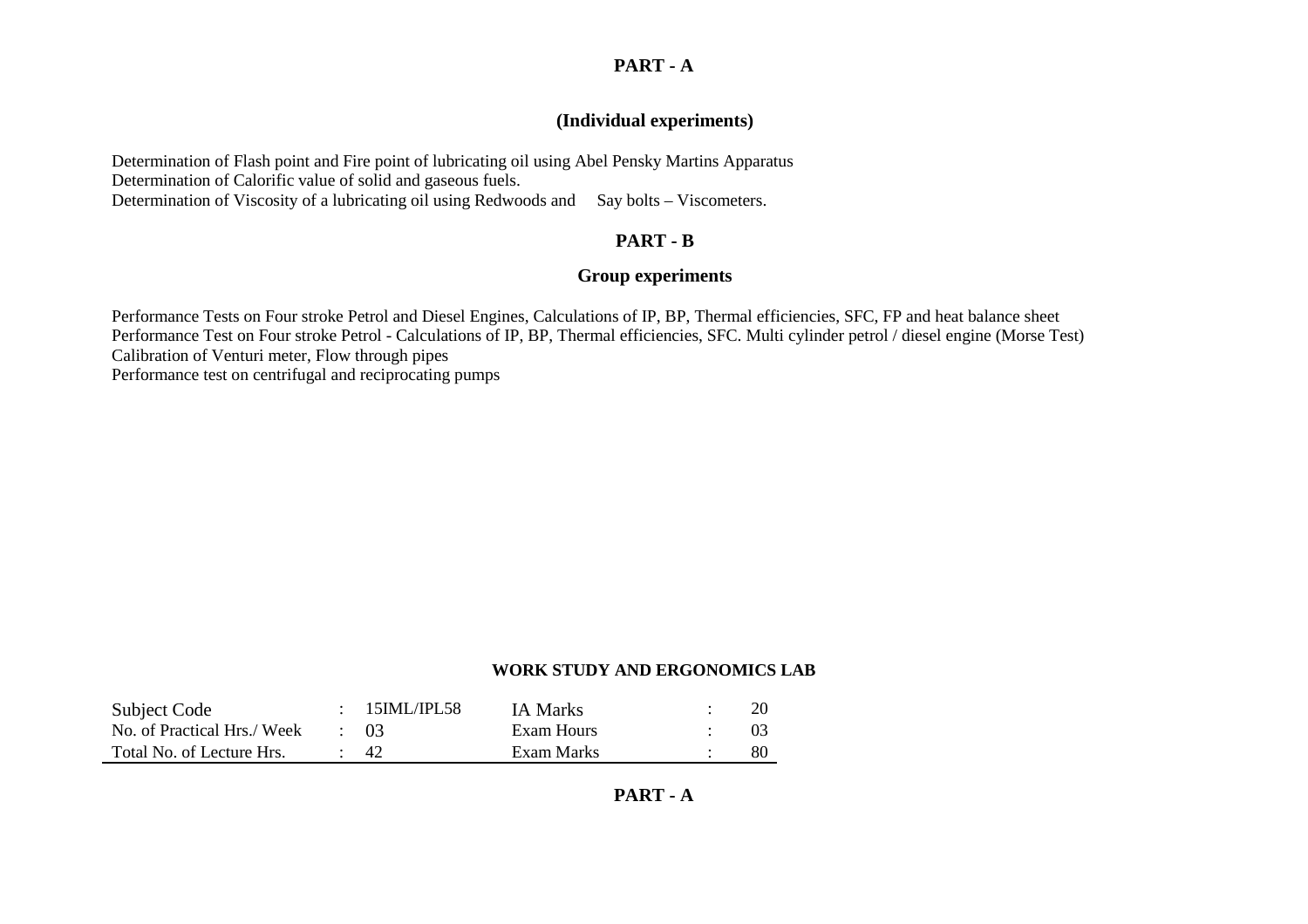#### **METHOD STUDY**

Recording Techniques**:** Preparing the following charts and diagrams (Minimum 3 Charts)

Outline process chart

Multiple Activity Chart

Flow process chart and Flow diagram

String diagram,

 Experiments on the Application of principle of motion economy, Two handed process chart. Exercises on conducting method study for assembling simple components and office work. Development of Layout plans using SLP technique. Experiments on Line balancing.

### PART - B WORK MEASUREMENT

- 1. Rating practice using: walking simulator, pin board assembly, dealing a deck of cards and marble collection activity
- 2. Determining the standard time for simple operations using stopwatch time study
- 3. Exercises on estimating standard time using PMTS.
- 4. Determination of standard time using PDA device and time study software
- 5. Measurement of parameters (heart beat rate, calorie consumption) using walking simulator
- 6. Measurement of parameters (heart beat rate, calorie consumption, revolutions per minute) using ergometer
- 7. Effect of Noise, Light, Heat on human efficiency in work environments.

#### **REFERENCE BOOKS:**

- 1. **ILO, Introduction to work study** III Revised Edition, 1981
- 2. **Motion and Time study** Ralph M Barnes; John Wiley, 8<sup>th</sup> Edition, 1985.
- 3. **Engineered work Measurement** Wledon, ELBS , 1991
- 4. **Motion and Time study** Marvin E. Mundel-, PHI, 1<sup>st</sup> edition

## **PROFESSIONAL ELECTIVES**

## **ENGINEERING ECONOMY**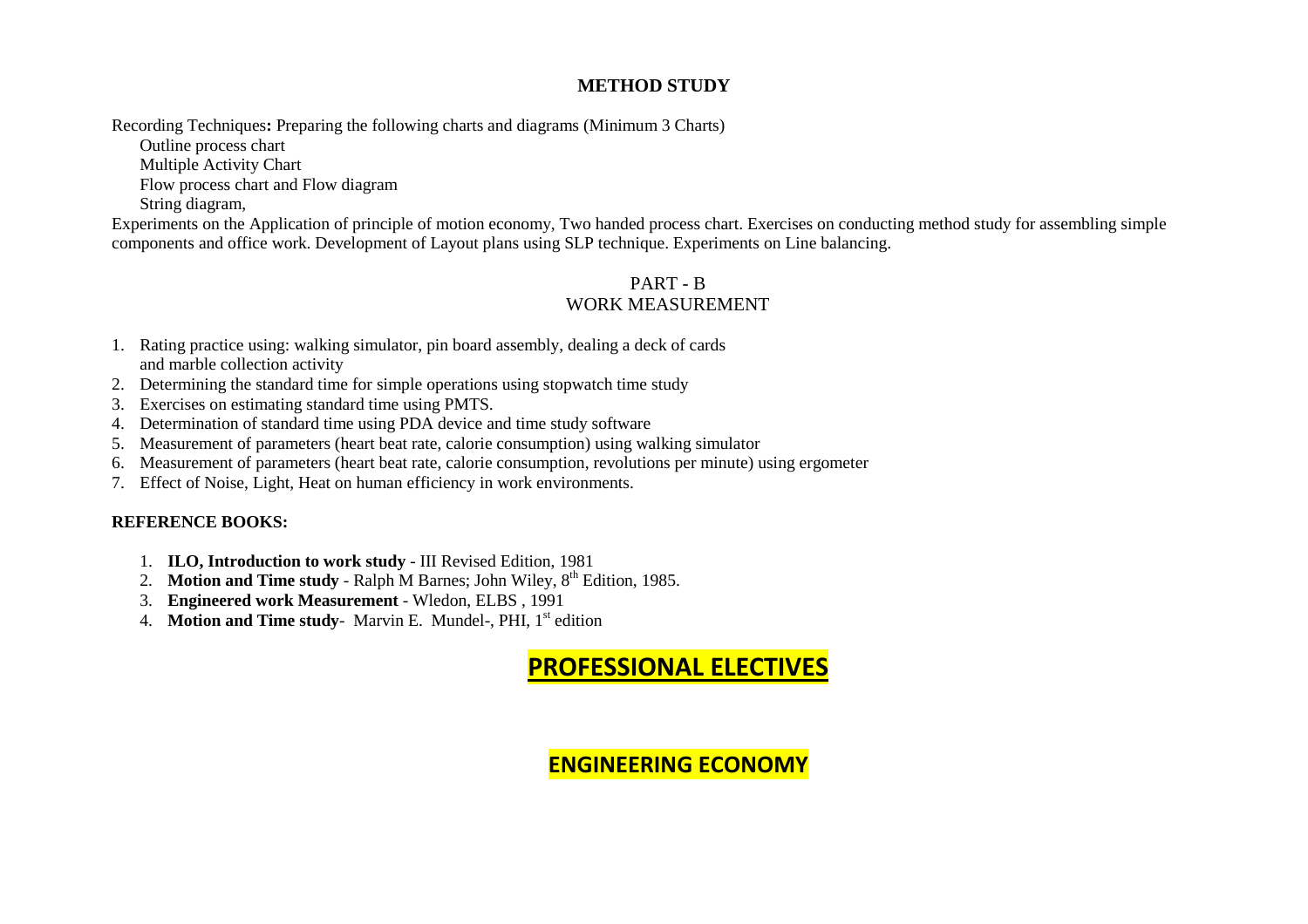| Subject Code                  | 15IM/IP551 | of Credits<br>No. | n<br>л<br>$\overline{\phantom{0}}$<br>- 11 |
|-------------------------------|------------|-------------------|--------------------------------------------|
| No. of Lecture Hours.<br>Week | 04         | Exam Hours        |                                            |
| Total No. of Lecture Hours    | 50         | <b>Exam Marks</b> | 80                                         |

#### **COURSE OBJECTIVES**

- 1.To acquire a clear understanding of the fundamentals of engineering economics.
- 2.To learn the concepts of decision making, problem solving, and comparison of the alternatives and elements of cost.
- 3.To inculcate an understanding of concept of money and its importance in the evaluation of projects.
- 4.To illustrate concept of money and its importance in evaluating the projects.
- 5.To evaluate the alternatives based on the present annual worth and equivalent annual worth methods.

### **COURSE CONTENT**

#### **MODULE 1**

**Introduction:** engineering decision – makers, engineering and economics, problem solving, intuition and analysis, tactics and strategy with an example.

 **Interest and Interest Factors:** Interest rate, simple interest compound interest, interest formulae, time value equivalence exercises, problems and discussion.

1**0Hrs.**

### **MODULE <sup>2</sup>**

**Present Worth Comparison:** Conditions for present worth comparisons, rule 72, basic present worth comparisons, present worth equivalence, net present worth, assets with equal and unequal lives, comparison of assets assume to have infinite lives, exercises and problems.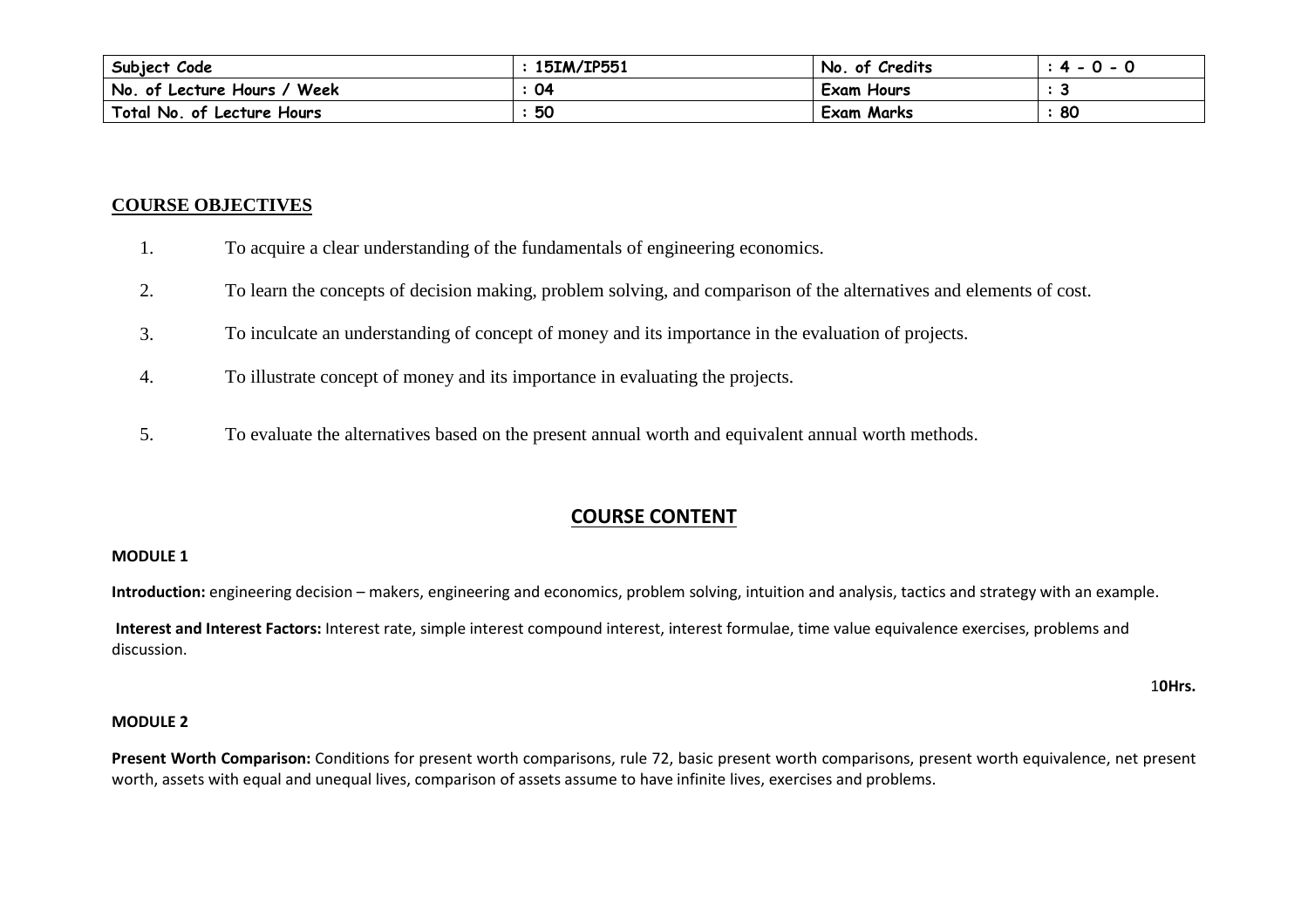### **MODULE <sup>3</sup>**

**Equivalent Annual Worth Comparisons: S**ituations for equivalent annual worth comparison, net annual worth of a single project, comparison of net annual worth's, definitions of asset life, comparison of assets with equal and unequal lives, exercises and problems.

**10Hrs**

### **MODULE <sup>4</sup>**

**Depreciation:** Introduction, methods of depreciation, problems.

**Replacement Analysis:** Reasons- Deterioration, obsolescence, inadequacy, replacement criteria problems

### **MODULE <sup>5</sup>**

**Estimating and Costing:** components of costs such as direct material cost, direct labour cost, Fixed, over – heads, factory costs, administrative – over heads, first cost, selling price, calculation of the total cost of various components, mensuration, estimation of simple components.

**10 Hrs.**

**08 Hrs**

#### **COURSE OUTCOMES:**

Upon completion of this course, students should be able to:

- 1. Recall the basic concepts of decision making, problem solving, tactics and strategy.
- 2. Defining the time value of money concept, interest formulae.
- 3. Explain the comparison by present worth method for different lives of the asset. Compare the asset on the basis of EAW comparison.
- 4. Explain the concepts of depreciation and replacement criteria.
- 5. Calculate the total cost of a component and explain the process for estimating simple components.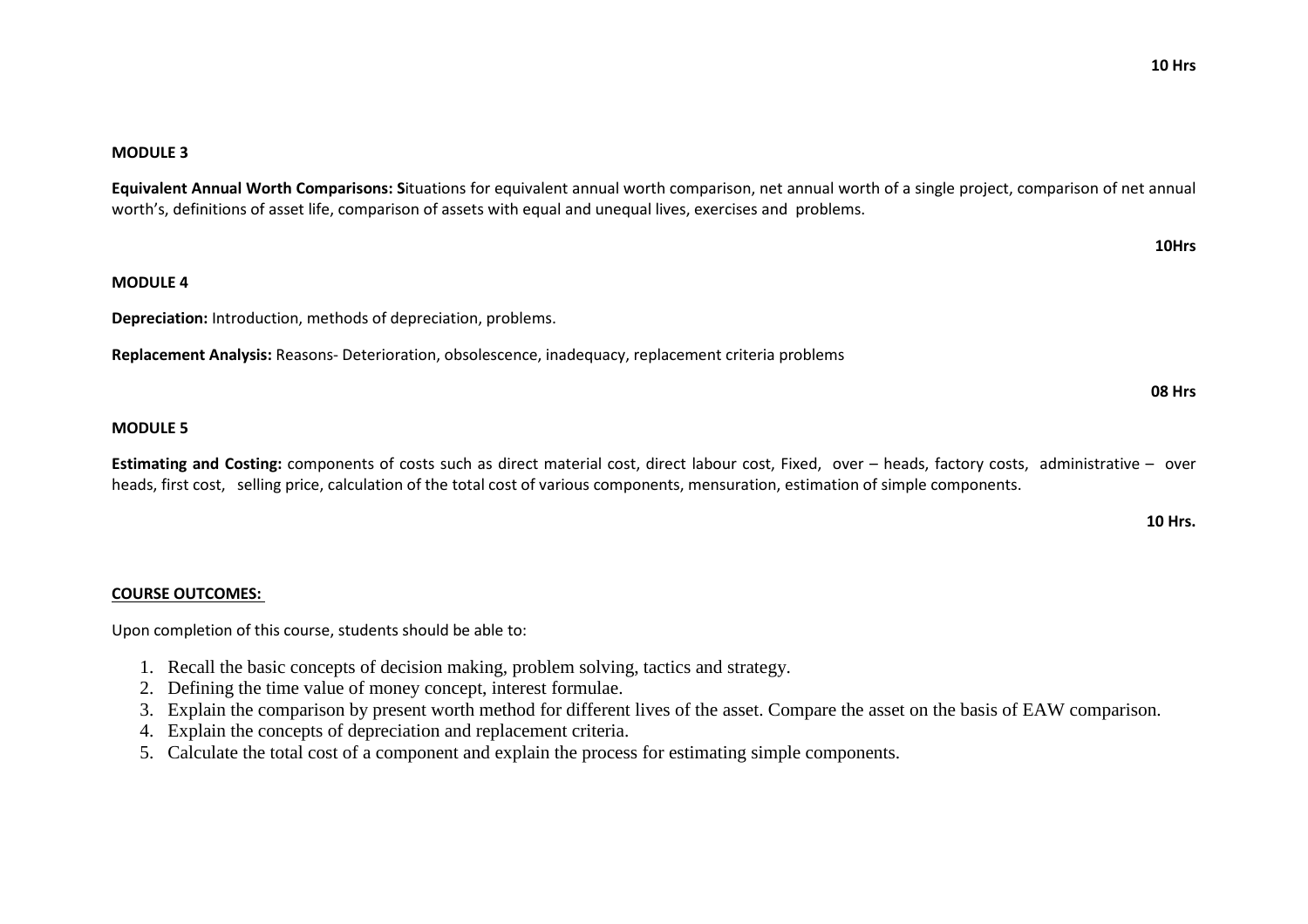#### **TEXT BOOKS**

- 1. **Engineering economy** Riggs J.L., McGraw Hill, 2002.
- 2. **Engineering economy** Paul Degarmo, Macmillan Pub, Co., 2001

#### **REFERENCE BOOKS**

- 1. **Engineering Economy** NVR. Naidu, KM Babu and G.Rajendra, New Age International Pvt. Ltd., 2006.
- 2. **Industrial Engineering and Management** O.P Khanna, DhanpatRai and Sons, 2000.
- 3. **Financial Management** I M Pandey, Vikas Publishing House, 2002.
- 4. **Engineering Economy** Theusen. G. PHI, 2002.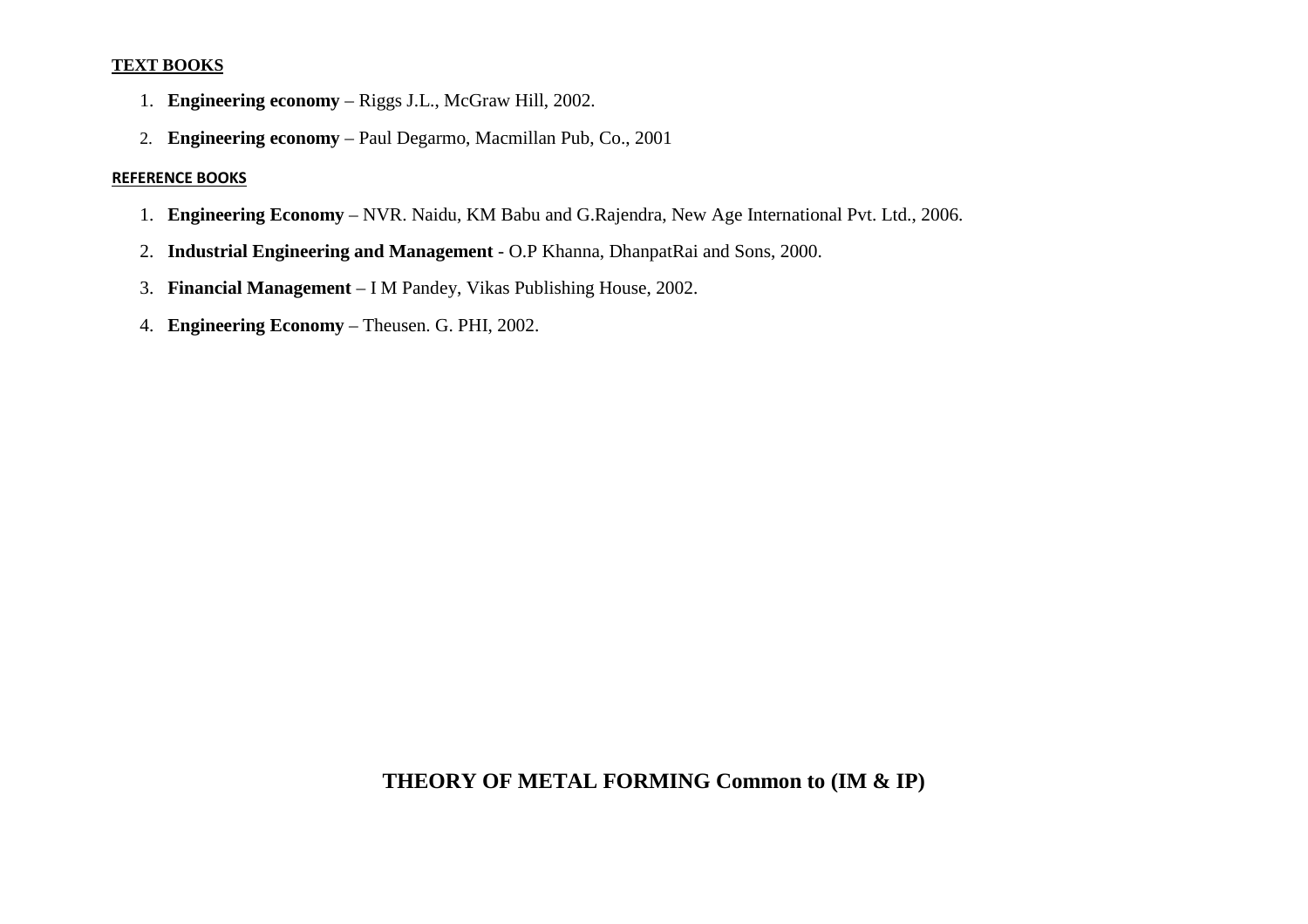| Subject code                          | 15IM/IP552 |  | <b>IA Marks</b> | 20 |  |
|---------------------------------------|------------|--|-----------------|----|--|
| Number of Lecture Hrs /<br>Week       | Lectures   |  | Exam Marks      | 80 |  |
| <b>Total Number of Lecture</b><br>Hrs | 40         |  | Exam Hours      |    |  |
| CREDITS - 04                          |            |  |                 |    |  |

#### **MODULE: 1**

#### **Basics of plastic deformation & Introduction to metal forming process**

8 Hrs

8 Hrs

 Concept of true stress and true strain. Flow stress and strain hardening. Tresca's and Von-Mise's yield criteria and yield surface. Factors affecting yield strength of materials. Forming properties of materials.Ductility and formability.Classification of forming processes. Importance of temperature in metal forming.Hot and cold working.Effect of strain rate.Friction and its role in metal forming.Different methods of analysis of metal forming.

**MODULE: 2** 

#### **Forging & Rolling Processes**

Open-die and close-die forging processes. Brief description of the forging machines, equipments and heating furnaces. Slab analysis of upset forging of rectangular slab under plane strain condition. Forging load calculation.Common forging defects.Different types of rolling mills. Geometrical considerations in rolling.Role of friction in rolling and neutral point location. Simplified methods for calculating rolling load, torque and power required for rolling. Effect of back and front tension on rolling force. Residual stresses in rolling and common rolling defects.

#### **MODULE: 3**

#### **Extrusion & drawing of rods, wires and tubes**

 Types of extrusion processes. Metal flow pattern in extrusion. Extrusionequipments and dies.Extrusion of hollow sections. Slab analysis of extrusion of strips and circular sections and calculation of force and power required for extrusion. Common extrusion defects.Drawing equipments and dies. Analysis of rod or wire drawing and calculation of draw force and power required. Maximum possible reduction in drawing.Tube drawing using different types of mandrels, residual stresses and defect in drawn products.

#### **MODULE: 4**

#### **Sheet metal working, sheet metal drawing**

 Classification of sheet metal working and equipmentsused, Blanking and Piercing operation – Die design, cutting force required, slitting, trimming and shaving operations. Bending operation – Types of bending. Bend angle, bend radius, bend allowance and force required for bending. Spring back effect in bending. Roll bending process. Brief description of spinning and stretch forming processes. Die design, Number of draws required, Blank size calculation, and drawing force necessary. Drawability and defects in drawn products.

9 Hrs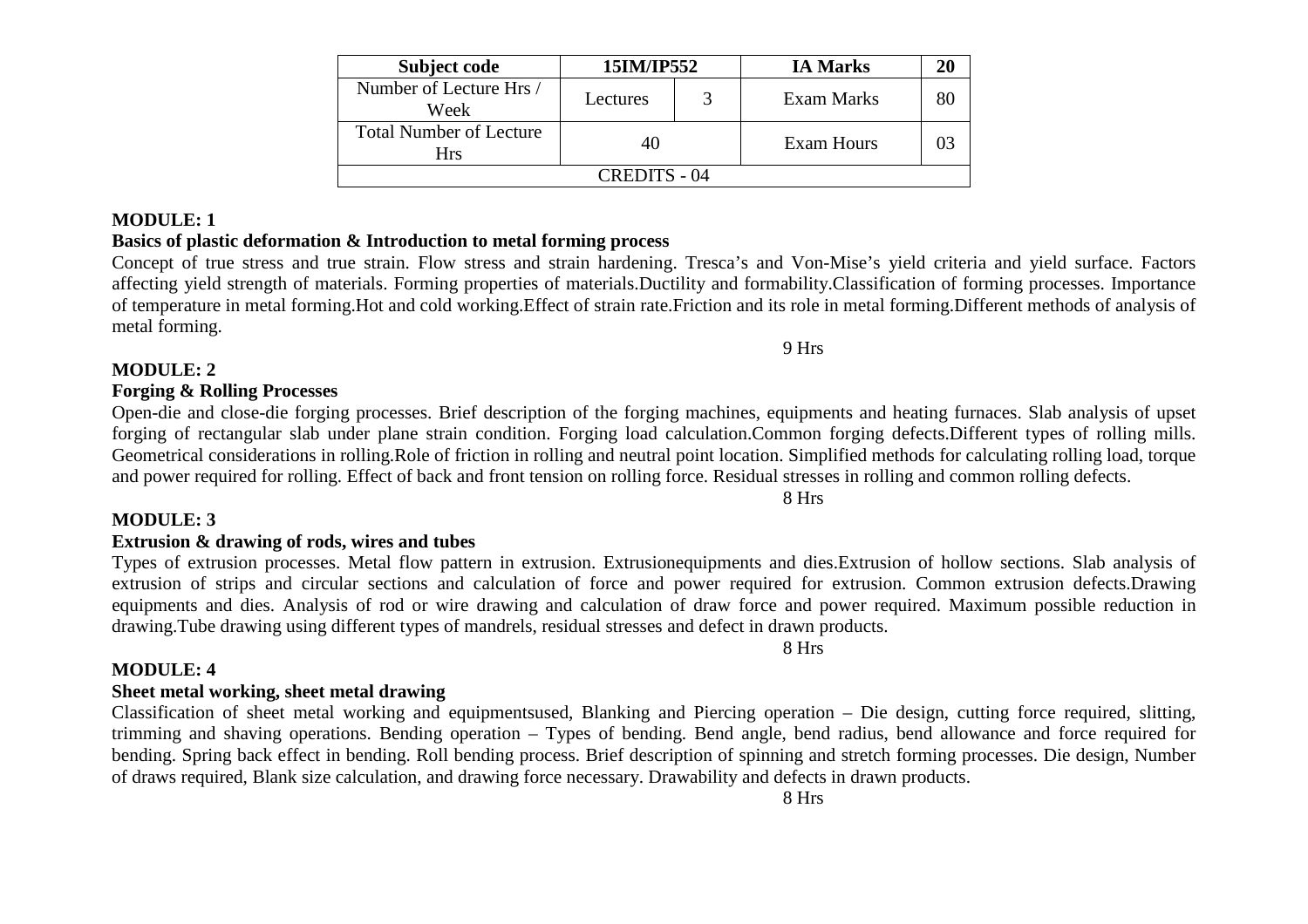#### **MODULE: 5**

### **High Energy Rate Forming (HERF)**

 Introduction, advantages, limitations and applications of HERF: Process description,parameters of Explosive forming, Electro discharge forming, Electromagnetic forming andElectro Hydraulic Forming. Newer forming processes: laser beam and plasma arc. Die less forming of sheet metal

7 Hrs

#### TEXT BOOKS:

- 1. Mechanical Metallurgy Dieter G.E McGraw Hill publication.
- 2. Fundamentals of Metal Forming Processes Juneja B.L New age International
- 3. Principle of Industrial Metal Working Processes Rowe Edward CBS Publication

#### REFERENCE BOOKS:

- 1. Materials and Processes in Manufacturing E.Paul, DeGarmoetal PHI publication.
- 2. Fundamentals of Working of Metals Sach G. Pergamon press.
- 3. Mechanics of sheet metal forming Z.Marciniak, J.L.Duncanand S.J. Hu Elsevier-Butterworth-Heinemann-2006

### **FINITE ELEMENT METHODS**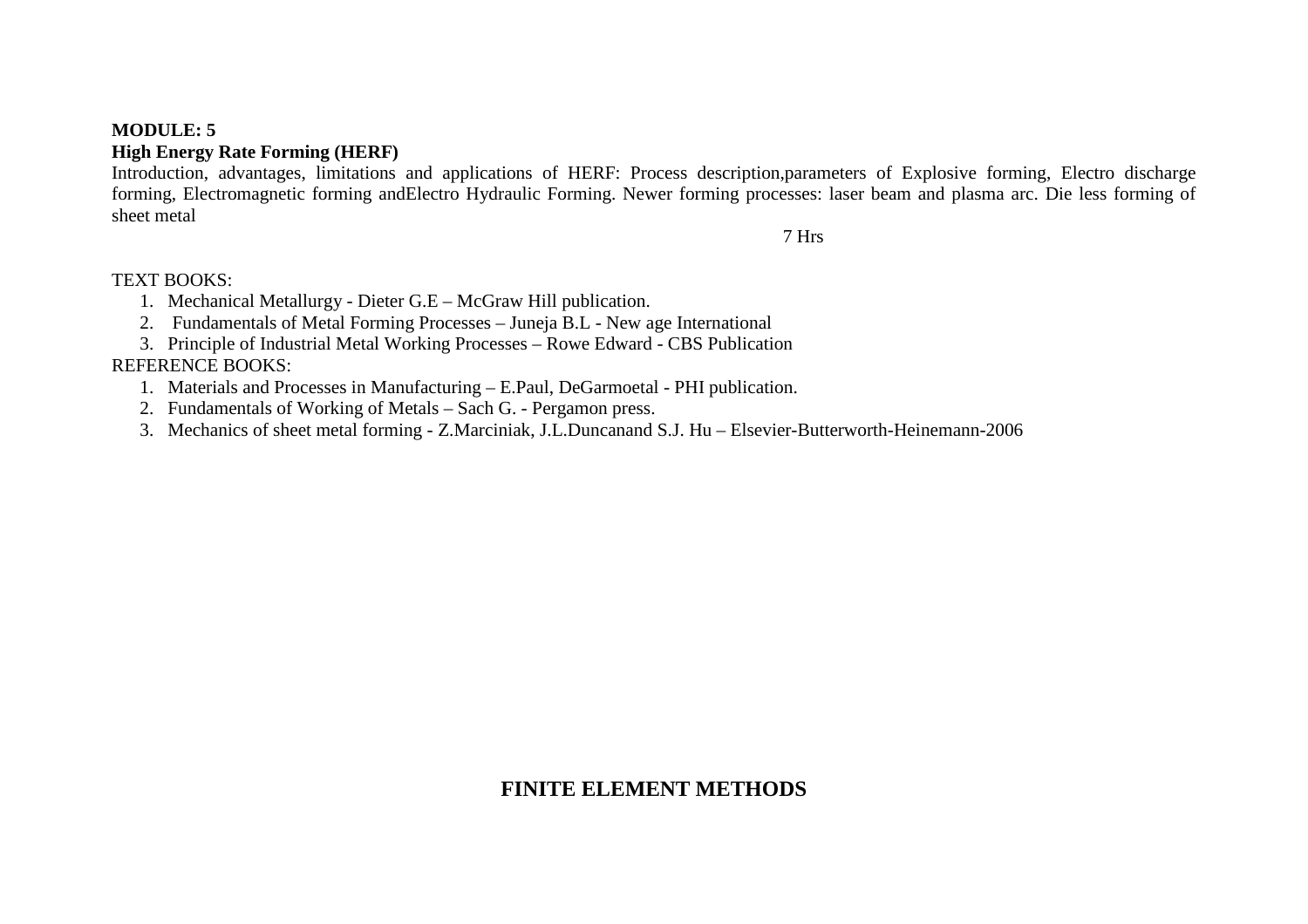**Subject Code : 15IM/IP553 IA Marks : 20 Hours/Week : 03 Exam Hours : 03 Total Hours : 40 Exam Marks : 80** 

### **Course Objectives**

*The course objectives of Finite Element Methods are to teach the students and gain knowledge of:* 

*CO1: Basic fundamentalsof continuum and structural mechanics andnumerical Technique.* 

*CO2: Finite Element Method (FEM) as a Numerical Technique for engineering analysis of continuum and structuresusing variational and weighted residual approaches* 

*CO3: Finite element formulation for one, two and three dimensionalcontinuum and structural mechanics problemssubjected to static, thermal and dynamic loads* 

*CO4: Solving continuum and structural mechanics problemsusing finite element method.* 

*CO5: Formulating, analyzing, error detecting, solution and interpretation of results for practical Problems using commercial software.* 

### **MODULE-1**

 **Introduction**.Generaldescription of Finite Element Method, application and limitations.Types of elements based on geometry.Node numbering, Half band width.Gauss-Elimination technique for solving linear algebraic equations.Numericalintegration : 1, 2 and 3 gaussian point for 1D and 2D cases.

#### **08 hrs**

### **MODULE-2**

 Principle of virtual work, principle of minimumpotential energy, Raleigh's Ritz method.Direct approach for stiffness matrixformulation of bar element.Galerkin's method.

**Interpolation Models**: Interpolation polynomials- Linear, quadratic andcubic. Shape functions Iso-parametric,Sub parametric and Super parametric elementsand Jacobianmatrix. **08 Hours** 

#### **MODULE-3**

 **Formulation of 1-D element:** Bars, tapered and stepped bars.2D and 3D Truss element subjected to concentrated, distributed ,body forces and thermal loading. Problems of 1D members for displacements,reactions and stresses by using penalty approach and elimination approach.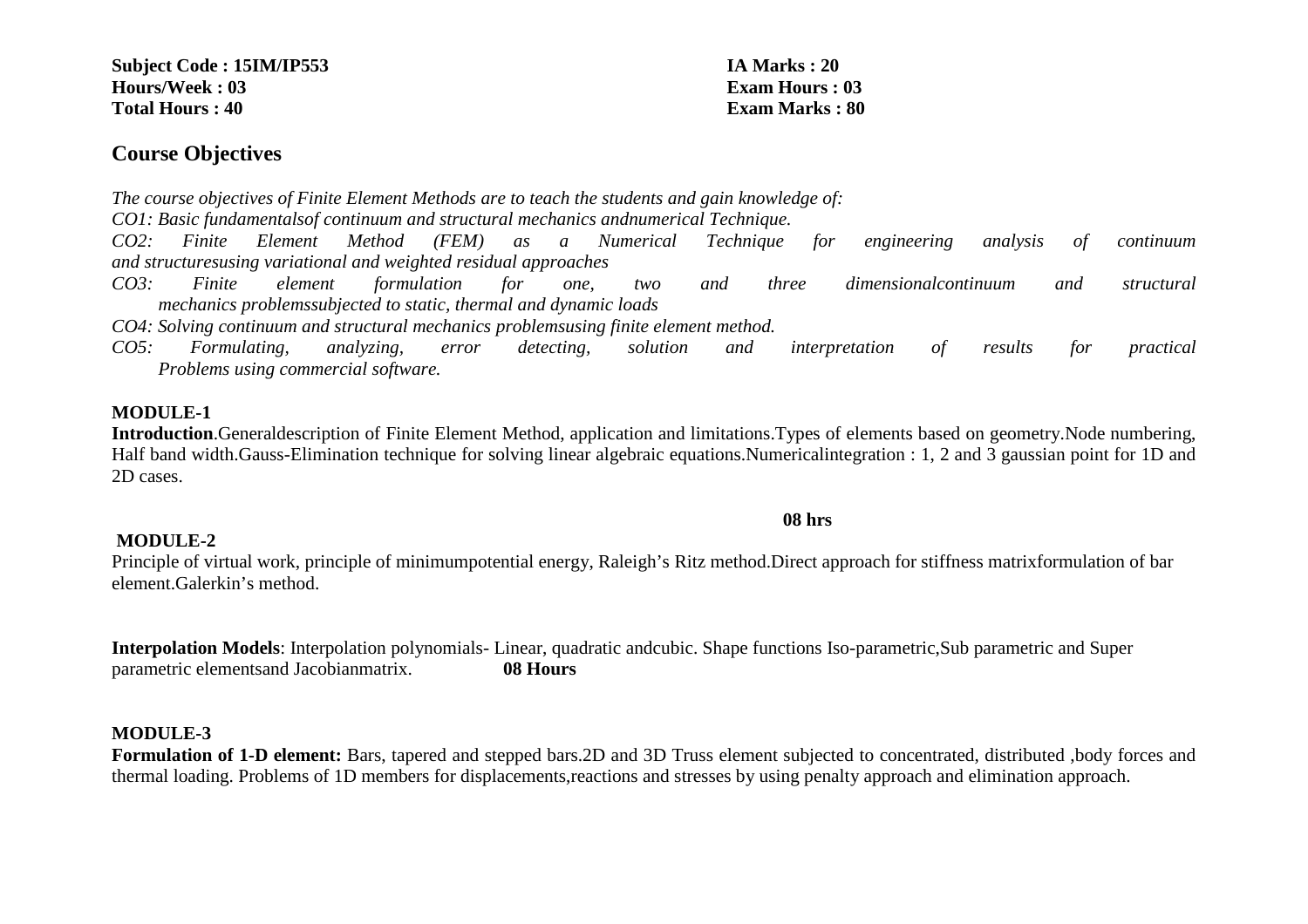**Beams:** Hermite shape functions for beam element, Derivation of stiffnessmatrix. Numerical problems of beams carrying concentrated, UDL andlinearly varying loads. **08 Hours**

#### **MODULE-4**

**Formulation of 2D and 3D elements:** Triangular, quadrilateral, tetrahedron and hexahedron elements, shape function formulation.

**Dynamics:** Determination of natural frgency and mode shape for 1D bar and beams only. **08 Hours** 

### **MODULE-5**

**Heat Transfer**: Steady state heat transfer, 1D heat conduction governingequations.Functional approach for heat conduction.Galerkin's approach forheat conduction.1D heat transfer in thin fins.

**08 Hours**

### **TEXT BOOKS:**

1. **Finite Elements in Engineering**, T.R.Chandrupatla, A.D Belegunde,3rd Ed PHI.

2. **Finite Element Method in Engineering**, S.S. Rao, 4th Edition,Elsevier, 2006. **REFERENCE BOOKS:** 

1. **"Finite Element Methods for Engineers"** U.S. Dixit, CengageLearning, 2009

2. **Concepts and applications of Finite Element Analysis**, R.D. CookD.S Maltus, M.E Plesha, R.J.Witt, Wiley 4th Ed, 2009 3. **Finite Element Methods**, Daryl. L. Logon, Thomson Learning 3rdedition, 2001.

4. **Finite Element Method**, J.N.Reddy, McGraw -Hill InternationalEdition.

### **Course Outcome:**

*On completion of the course the student will be CO1: Knowledgeable about the FEM as a numerical method. CO2:Able to formulate any solid mechanics, structural mechanics and thermal problems CO3:Able to solve and interpret the results of solid, structural and thermal problems CO4: Developing skills required to use commercial FEA software*

**HYDRAULICS and PNEUMATICS**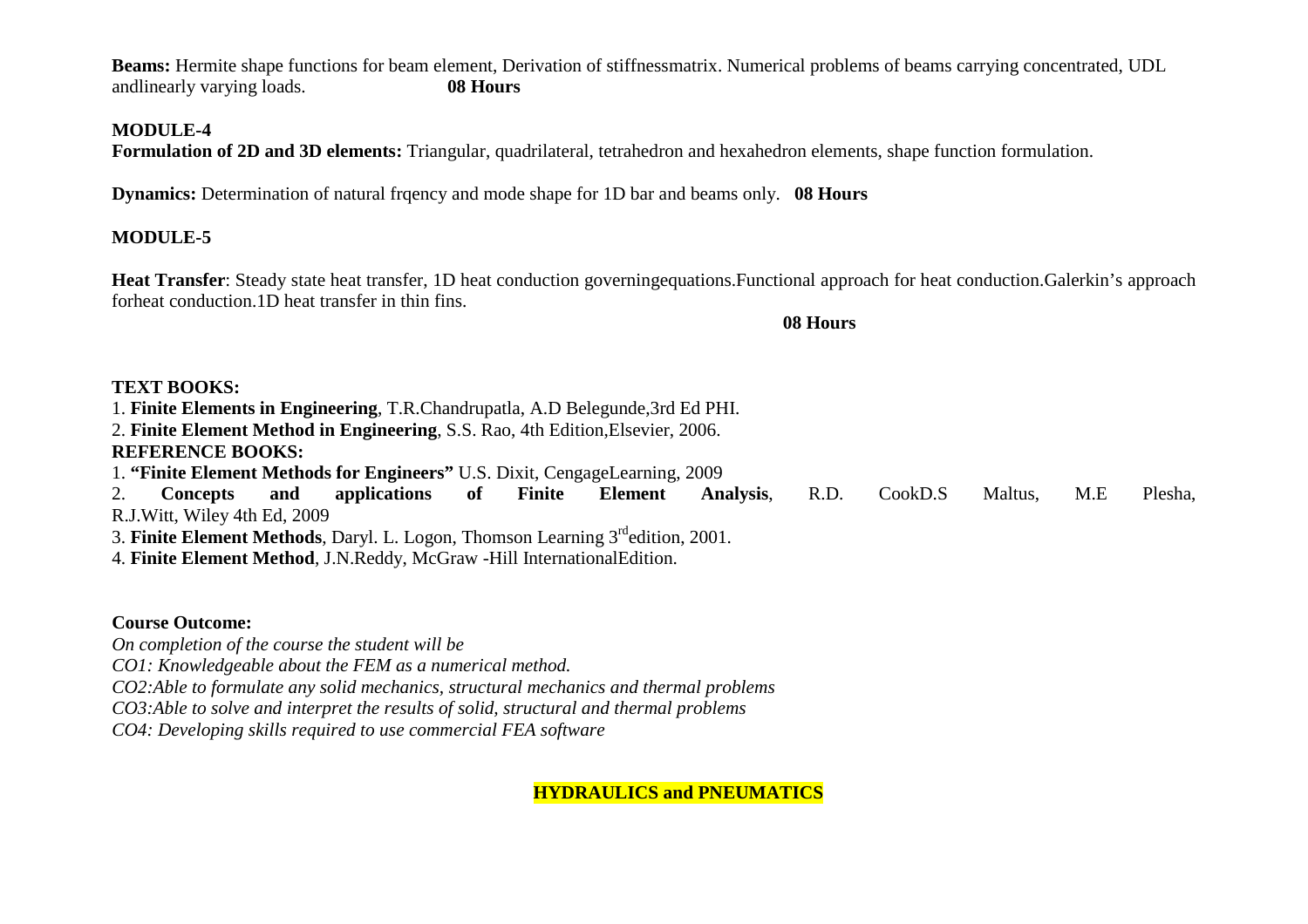| Subject Code                  | 15IM54 | of Credits<br>No. | <u>u</u> |
|-------------------------------|--------|-------------------|----------|
| No. of Lecture Hours.<br>Week | 04     | <b>Exam Hours</b> |          |
| Total No. of Lecture Hours    | 50     | <b>Exam Marks</b> | 80       |

#### **COURSE OBJECTIVES**

- 1.To Study the fundamentals of Hydraulic Power Pumps, Actuators and Motors.
- 2.To develop a sound knowledge of control components in Hydraulic Systems.
- 3.To have basic skills to design Hydraulic Circuits and analyze them.
- 4. To acquire the fundamental knowledge on pneumatic control.
- 5.To develop skill sets to handle Pneumatic Actuators , Valves, Pneumatic circuits and logic circuits

#### **COURSE CONTENT**

### **MODULE <sup>1</sup>**

**Introduction to Hydraulic Power and Pumps:** review of fluid mechanics, Pascal's Law, structure of hydraulic control system. pumps: pumping theory, pump classification, gear pumps- external and internal type, vane pumps- simple, balanced, pressure compensated types, piston pumps- radial and axial (both swash plate and bent axis type), pump performance.

**Hydraulic Actuators and Motors:** Linear hydraulic actuators - single acting, double acting, tandem cylinder, telescopic rod cylinder, mechanics of hydraulic cylinder loading, cylinder cushioning, hydraulic rotary actuators, hydrostatic transmission – open and close circuit, performance of hydraulic motor.

**12Hrs**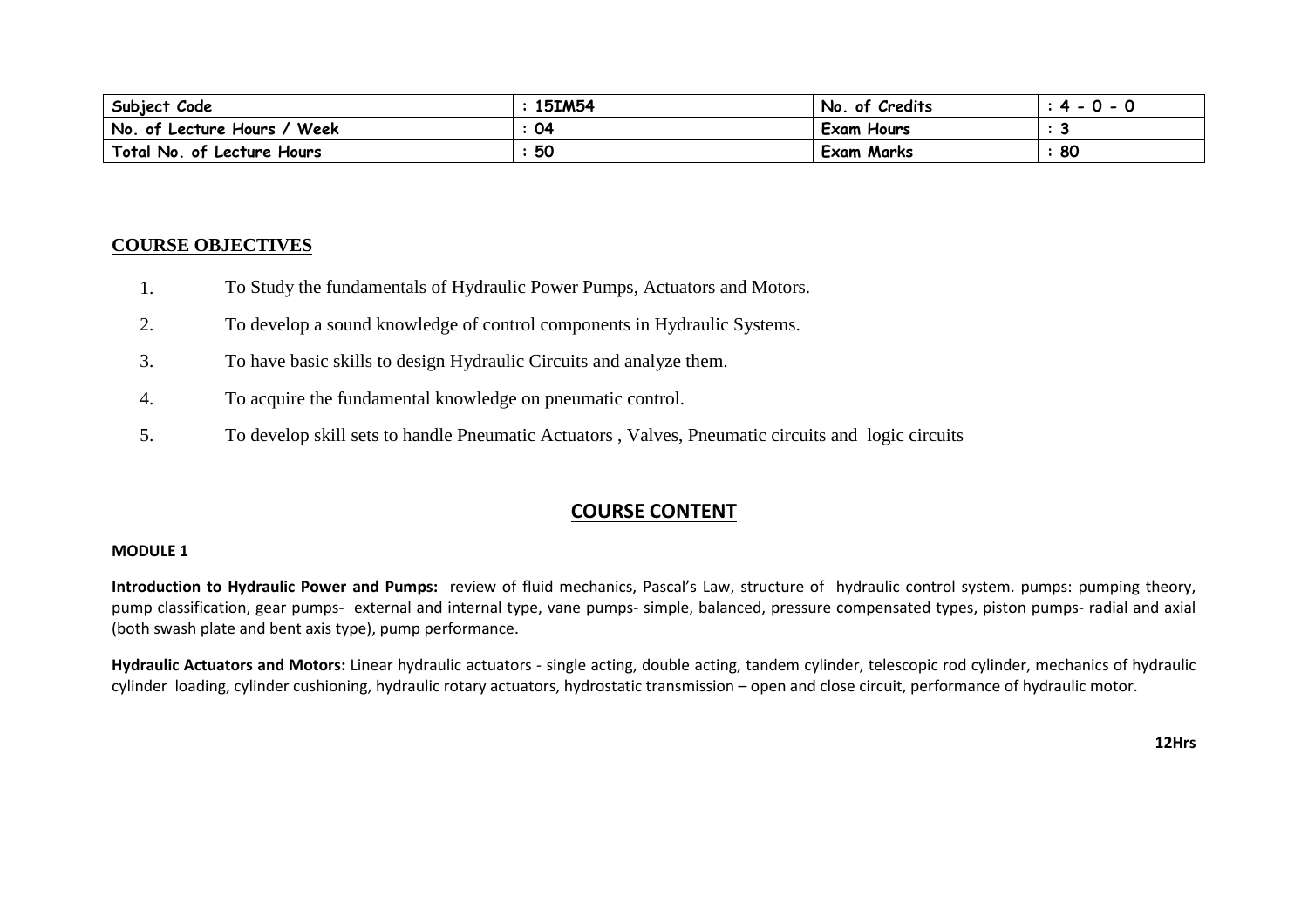### **MODULE <sup>2</sup>**

**Control Components in Hydraulic Systems:** directional control valves (DCV), constructional features, 2/2,3/2,4/2,4/3 DCV, center configuration in 4/3 DCVopen, closed, tandem, regenerative, floating centre configuration, actuation of DCVs- manual, mechanical, solenoid, and indirect actuation, relays for the solenoid operation, check valve, pilot check valve, pressure control valves – direct and pilot operated types, pressure reducing valve, flow control valvesfixed throttle, and variable throttle, throttle check valve, pressure compensated flow control valve- relief and reducing type.

### **MODULE <sup>3</sup>**

**Hydraulic Circuit Design and Analysis:** control of single and double acting hydraulic cylinder, regenerative circuit, counter balance valve application, cylinder sequencing circuits, cylinder synchronizing circuits, speed control of hydraulic cylinder – meter in and meter out, speed control of hydraulic motors,relay circuit design for the operation of solenoid directional control valve- single and double solenoid relay circuit

#### **08Hrs**

### **MODULE <sup>4</sup>**

**Introduction To Pneumatic Control:** choice of working medium, characteristics of compressed air, structure of pneumatic control system , supply, signal generators, signal processor, final control elements , actuators, production of compressed air – compressors - reciprocating and rotary type, preparation of compressed air – driers, filters, regulators, lubricators, distribution of compressed air – piping layout.

#### **08Hrs**.

### **MODULE <sup>5</sup>**

**Pneumatic Actuators , Valves:** linear cylinder – types, conventional type of cylinder – working, directional control valve, shuttle valve, quick exhaust value, twin pressure valve, direct and indirect actuation of pneumatic cylinder, memory valve, time delay valve.

**Pneumatic circuits and logic circuits:** supply air and exhaust air throttling, will dependent circuits, travel dependent controls – types – construction – practical applications, cylinder sequencing circuits, travel step diagrams, practical examples involving two or three cylinders, use of logic functions – OR, AND, NOR, NAND,YES, NOT functions in pneumatic applications, practical examples involving the use of logic functions.

**10Hrs**

#### **COURSE OUTCOMES:**

**Upon successful completion of this course, the students will be able to** 

#### **12Hrs**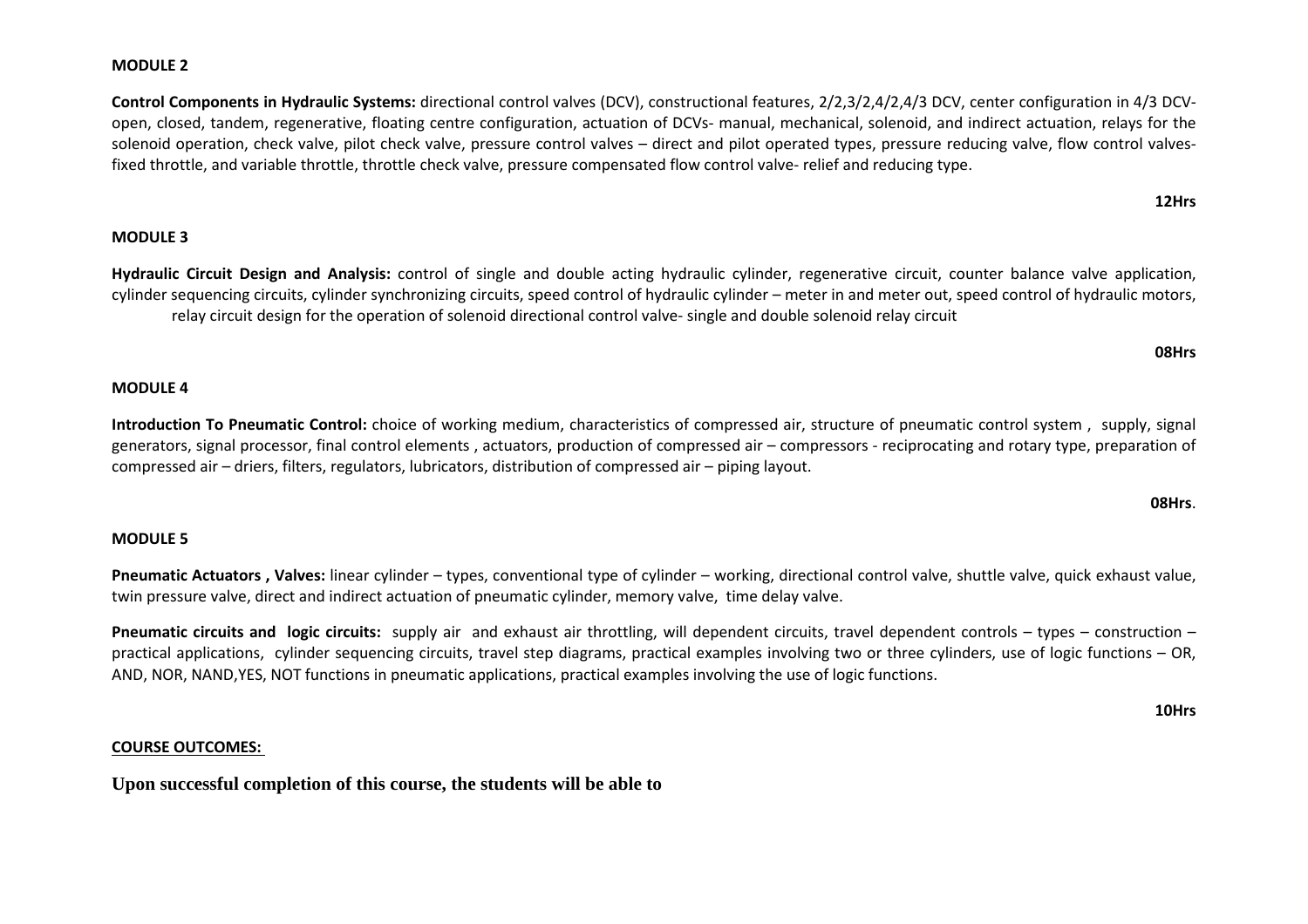1. Recall the basic concept of fluid mechanics; identify different components of hydraulic system.

2. Analyze the requirement of control components and their selection.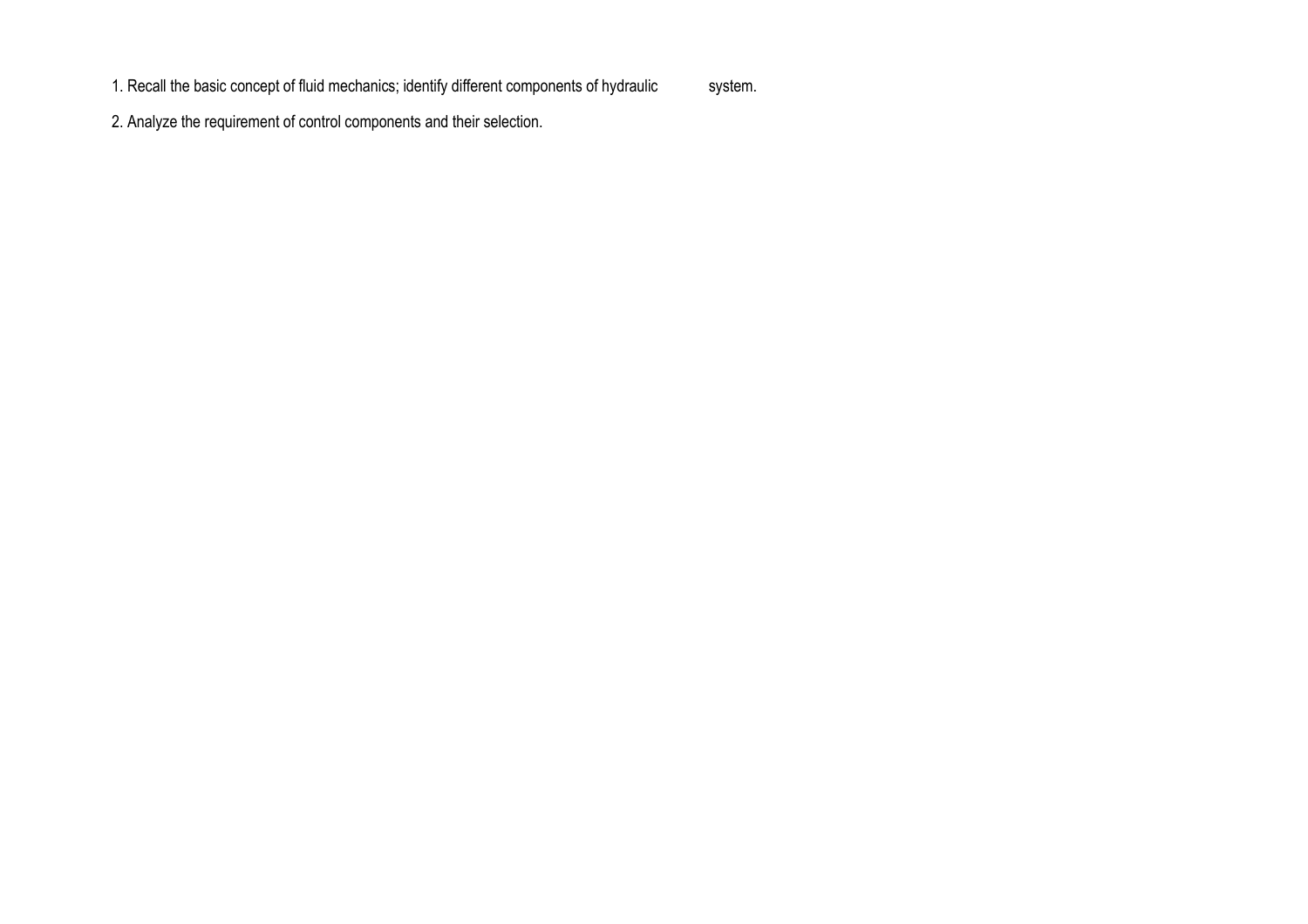## **OPEN ELECTIVES**

#### **PROFESSIONAL COMMUNICATION AND REPORT WRITING**

| Subject Code                | 15IM/IP561 | No. of Credits    | $: 4 - 0 - 0$ |
|-----------------------------|------------|-------------------|---------------|
| No. of Lecture Hours / Week | -03        | <b>Exam Hours</b> |               |
| Total No. of Lecture Hours  | 40         | <b>Exam Marks</b> | 80            |

#### **COURSE OBJECTIVES**

- 1.**To know the nuances and importance of professional communication.**
- 2.**To demonstrate the capability of explaining and making others understand.**
- 3.**To plan and prepare Technical Reports for documentation and analysis.**
- 4.**To appreciate the use of appropriate channel to maximize the reach of any Communication channel.**
- 5.**To manage the organizational communication in very effective manner.**

### **COURSE CONTENT**

**UNIT – <sup>1</sup> Communication:** Importance of communication, oral and written communication, role of oral and written communication in effectiveness, communication process with basic model, formal and informal communication in management , barriers to communication, feedback and its effectiveness, conflict communication.

#### **08 Hours**

 **<sup>2</sup> Oral communication: factors**: factors influencing effective oral communication, role of trust self confidence motivational factors, styles of **UNIT**  $-2$ oral communication, importance of listening, grapevine and its role, role of visual aids, advantages and disadvantages over written communication , informative and persuasive communication.

 **08 Hours**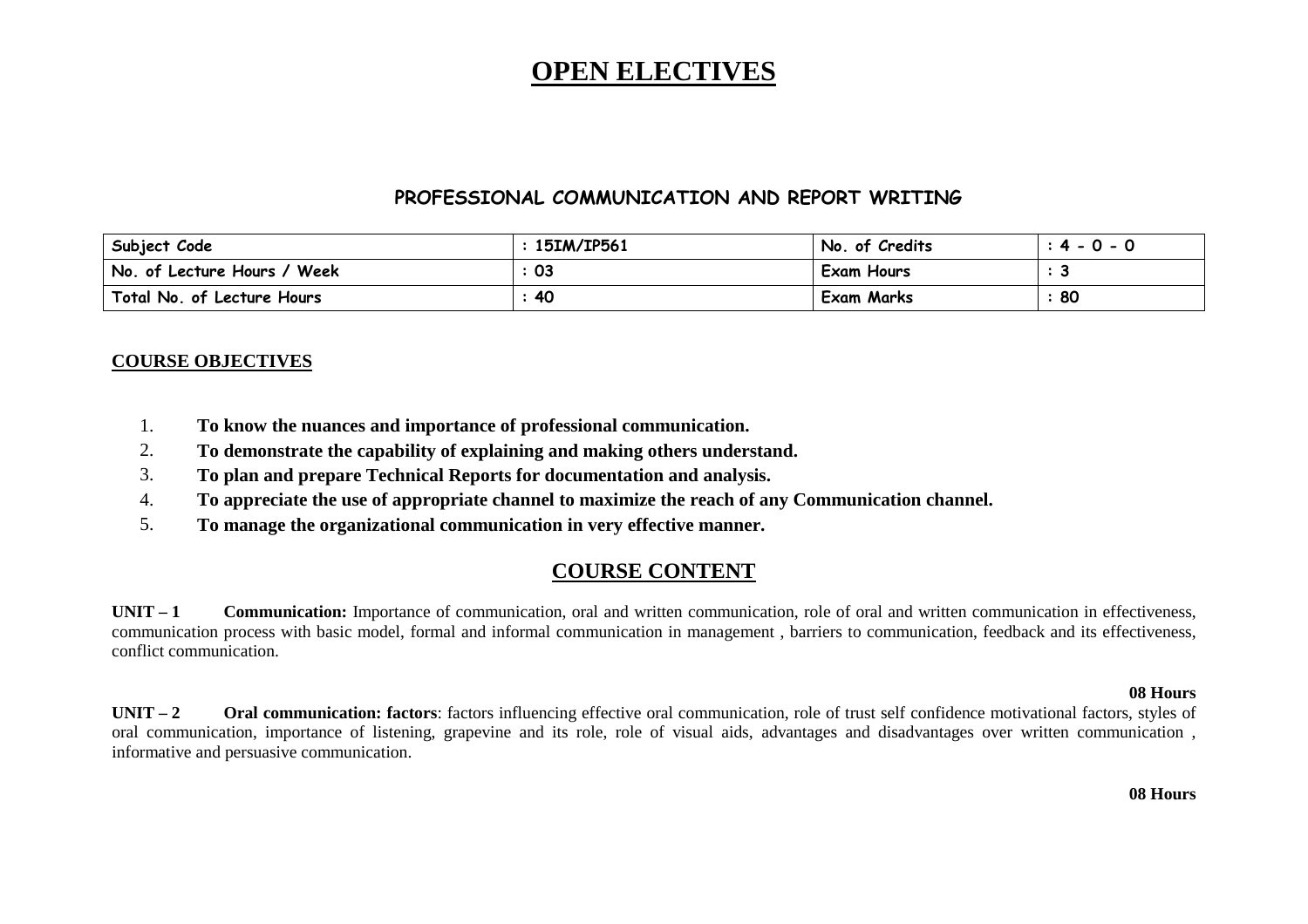**UNIT – <sup>3</sup> Written communication:** Writing style, importance of writing skills, books review and its importance. **Letter writing:** Personal correspondence, formal and informal letters, official and Demi-official letters, business and commercial letter and other technical correspondence , choice of stationary. **Technical report writing:** Synopsis writing, formats for reports, report types- introductory report, progress report, incident report, feasibility report, marketing report, field report laboratory test report. **Project report:** Reference work, synopsis, general objective, specific objective, introduction, body, tabular and graphical representation, use of visual aids, conclusion, bibliography.

### **08 Hours**

 **08 Hours**

 **<sup>4</sup> Effective Meetings:** Meeting as a decision making body, psychology of member, chairmanship-outside meeting, , chairmanship control of **UNIT –**progress, chairmanship control of the member, behavior in meeting, effective secretary and his role, Types of meetings, symposia, conference, convections.

**Effective interviews:** Interviewing, types of interview, selection interview, grievance interview, employee appraisal interview, informational interview, interrogational interview, organizing interview, types of question, effective questioning in the interview, responsibilities of an interviewer and an interviewee, interview assessment form and its importance.

 $UNIT - 5$ **Problem Solving In Communication**: periodic training, role of conflicts, evaluation through possible solutions.

**Individual Tasks:** business correspondence, restructuring/reforming of some business correspondence, preparation of synopsis, role play, case studies, seminar on selected topics, other oral and written communication exercise. **Group Tasks**: preparation of project report, meeting, interviews, seminars, role play.

#### **08MODULE Hours**

#### **COURSE OUTCOMES:**

Upon completion of this course, students should be able to:

- 1. Make effective presentations.
- 2. Demonstrate good skills in handling oral communication.
- 3. Comfortably draft letters and reports for various agencies and stakeholders.
- 4. Handle meetings and interviews from both the sides.
- 5. Comfortably handle conflict situations and resolve the same through effective communication.

#### **TEXT BOOKS**

1. **Effective Communication-** Made Simple Series, Rupa and co., 1985.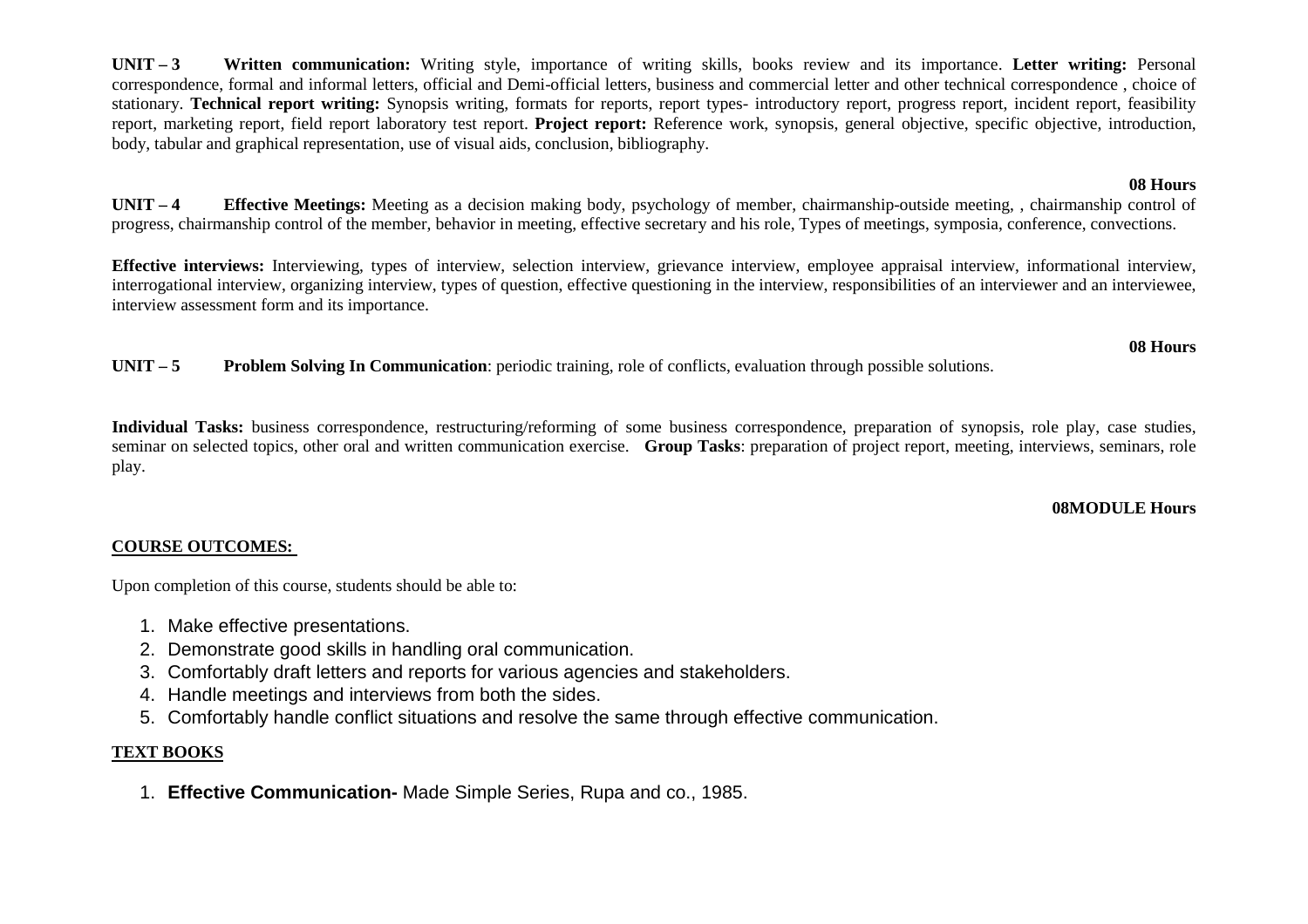| <b>CONCURRENT ENGINEERING</b><br><b>Semester - V</b> |    |                   |    |  |  |  |
|------------------------------------------------------|----|-------------------|----|--|--|--|
| Subject Code: 15IM/IP562                             |    | <b>IA Marks</b>   | 20 |  |  |  |
| Number of Lecture Hours/Week                         | 03 | Exam Marks        | 80 |  |  |  |
| <b>Total Number of Lecture Hours:</b>                | 40 | <b>Exam Hours</b> | 03 |  |  |  |
| <b>CREDITS – 03</b>                                  |    |                   |    |  |  |  |

### **MODULE 1**

**MANUFACTURING COMPETITIVENESS**: Review, Product andServices, Process and Methodologies, performance, the need for change,Sequential versus concurrent Engg.

#### **4 Hours**

**PROCESS REENGINEERING:** Managing change, Reengineeringapproaches, Enterprise models, concurrent process reengineering. 4 **Hours** 

### **MODULE 2**

#### **CONCURRENT ENGINEERING:** Introduction, Basic principles,components of CE models. 8 **Hours**

### **MODULE 3**

**CONCURRENT ENGINEERING ORGANIZATIONS:** Benefits, cooperativeconcurrent teams, Types of CE organisations. 4 **Hours**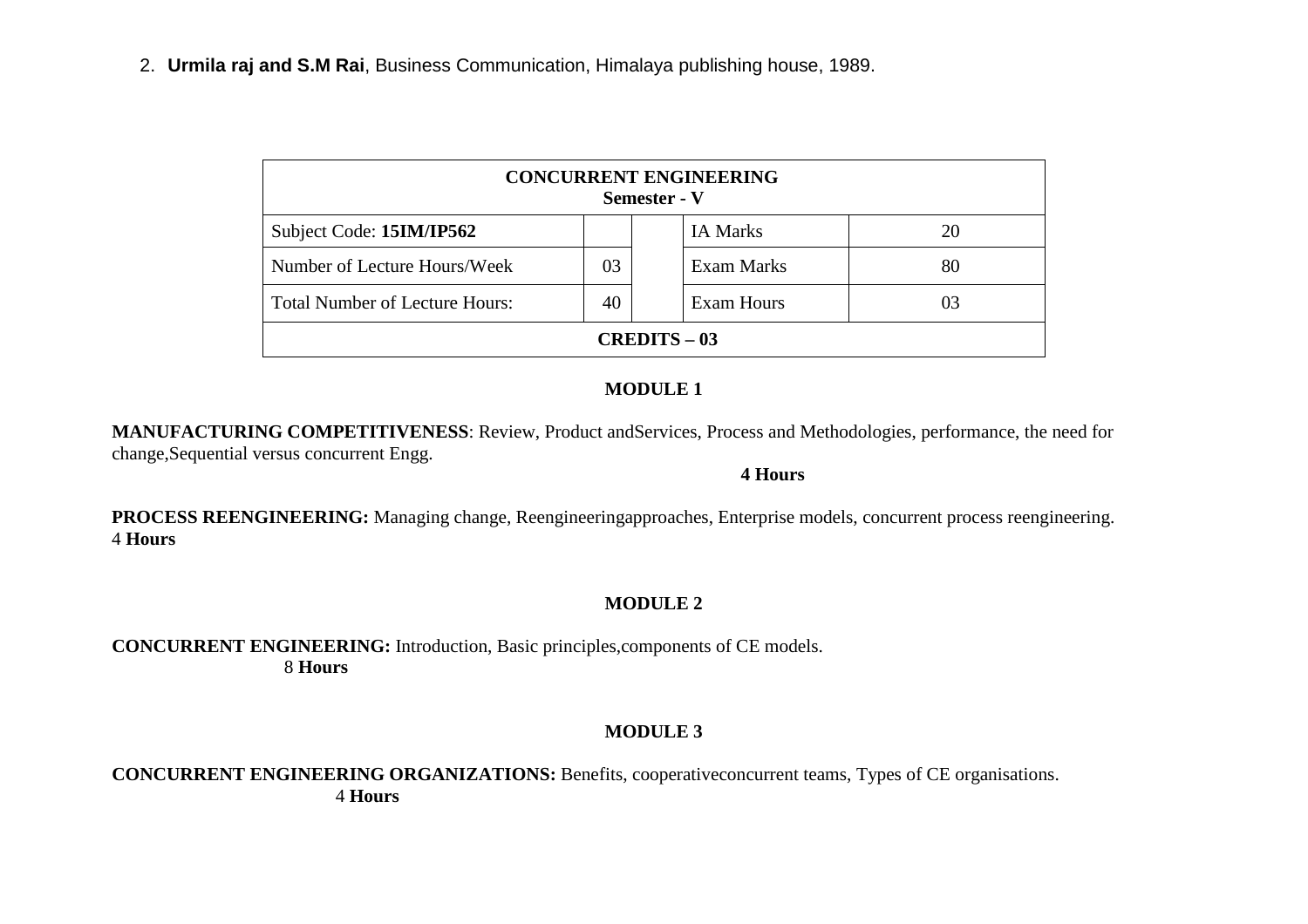### **SYSTEM ENGINEERING***:* Introduction, System thinking, Systemcomplexity, System Integration, Angle virtual company*.* **4 Hours**

#### **MODULE 4**

#### **INFORMATION MODELLING:** Methodology, foundation of informationmodelling. **4 Hours**

**C. E. PROCESS:** Concurrent engineering process invariant enterprise modelclass, product mode class, cognitive models. 4 **Hours** 

#### **MODULE 5**

### **CE METRICS FOR IT:** Based manufacturing – process efficiency metrics, Process effectiveness metrics. **8 Hours**

#### **TEXT BOOKS:**

1. **Concurrent Engineering Fundamentals** - Prasad. B – IntegratedProduct and process organization Vol. 1 & 2, Prentice HallEnglewood, Cliffs, New Jersey -1996.

2. **Concurrent Engineering -** Hartely R John– Shortening lead times,raising quality & Lowering costs, Productivity press, Portland,Oregon -1992.

#### **REFERENCE BOOK:**

**Concurrent Engineering -** Carter DE & Baker BS, - The productdevelopment environment for the 1990's. Addison – WesleyPublishing company, Reading MA -1992.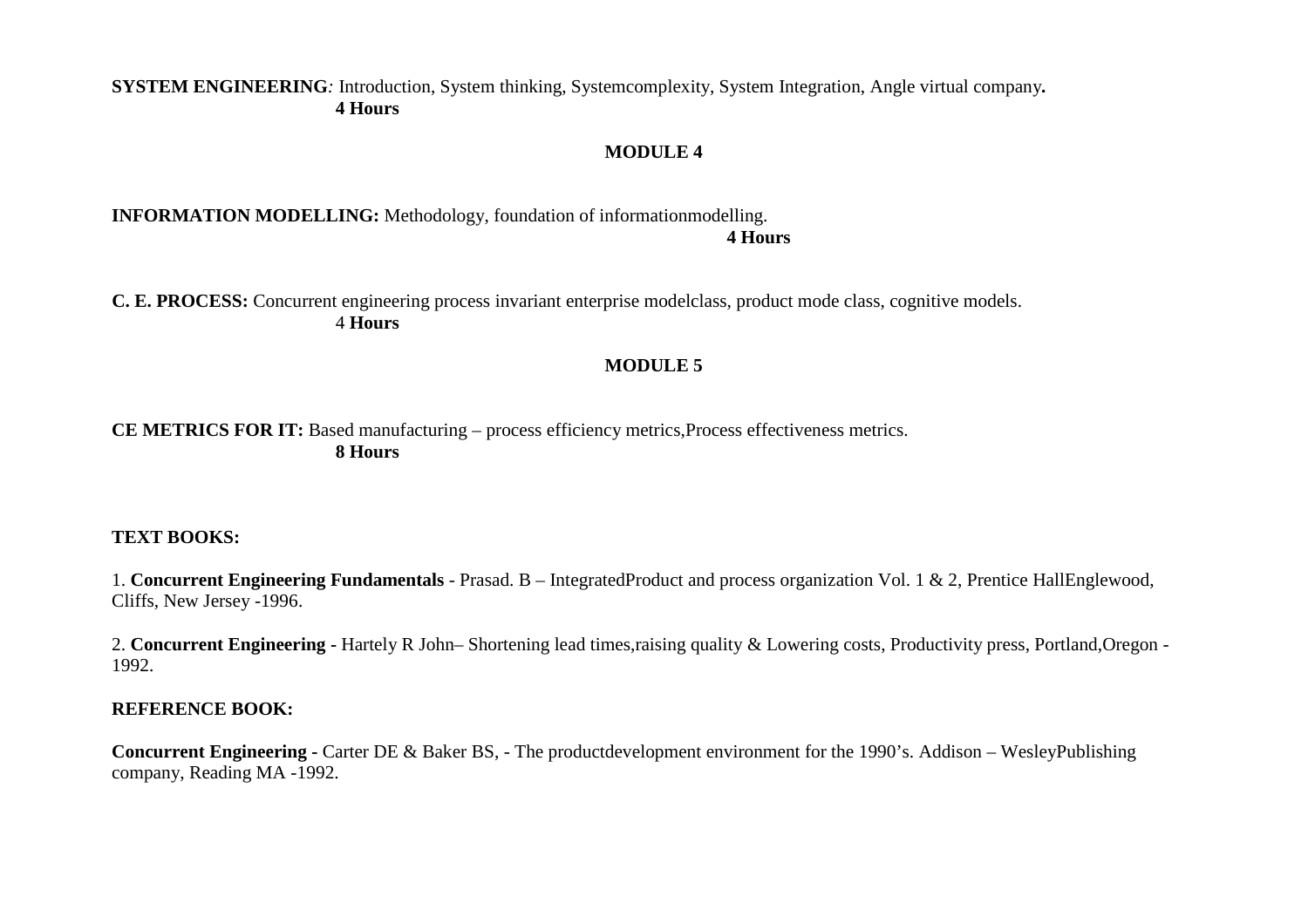**Question paper pattern:** The question paper will have TEN questions. There will be TWO questions from each module. Each question will have questions covering all the topics under a module. The students will have to answer FIVE full questions, selecting ONE full question from each module.

### **TECHNOLOGY MANAGEMENT**

| Sub Code                 | 15IM/IP563 | <b>IA Marks</b>   | 20 |
|--------------------------|------------|-------------------|----|
| No. of Lecture Hrs/week  | 03         | <b>Exam Hours</b> | 03 |
| <b>Total Lecture Hrs</b> | 40         | Exam Marks        | 80 |

#### **COURSE OBJECTIVES:**

- 1. To understand the fundamentals Concepts of Technology
- 2. To apply the economics of technology to real world problems
- 3. To Analyze & adopt the Technology for Service and Manufacturing sectors.

### **MODULE 1**

THE CONCEPT OF TECHNOLOGY: Introduction, The nature of knowledge, Aspects of classification, Concept and Meaning of technology,the character of a specific technology, Scope of technology, Examples ofclassification of technology, Scale of technology information, Levels of technology, Technology portfolios, Technology as an environment. **8 Hours** 

### **MODULE 2**

THE NATURE OF TECHNOLOGICAL CHANGE: Introduction, Meaning of technological change, Concept of invention, Nature of innovation, Emergence of new technologies, Life cycle of a technology, Motivation for technological change, Nature of technological progress, Nature of mature technology, Nature of diffusion, Technological convergence. **8 Hours**

### **MODULE 3**

THE ECONOMICS OF TECHNOLOGY&CORPORATE TECHNOLOGY STRATEGY: Introduction, Meaning of technological economics,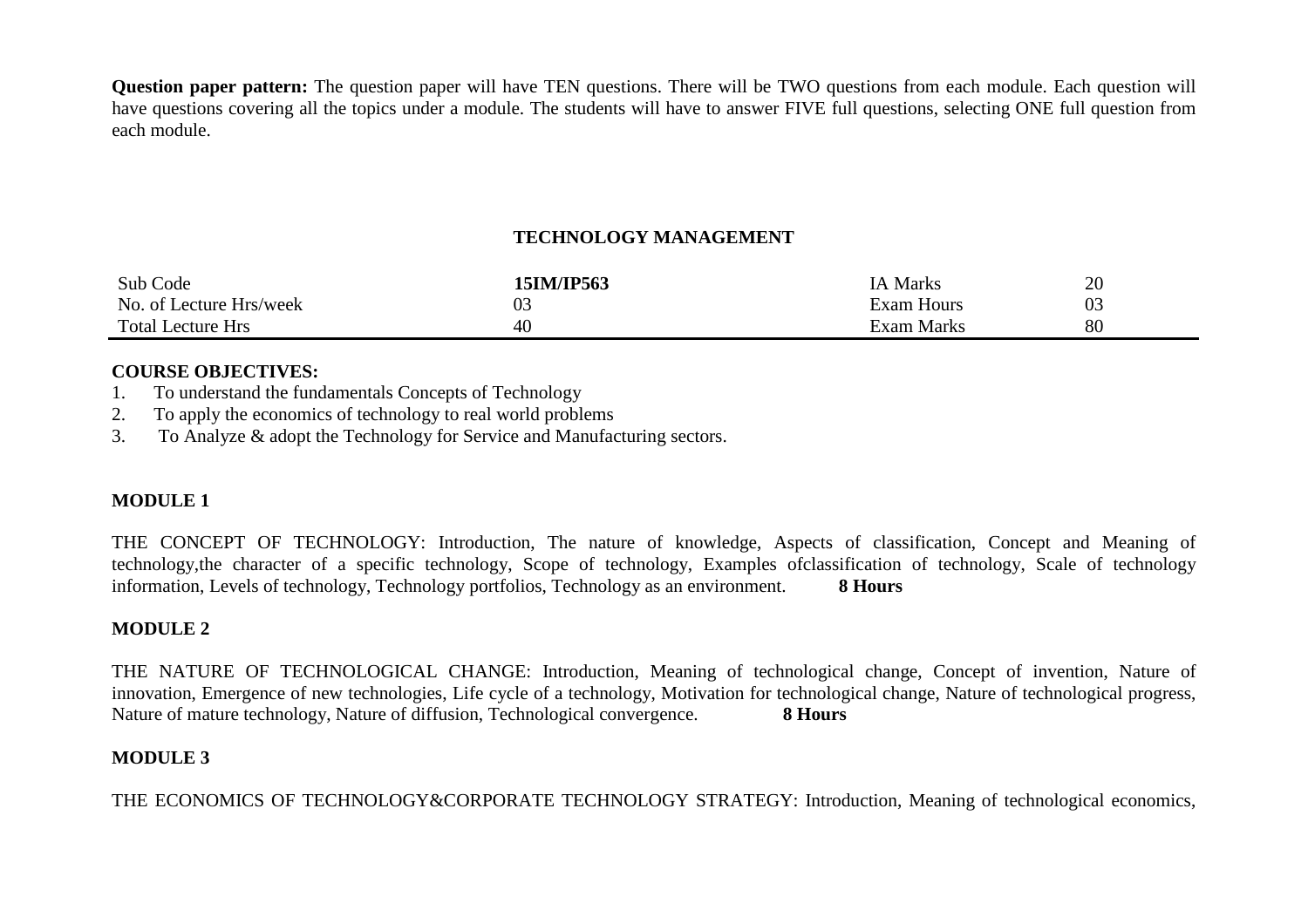Examples of technological economics, Scope of technological economics, Engineering economics, Production economics, Concept of economy of scale, Concept of optimum size, Technology as a commodity, The Business Mission, Concept Of Business Strategy, Capability For Strategic Planning, Corporate Technology Strategy, Competitive Technology, Technological Alliances, , Technology Crisis.

#### **8 Hours**

#### **MODULE 4**

ANALYSIS FOR TECHNOLOGY STRATEGY&THE REALIZATION OF NEW TECHNOLOGY: Introduction, Technology assessment, Technology forecasting, Main techniques of technology forecasting, Technology forecasting system, Yield of technology forecasting, Concept of R&D policy, Stimuli for innovation, Sources of innovation, Intelligence function of R&D, Management of R&D, R&D team, Effectiveness of R&D,Marketing aspects of R&D, Finance for Design, Development, Manufacture and Marketing, Patterns for new technology development. **8 Hours**

### **MODULE 5**

THE ADOPTION OF NEW MANUFACTURING TECHNOLOGY& TECHNOLOGICAL COMPETITION ANALYSIS: Introduction, manufacturing strategy, Introduction of new technology, Challenges of factory automation, Stages of factory automation, Manufacturing FMS, CIM, CAD/CAM, Intelligent manufacturing systems, operation of new technology, Change management, People and technology at work, Work structures, securing competitive advantage, Technological competition analysis, Technological leadership, Adoption of new technology, marketing a new technology product, Retention of competitive advantages.

 **8 Hours**

### **TEXT BOOK:**

1. The Management of Technology Perceptions & Opportunities - Paul Lowe -Chapman & Hall, London - 1995.

### **REFERENCE BOOKS:**

1. Strategic Management of Technology -Frederick Betz - McGraw- Hill Inc -1993.

2. Management of Technology & Innovation competing Through Technological Excellence - Rastogi P.N - Sage Publications – 1995.

3. Mastering the dynamics of innovation – J Utterback

### **HUMAN RESOURCE MANAGEMENT**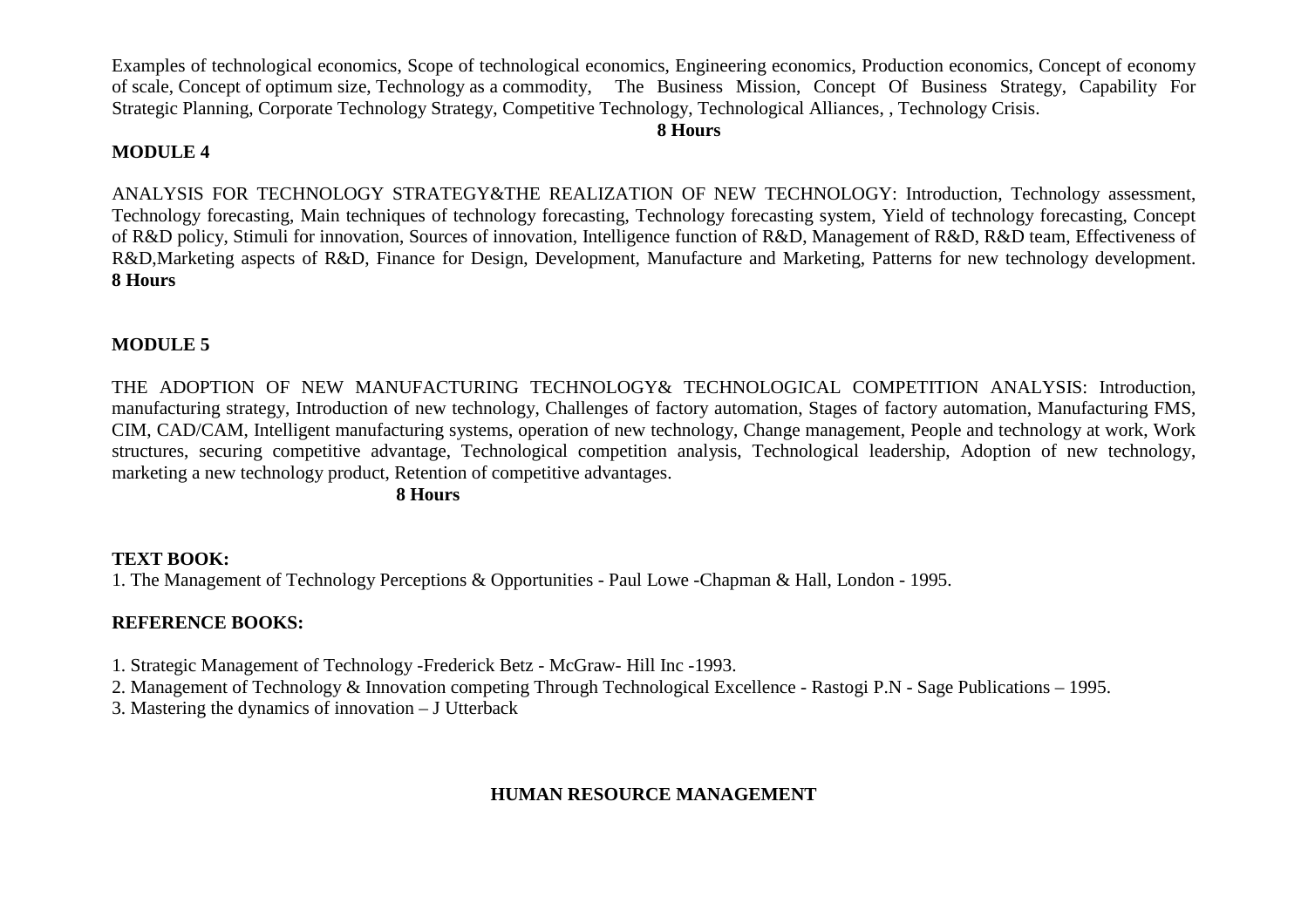Subject Code :15IM/IP564 IA Marks : 20 No. of Lecture Hrs./ Week : 03 Exam Hours : 03 Total No. of Lecture Hrs. : 40

Exam Hours: 03 Exam Marks: 80

| Module         | Course content                                                                                                                                                                                                                                                                                                                                                                                                                                              | Hours |
|----------------|-------------------------------------------------------------------------------------------------------------------------------------------------------------------------------------------------------------------------------------------------------------------------------------------------------------------------------------------------------------------------------------------------------------------------------------------------------------|-------|
| $\mathbf{1}$   | <b>INTRODUCTION:</b> Evolution of HRM, Objectives, Functions and Policies.<br><b>HUMAN RESOURCE PLANNING: Uses and benefits, Man Power</b><br>Inventory, Man Power Forecasting, Methods of Man Power Forecasting, job<br>Description, Job Specification                                                                                                                                                                                                     | 09    |
| $\overline{2}$ | <b>RECRUITMENT:</b> Sources of Man power, Advertisement, Short Listing of<br>Candidates calling Candidates for selection Process.<br><b>SELECTION:</b> Selection procedure - Written Test, Group Discussion.<br>Interview – Different methods, advantages and limitations, Psychological<br>testing - Advantages and limitations, Induction procedure, transfers,<br>promotion, exit interview, (Tutorial on written test, Group Discussion,<br>Interviews) | 09    |
| 3              | <b>TRAINING AND DEVELOPMENT:</b> Identification of Training needs,<br>Training Evaluation, Training Budget, Executive Development - Different<br>Approaches, Non-executive development – Different methods.<br><b>PERFORMANCE APPRAISAL:</b> Components (all round performance<br>appraisal), Methods. Advantages and limitations of different methods,<br>Personal Counselling based on Annual Confidential Reports.                                       | 10    |
| $\overline{4}$ | <b>COUNSELLING AND HUMAN RESOURCE ACCOUNTING:</b><br>Characteristics, Need, Function, Types, Suggestions for personnel<br>development, communication function, communication process, effective<br>communication. Human resource records, Advantages of HR accounting,<br>Various methods of accounting.                                                                                                                                                    | 6     |
| 5              | INDUSTRIAL RELATIONS: Indian trade union act, standing orders act,<br>Indian factories act<br><b>INDUSTRIAL DISPUTES AND SETTLEMENT: Indian Industrial</b><br>Disputes act, Industrial disputes settlement machinery. Works committee,<br>Board of Conciliation, Voluntary Arbitration, Compulsory arbitration, Court                                                                                                                                       | 6     |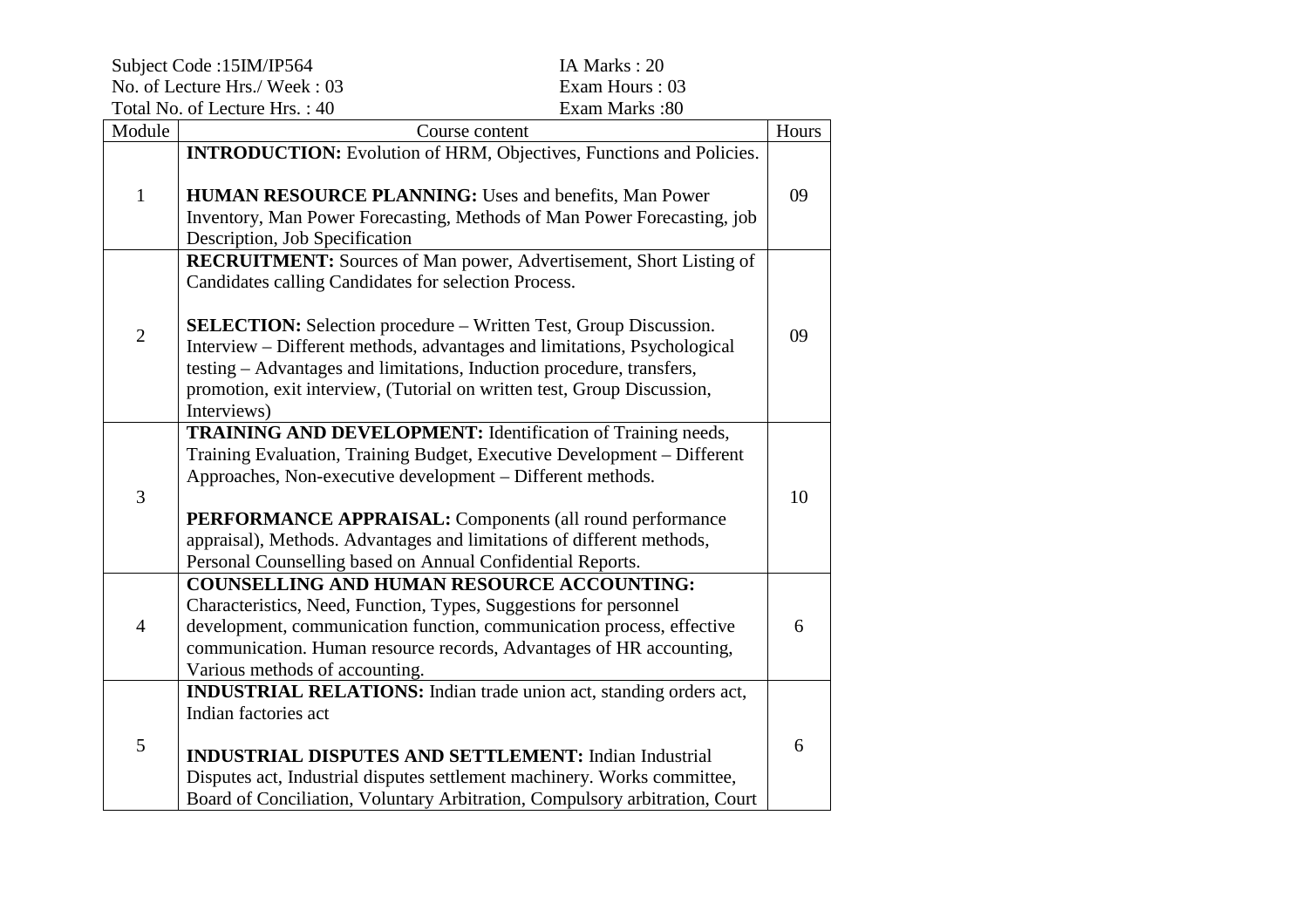#### **TEXT BOOKS**

- 1. **Human Resources Management**  Dr. K Ashwathappa Tata McGraw Hill Edition 1999.
- 2. **Management of Human Resources**  CB Mamoria Himalaya Publication House 2003.

#### **REFERENCES BOOKS:**

- 1. **Personnel / Human resource Management**  Decenoz and robbins- PHI 2002
- 2. **Industrial Relations**  ArunMonappa TMH ISBN 0-07-451710-8.
- 3. **Human Resources Management**  VSP Rao
- 4. **Human Resources Management**  Ravi Dharma Rao

## **VI SEMESTER**

**QUALITY ASSURANCE & RELIABILITY**Sub Code **15IM61**  $I$ A Marks  $20$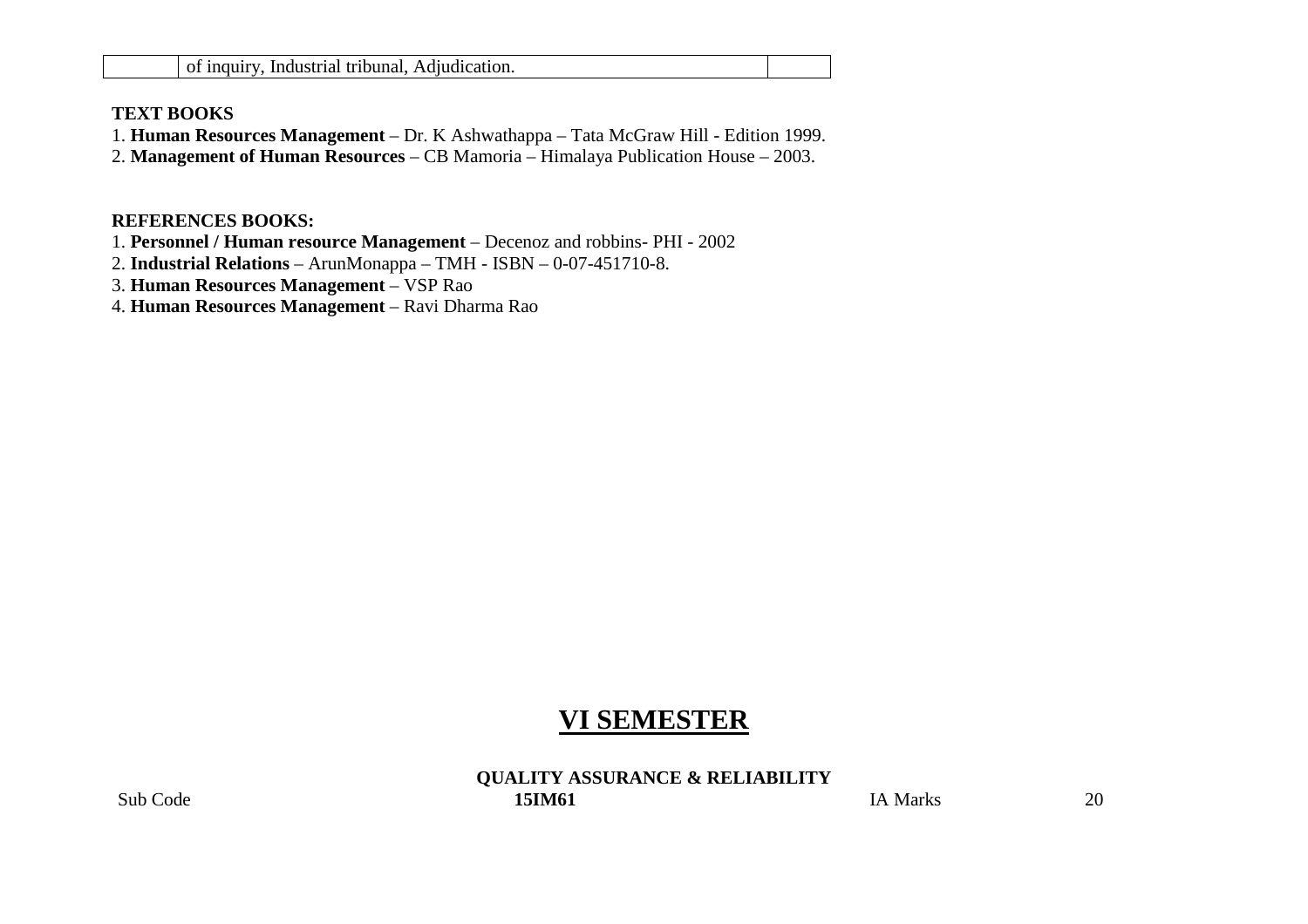| No.<br>nt.<br>$ -$<br>3/week<br>ecture<br><b>HIS</b> |    | txam<br>Hours | ⌒ ⌒ |  |
|------------------------------------------------------|----|---------------|-----|--|
| Total.<br>ecture<br><b>Hrs</b>                       | ◡◡ | txam<br>Marks | 80  |  |

#### **COURSE OBJECTIVES:**

- 1. To understand the fundamentals of Quality tools and techniques
- 2. To apply the quality and reliability tools and techniques to real world problems
- 3. To Interpret the results of quality and reliability study for decision making

#### **MODULE 1:**

Introduction: Definition of Quality, Quality function, Dimensions of Quality, Quality Engineering terminology, Brief history of quality methodology, Statistical methods for quality improvement, Quality costs – four categories costs and hidden costs. Brief discussion on sporadic and chronic quality problems.

  **Quality Assurance:** Definition and concept of quality assurance, departmental assurance activities. Quality audit concept, audit approach etc. structuring the audit program, planning and performing audit activities, audit reporting, ingredients of a quality program. **12 Hours**

#### **MODULE 2**

 **Statistical Process Control:** Introduction to statistical process control – chance and assignable causes variation. Basic principles of control charts, choice of control limits, sample size and sampling frequency, rational subgroups. Analysis of patterns of control charts. Case Studies on application of SPC. Process capability – Basic definition, standardized formula. **08 Hours** 

#### **MODULE 3**

 **Control Charts for Variables:** Controls charts for X bar and Range ®, statistical basis of the charts, development and use of X bar and R charts, interpretation of charts. Control charts for X bar and standard deviation (S), development and use of X bar and S chart. Brief discussion on – Pre control X bar and S control charts with variable sample size, control charts for individual measurements, cusum chart, moving-range charts

**Control Charts for Attributes:** Controls chart for fraction non- conforming (defectives) development and operation of control chart.

#### **10 Hours**

#### **MODULE 4**

 **Sampling Inspection:** Concept of accepting sampling, economics of inspection, Acceptance plans – single, double and multiple sampling. Operating characteristic curves – construction and use. Determinations of average outgoing quality, average outgoing quality level, average total inspection, producer risk and consumer risk, published sampling plans. **10 Hours** 

#### **MODULE 5**

 **Statistical Theory of Tolerances:** Application of statistical theory of tolerances to design of tolerances in random assemblies and application in other areas.

 **Reliability and Life Testing:** Failure models of components, definition of reliability, MTBF, Failure rate, common failure rate curve, types of failure, reliability evaluation in simple cases of exponential failures in series, paralleled and series-parallel device configurations. **10 Hours**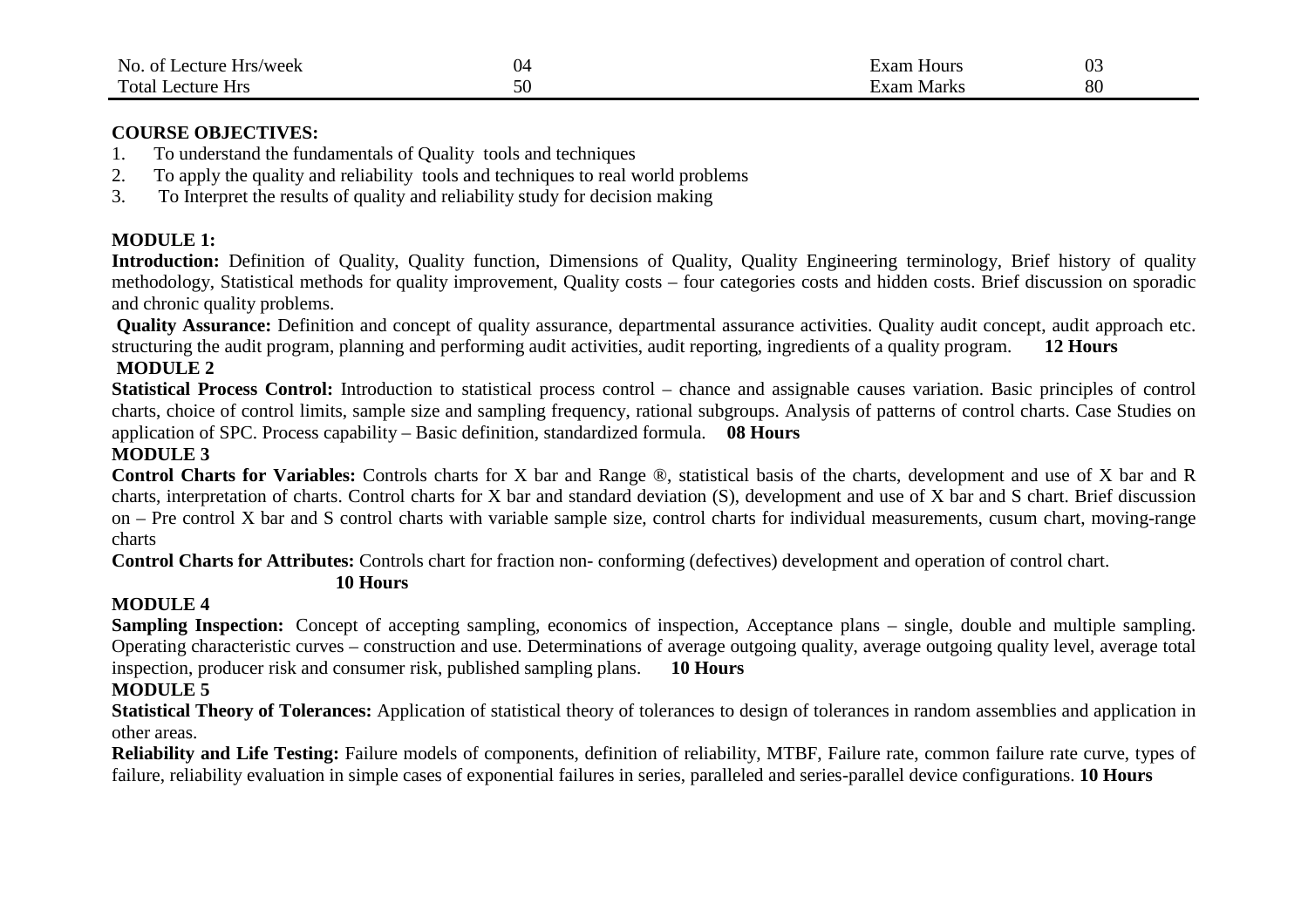## **TEXT BOOKS**

1. **Introduction to statistical Quality Control -** D C Montgomery 3rd Edition, John Wiley and Sons.

- 2. **Quality Planning & Analysis** J M Juran, Frank M Gryna; Tata McGraw Hill, 3rd edition,
- 3. **Total Quality Management**  NVR Naidu, KM Babu and G. Rajendra New Age International Pvt. Ltd 2006

### **REFERENCE BOOKS.**

- 1. **Statistical Quality Control** Grant and Leavenworth, McGraw Hill, 6th Edition
- 2. **The QS9000 Documentation Toolkit** Janet L Novak and Kathleen C Bosheers," Prenctice Hall PTR, 2nd Edition
- 3. **ISO 9000 a Manual for Total Quality Management** Suresh Dalela and Saurabh, S Chand and Co. 1st Edition
- 4. **Total Quality Management**  Kesavan R, I.K. International, New Delhi 2007.

### **OPERATION RESEARCH**

| Course Title: <b>Operations</b><br><b>Research</b> | Total Contact Hours: 50   Lecture hours/week: 04 |                       | Credits: 04           |
|----------------------------------------------------|--------------------------------------------------|-----------------------|-----------------------|
| Course Code: 15IM/IP62                             | <i>Total I.A. Marks</i> : 20                     | SEE Duration:03 hours | <i>SEE Marks</i> : 80 |

| <b>Module</b> | Contents                                                                               | <b>Hours</b> |  |  |  |
|---------------|----------------------------------------------------------------------------------------|--------------|--|--|--|
|               | <b>Introduction:</b> Evolution of OR, definition of OR, scope of OR, application areas | 10           |  |  |  |
|               | of OR, steps (phases) in OR study, characteristics and limitations of OR, models       |              |  |  |  |
|               | used in OR, linear programming (LP) problem-formulation and solution by                |              |  |  |  |
|               | graphical method.                                                                      |              |  |  |  |
|               | <b>Solution of Linear Programming Problems:</b> The simplex method, canonical          |              |  |  |  |
|               | and standard form of an LP problem, slack, surplus and artificial variables, big M     |              |  |  |  |
|               | method and concept of duality, dual simplex method.                                    |              |  |  |  |
| $\mathbf{2}$  | <b>Transportation Problem:</b> Formulation of transportation problem, types, initial   |              |  |  |  |
|               | basic feasible solution using different methods, optimal solution by MODI              |              |  |  |  |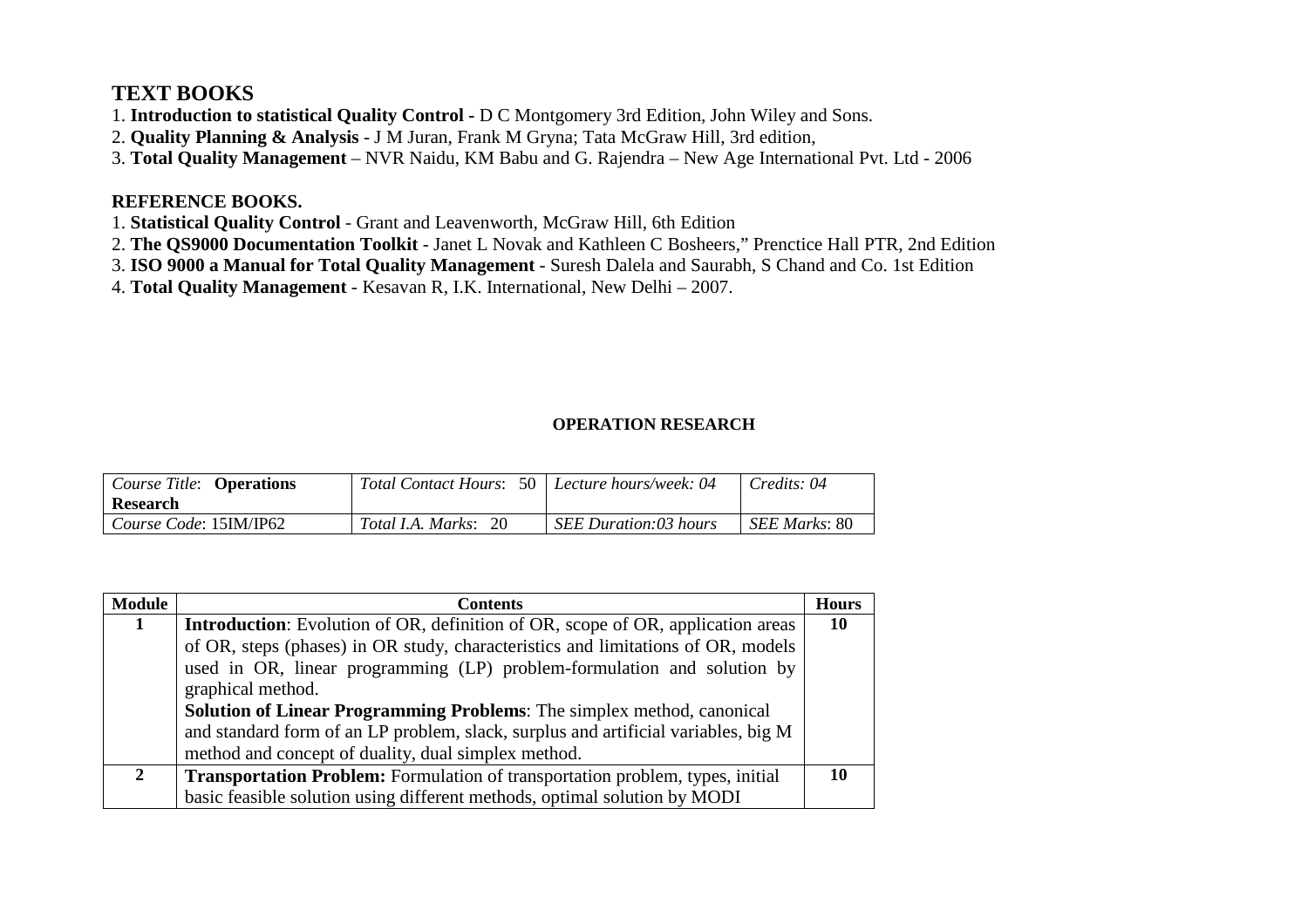| method, degeneracy in transportation problems, application of transportation      |                                                                                                                                                                                                                                                                                                                                                                                                                                                                                                                                                                                                                                                                                                                                         |
|-----------------------------------------------------------------------------------|-----------------------------------------------------------------------------------------------------------------------------------------------------------------------------------------------------------------------------------------------------------------------------------------------------------------------------------------------------------------------------------------------------------------------------------------------------------------------------------------------------------------------------------------------------------------------------------------------------------------------------------------------------------------------------------------------------------------------------------------|
| problem concept for maximization cases.                                           |                                                                                                                                                                                                                                                                                                                                                                                                                                                                                                                                                                                                                                                                                                                                         |
| <b>Assignment Problem:</b> Formulation, types, application to maximization cases  |                                                                                                                                                                                                                                                                                                                                                                                                                                                                                                                                                                                                                                                                                                                                         |
|                                                                                   |                                                                                                                                                                                                                                                                                                                                                                                                                                                                                                                                                                                                                                                                                                                                         |
| Project Management using Network Techniques: Introduction, network                | 10                                                                                                                                                                                                                                                                                                                                                                                                                                                                                                                                                                                                                                                                                                                                      |
|                                                                                   |                                                                                                                                                                                                                                                                                                                                                                                                                                                                                                                                                                                                                                                                                                                                         |
|                                                                                   |                                                                                                                                                                                                                                                                                                                                                                                                                                                                                                                                                                                                                                                                                                                                         |
|                                                                                   |                                                                                                                                                                                                                                                                                                                                                                                                                                                                                                                                                                                                                                                                                                                                         |
|                                                                                   |                                                                                                                                                                                                                                                                                                                                                                                                                                                                                                                                                                                                                                                                                                                                         |
|                                                                                   |                                                                                                                                                                                                                                                                                                                                                                                                                                                                                                                                                                                                                                                                                                                                         |
| for all the cases).                                                               |                                                                                                                                                                                                                                                                                                                                                                                                                                                                                                                                                                                                                                                                                                                                         |
|                                                                                   | 10                                                                                                                                                                                                                                                                                                                                                                                                                                                                                                                                                                                                                                                                                                                                      |
|                                                                                   |                                                                                                                                                                                                                                                                                                                                                                                                                                                                                                                                                                                                                                                                                                                                         |
| M/M/C models (no derivations) and their steady state performance analysis.        |                                                                                                                                                                                                                                                                                                                                                                                                                                                                                                                                                                                                                                                                                                                                         |
| <b>Game Theory:</b> Formulation of games, types, solution of games with saddle    |                                                                                                                                                                                                                                                                                                                                                                                                                                                                                                                                                                                                                                                                                                                                         |
|                                                                                   |                                                                                                                                                                                                                                                                                                                                                                                                                                                                                                                                                                                                                                                                                                                                         |
| solving mixed strategy games.                                                     |                                                                                                                                                                                                                                                                                                                                                                                                                                                                                                                                                                                                                                                                                                                                         |
| <b>Sequencing:</b> Basic assumptions, sequencing 'n' jobs on single machine using | 10                                                                                                                                                                                                                                                                                                                                                                                                                                                                                                                                                                                                                                                                                                                                      |
| priority rules, sequencing using Johnson's rule-'n' jobs on 2 machines, 'n' jobs  |                                                                                                                                                                                                                                                                                                                                                                                                                                                                                                                                                                                                                                                                                                                                         |
| on 3 machines, 'n' jobs on 'm' machines. Sequencing 2 jobs on 'm' machines        |                                                                                                                                                                                                                                                                                                                                                                                                                                                                                                                                                                                                                                                                                                                                         |
| using graphical method.                                                           |                                                                                                                                                                                                                                                                                                                                                                                                                                                                                                                                                                                                                                                                                                                                         |
| <b>Introduction to Integer Programming:</b> Pure and mixed integer programming    |                                                                                                                                                                                                                                                                                                                                                                                                                                                                                                                                                                                                                                                                                                                                         |
| problems, solution of simple Integer programming problems using Gomory's all      |                                                                                                                                                                                                                                                                                                                                                                                                                                                                                                                                                                                                                                                                                                                                         |
| integer cutting plane method and mixed integer method.                            |                                                                                                                                                                                                                                                                                                                                                                                                                                                                                                                                                                                                                                                                                                                                         |
|                                                                                   | and travelling salesman problem, flight scheduling problem.<br>construction - rules, Fulkerson's rule for numbering the events, AON and AOA<br>diagrams; Critical path method to find the expected completion time of a project,<br>floats; PERT for finding expected duration of an activity and project, determining<br>the probability of completing a project, predicting the completion time of project;<br>crashing of simple projects (network construction by AOA approach can be used<br>Queuing Theory: Queuing systems and their characteristics, Pure-birth and<br>Pure-death models (only equations), empirical queuing models $-M/M/1$ and<br>point, graphical method of solving mixed strategy games, dominance rule for |

**Texts:** 

- 1. **Operations Research Theory and Applications** J K Sharma, Pearson Education Pvt Ltd., Recent edition.
- 2. **Operations Research -**P K Gupta and D S Hira, S Chand Publications, New Delhi, Recent edition.

### **References:**

1. **Introduction to Operation Research** -Taha H A – PHI / Pearson Publications, Recent edition.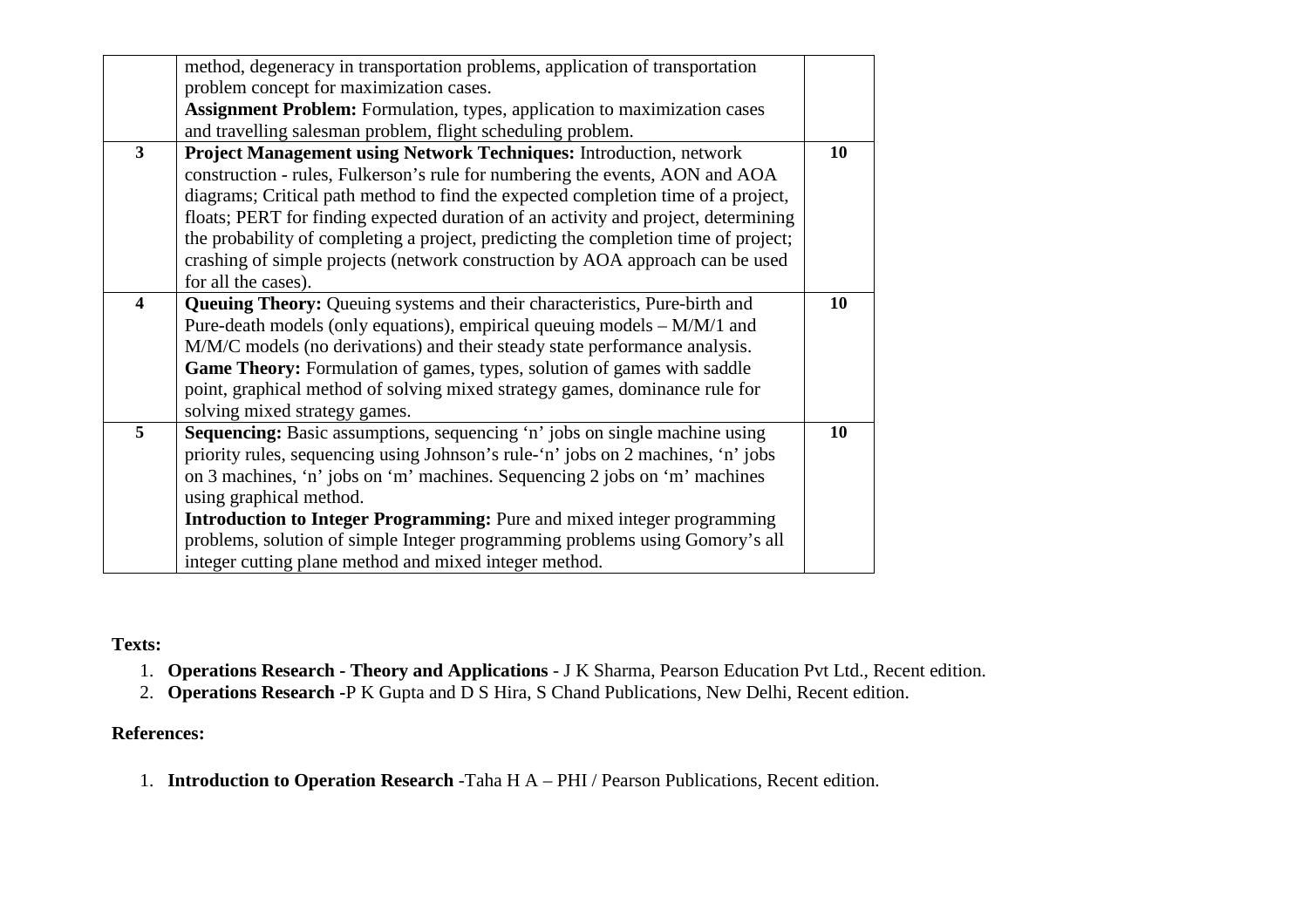- 2. **Operations Research -**Paneerselvan, PHI
- 3. **Operations Research** -S.D. Sharma Kedarnath, Ramnath& Co Recent edition.

|                                                                        | <b>SIMULATION MODELLING AND ANALYSIS</b>                                                  |                                                             |                                  |          |  |  |
|------------------------------------------------------------------------|-------------------------------------------------------------------------------------------|-------------------------------------------------------------|----------------------------------|----------|--|--|
|                                                                        |                                                                                           | [As per Choice Based Credit System (CBCS) scheme]           |                                  |          |  |  |
|                                                                        |                                                                                           | <b>SEMESTER - VI</b>                                        |                                  |          |  |  |
| <b>Subject Code</b>                                                    | 15IM63                                                                                    | <b>IA Marks</b>                                             | 20                               |          |  |  |
| Number<br>of<br>Lecture                                                | 04                                                                                        | <b>Exam Hours</b>                                           | 03                               |          |  |  |
| Hours/Week                                                             |                                                                                           |                                                             |                                  |          |  |  |
| Number<br>Total<br>of                                                  | 50                                                                                        | <b>Exam Marks</b>                                           | 80                               |          |  |  |
| <b>Lecture Hours</b>                                                   |                                                                                           |                                                             |                                  |          |  |  |
|                                                                        |                                                                                           | <b>CREDITS - 04</b>                                         |                                  |          |  |  |
| <b>Course Objectives:</b>                                              |                                                                                           |                                                             |                                  |          |  |  |
| This course will enable students to                                    |                                                                                           |                                                             |                                  |          |  |  |
|                                                                        | 4. Understand the basic concepts and applicability of discrete event simulation           |                                                             |                                  |          |  |  |
|                                                                        | 5. Acquire the knowledge to model and analyze the systems using discrete event simulation |                                                             |                                  |          |  |  |
| technique.                                                             |                                                                                           |                                                             |                                  |          |  |  |
| 6.                                                                     | Acquire the knowledge to validate the model                                               |                                                             |                                  |          |  |  |
|                                                                        |                                                                                           | <b>Teaching</b>                                             | <b>Revised</b><br><b>Bloom's</b> |          |  |  |
|                                                                        |                                                                                           | <b>Hours</b>                                                | <b>Taxonomy</b><br>Level         |          |  |  |
| <b>Module -1</b>                                                       |                                                                                           |                                                             |                                  |          |  |  |
| <b>INTRODUCTION:</b> Methods of analyzing systems,                     |                                                                                           |                                                             | Simulation-                      |          |  |  |
| meaning, advantages & disadvantages. Situations in which simulations   |                                                                                           |                                                             |                                  |          |  |  |
| can be used as an appropriate tool. Components of a system, Model of a |                                                                                           |                                                             |                                  | 8 Hours  |  |  |
| system, Types of models.                                               |                                                                                           |                                                             |                                  |          |  |  |
|                                                                        | Steps in simulation study, Simulation software packages, Selection of                     |                                                             |                                  |          |  |  |
| simulation software                                                    |                                                                                           |                                                             |                                  |          |  |  |
| <b>Module -2</b>                                                       |                                                                                           |                                                             |                                  |          |  |  |
| <b>SIMULATION EXAMPLES:</b> Simulation of Queuing systems, Simulation  |                                                                                           |                                                             |                                  | 10 Hours |  |  |
| of inventory problems without backorder, Simulation of inventory       |                                                                                           |                                                             |                                  |          |  |  |
| problems with backorder, Simulation using normal random numbers.       |                                                                                           |                                                             |                                  |          |  |  |
| GENERAL PRINCIPLES OF SIMULATION: Concepts in discrete                 |                                                                                           |                                                             |                                  |          |  |  |
|                                                                        |                                                                                           | event simulation, Event Scheduling/ Time advance algorithm, |                                  |          |  |  |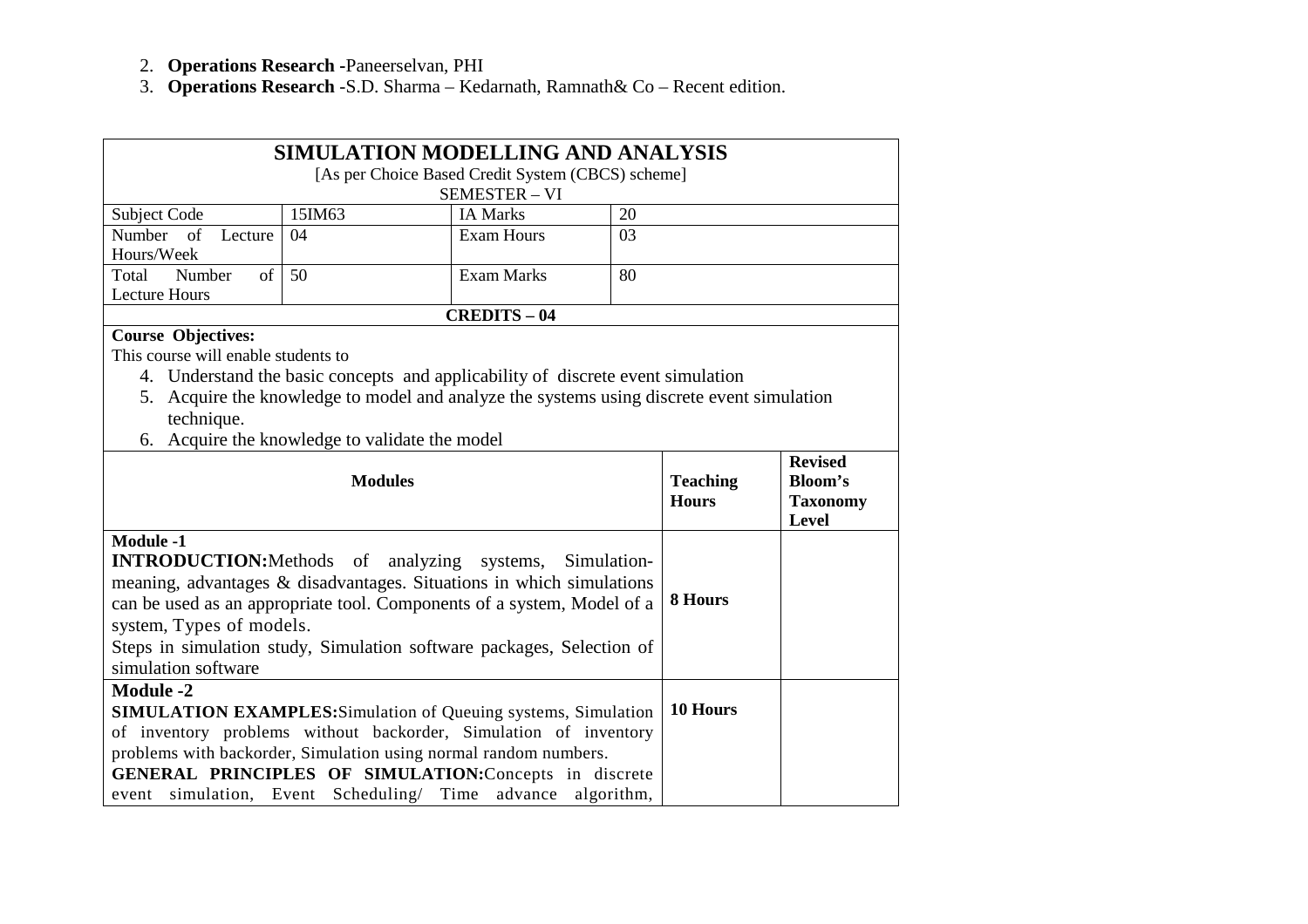| simulation using event scheduling.                                                                                                                                                                                                                                                                                                                                                                                                                        |          |  |
|-----------------------------------------------------------------------------------------------------------------------------------------------------------------------------------------------------------------------------------------------------------------------------------------------------------------------------------------------------------------------------------------------------------------------------------------------------------|----------|--|
| Module -3<br>RANDOM NUMBERS: Properties of random numbers, Linear<br>congruential method to generate random numbers. Tests for random<br>numbers - Frequency test, Runs up and down test, Runs above and<br>below mean test, Auto correlation test.<br>RANDOM VARIATE GENERATION: Inversetransform technique<br>for exponential and uniform distributions, Direct transformation for<br>normal distribution, Acceptance - Rejection technique for poisson | 12Hours  |  |
| distribution.                                                                                                                                                                                                                                                                                                                                                                                                                                             |          |  |
| <b>Module -4</b><br><b>INPUT DATA MODELLING:</b> Steps in input data modeling.Data<br>collection, Identification of distribution, Parameter estimation for<br>exponential and gamma distributions, Goodness of fit test for uniform,<br>poisson and exponential distributions.                                                                                                                                                                            | 10 Hours |  |
| Selection of input models without data, multivaraiate and time series<br>analysis                                                                                                                                                                                                                                                                                                                                                                         |          |  |
| <b>Module -5</b><br>VERIFICATION AND VALIDATION : Model building, verification,<br>calibration and validation of models. Phases of validation test,<br>Numerical problems.<br><b>OUTPUT ANALYSIS:</b> Measures of performance, estimation – point<br>estimation and interval estimation, output analysis of terminating simulation,<br>output analysis of steady state simulation.                                                                        | 10 Hours |  |
| <b>Course Outcomes:</b><br>After studying this course, students will be able to:<br>4. Explain the usefulness of discrete event system simulation in analyzing real time systems.                                                                                                                                                                                                                                                                         |          |  |

- 5. Analyze and model basic discrete event systems.
- 6. Generate random numbers and random variates and test random numbers.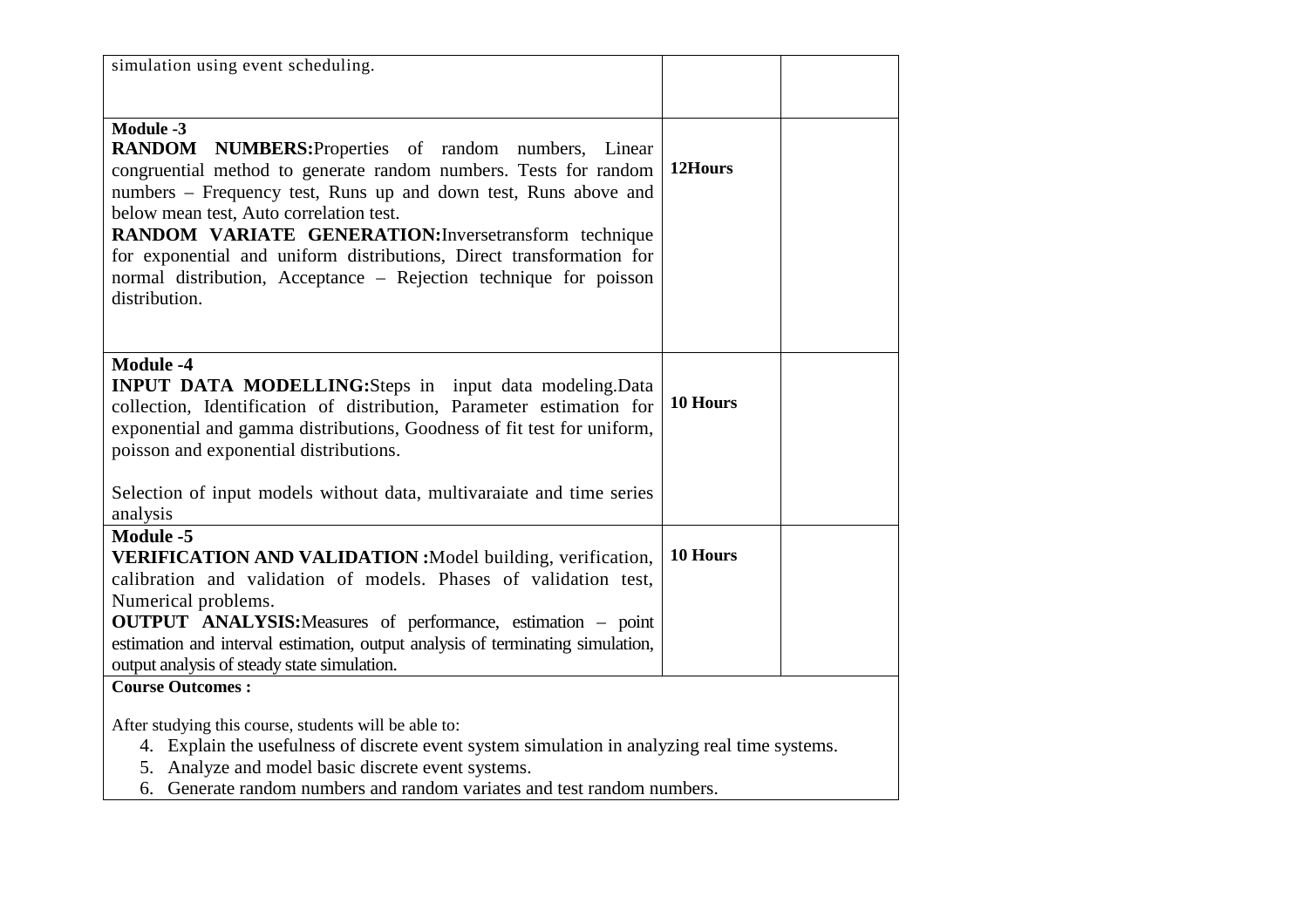|         | 7. Analyze input data and output data for model building, verification and validation             |
|---------|---------------------------------------------------------------------------------------------------|
|         | <b>Graduate Attributes:</b>                                                                       |
| $\circ$ | Engineering Knowledge.                                                                            |
| $\circ$ | Problem Analysis.                                                                                 |
| $\circ$ | Design / development of solutions                                                                 |
| $\circ$ | Modern Tool Usage and Interpretation of data                                                      |
|         | <b>Question paper pattern:</b>                                                                    |
|         | The question paper will have ten questions and one full question to be answered from each module. |
|         | Each full question consists of 16 marks.                                                          |
|         | There will be 2full questions (with a maximum of four sub questions) from each module.            |
|         | Each full question will have sub questions covering all the topics under a module.                |
|         | The students will have to answer 5 full questions, selecting one full question from each module.  |
|         | <b>Text Books:</b>                                                                                |
| 4.      | Discrete Event System simulation – Jerry Banks, John S Carson, Berry L Nelson, David M Nicol –    |
|         | Pearson Edition - IV edition, ISBN0-13-144679-7                                                   |
|         | <b>Reference Books:</b>                                                                           |
|         | 4. Simulation Modelling & Analysis – Averll M Law, W David Kelton – McGraw Hill                   |
|         | International Editions - Industrial Engineering Series, ISBN 0-07-100803-9                        |
| 5.      | System Simulation with Digital Computer. – NasinghDeo – PHI publication (EEE) ISBN 0-07-          |
|         | 100803-9                                                                                          |
|         |                                                                                                   |

#### **MATERIALS MANAGEMENT**

| Subject Code              | 15IM/IP64   | <b>IA Marks</b> |    |
|---------------------------|-------------|-----------------|----|
| No. of Lecture Hrs./ Week | $\cdot$ ()4 | Exam Hours      |    |
| Total No. of Lecture Hrs. | - 50        | Exam Marks      | 80 |

#### **MODULE - 1**

Introduction: Dynamics of Materials Management - Materials Management at Micro-level, Materials Management at Macro-level. Definition of Material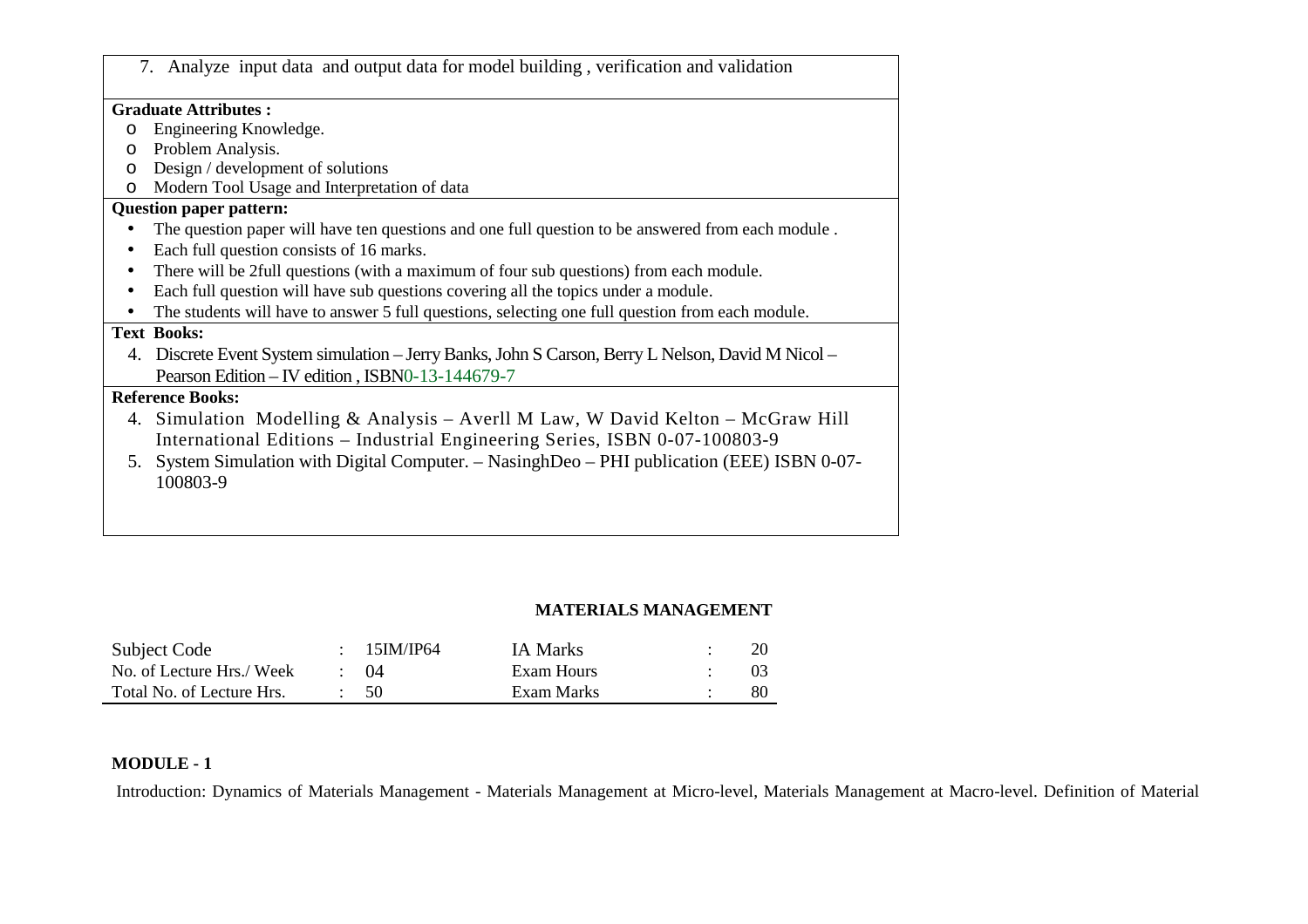#### Management

Systems Approach to Materials Management: Systems Approach - The Process of Management and the Materials Function, The Materials Function, Interfaces.Benefits of the Integrated Systems Approach.

#### **8 Hours**

#### **MODULE - 2**

Forecasting, Objectives and the Materials Organization: Systems Design, Integral Control of the Flow of Materials, Forecasting and Planning, Forecasting Methods, Objectives of Materials Management - Organization of Materials Management, Functional Organization Model for Materials Management.Materials Planning: Making the Materials Plan Work, The Materials Cycle and Flow Control System.

Purchasing: Purchasing Principles, Procedures and Practices, Fundamental Objectives of Purchasing - Scope, Responsibility and Limitations, Sources of Supply and Supplier Selection, Purchasing Policy and Procedures.

#### **12 Hours**

#### **MODULE -3**

Purchasing in Materials Management System Concept: Price Determination, Price Forecasting, Price-Cost Analysis, Negotiation, Reciprocity, Cost-Plus Contracts, Hedging, Forward Buying, Buying Ethics, Principles and Standards of Purchasing, Make-or-Buy, Information, Documentation and Purchasing Library, Legal Aspects of Purchasing, Law of Agency, Law of Contract, Legal Status of the Buyer, Warranties and Conditions, Right of Inspection, Right ofRejection, Vendor-Vendee Relations, Vendor Development, Vendor Rating.

Purchasing and Procurement Activities under Materials Management: Supplier Quality Assurance Programme, Buyer-Supplier Relationship.

Incoming Material Quality Control: Significance of Inspection, Metrology or Engineering Measurement, Purchase Inspection, Sampling Inspection, Sampling Technique, Different Types of Population, Different Types of Sampling.

#### **MODULE - 4**

Purchasing Capital Equipment, Plant and Machinery: Responsibility and Decision, Purchasing v/s Leasing,

International Buying, Import Purchasing, and Governmental Purchasing: Industrial Needs, Import Procedure and Documents, Basis of Licensing, Import Purchasing Procedures, Letter of Credit, Income-Tax Clearance, Customs Tariff-Registration of Licenses at Port. Governmental Purchasing: Policy and Procedures, Tenders.

Registration of Firms, Procedure for Registration, Terms of Registration, Removal of the Firms from the List, Blacklisting of Firms, Banning of Firms,

#### **10 Hours**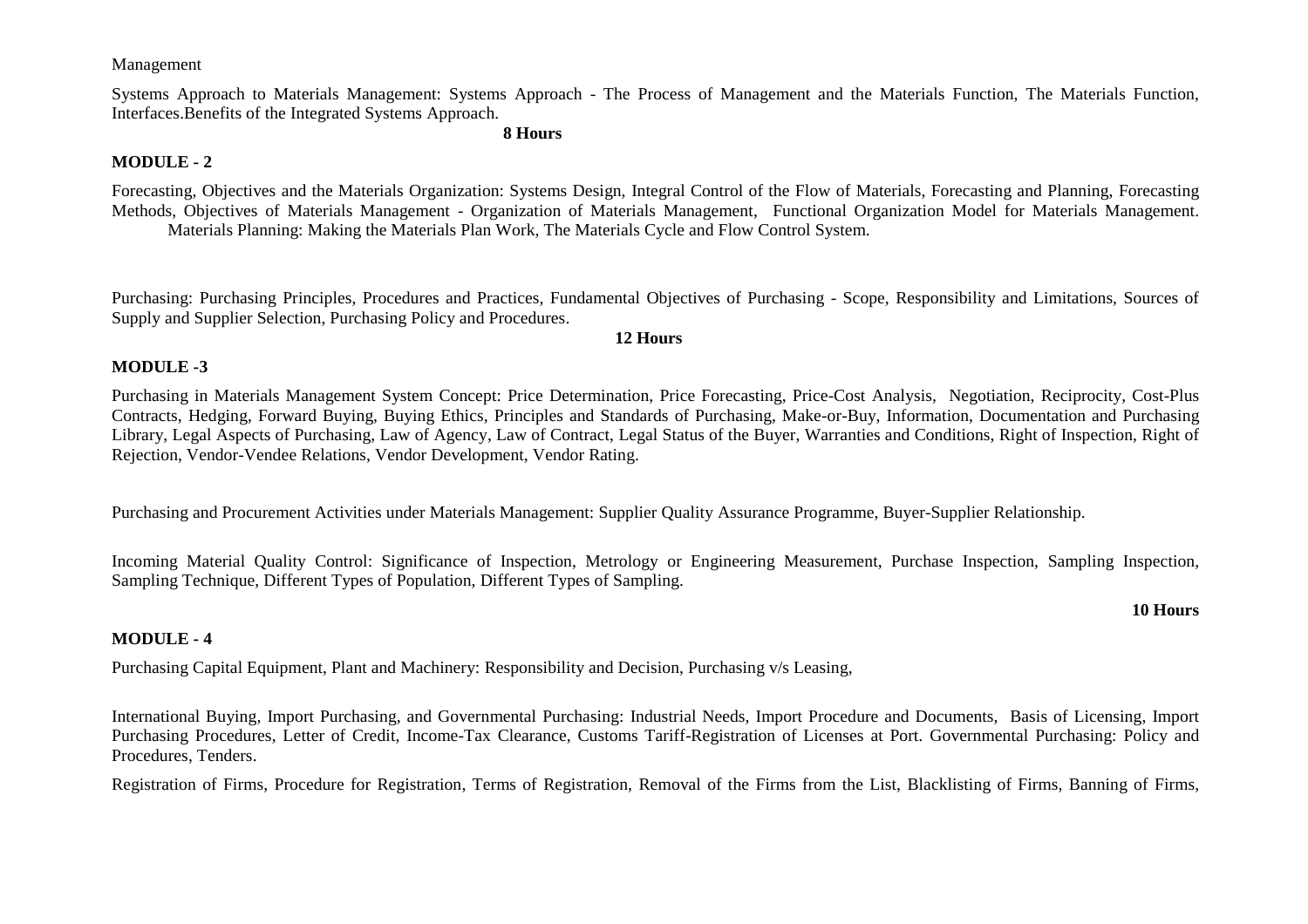Suspension of Firms.

Inventory Management and Control Systems: Definition of Inventories, The Need for Inventory Audits Control, Types of Inventories, Inventory Control, Max-Min System, Inventories and Demand Uncertainty, Determining Safety Stock.

10 **Hours**

#### **MODULE-5**

Q-system or Quantity Control System or Re-order Point System-Effect of Quantity Discounts, P-system or Periodic Review or Periodic Count System or Replenishment System, Optional Replenishment System or "S, s" Policy. Discussion on ABC Analysis, advantages and disadvantages. MRP system and MPS system

Stores Management and Operation: Storage System, Stores Location and Layout,

Materials Management Information System and Computer: MIS - Management and MM, Computer System for MIS and MM, In-process Materials and Management Control.

10 **Hours** 

#### **Text Book:**

A.K. Datta., **Materials Management,** PHI Pvt. Ltd, New Delhi, 2001.

#### **Reference Book:**

P. Gopalakrishnan, **Handbook ofMaterials Management**, PHI Pvt. Ltd, New Delhi, 2002.

#### **CAD/CAM LAB**

| Subject Code              | $\div$ 15 IML 67 | <b>IA Marks</b> | 20 |
|---------------------------|------------------|-----------------|----|
| No. of Lecture Hrs./ Week | $\div$ 03        | Exam Hours      |    |
| Total No. of Lecture Hrs. | -42              | Exam Marks      | 80 |

#### **PART - A**

Modelling of simple machine parts using Graphics Package like Solid Works,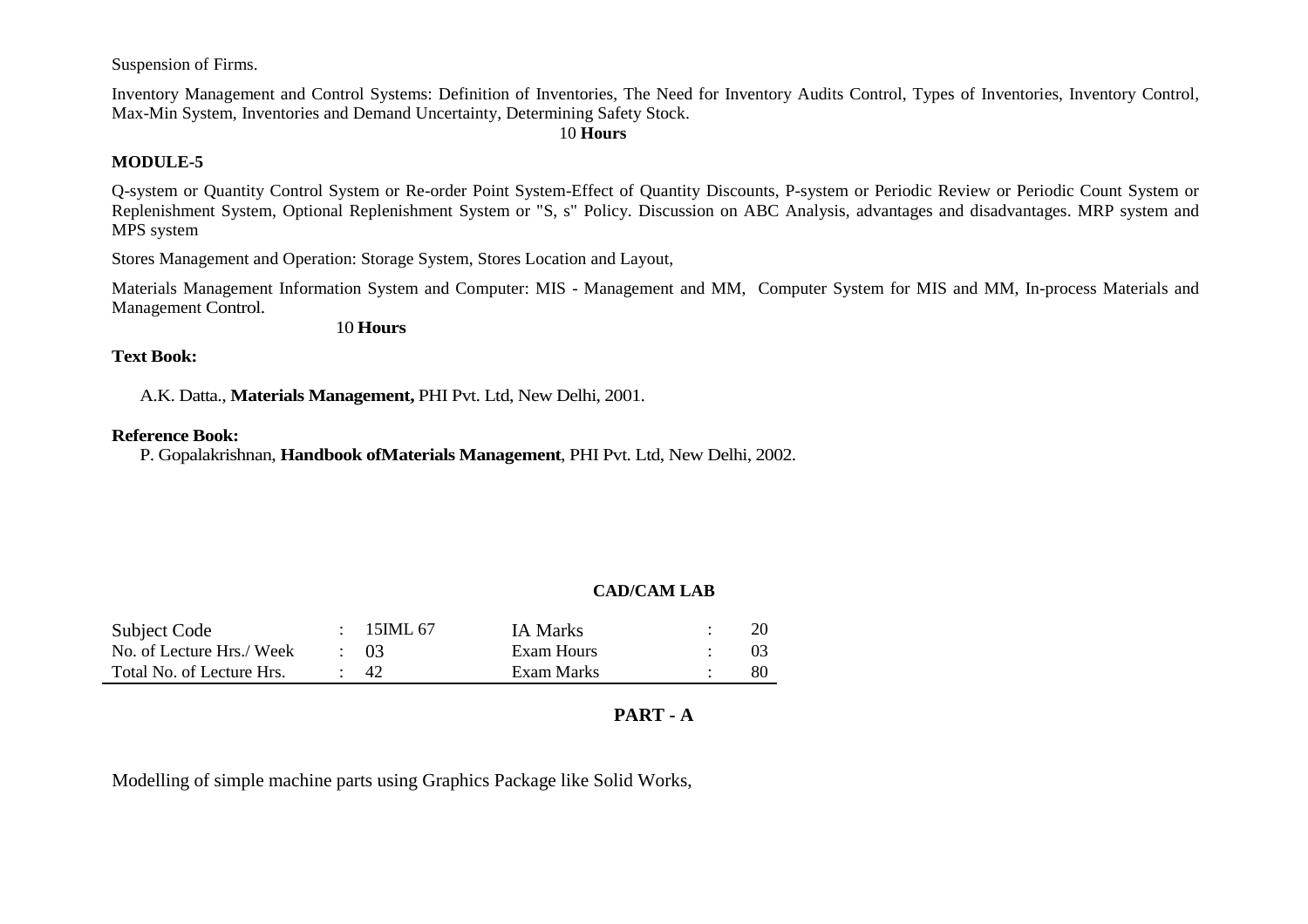Uni Graphics, Catia etc. – Minimum 5 Exercises.

Study of Finite Element Analysis Package - 1D, 2D, Structural problems, Evaluation of displacement (Strain) and Stress. Problems involving Beams and Trusses. - Minimum 7 Exercises.

#### .**PART - B**

Modelling and Simulation of Machining process of simple machine parts using CAM packages. - Minimum 7 Exercise

#### **SIMULATION LAB**

| Subject Code              | $\div$ 15 ML 68 | <b>IA Marks</b> |    |
|---------------------------|-----------------|-----------------|----|
| No. of Lecture Hrs./ Week | $\therefore$ 03 | Exam Hours      |    |
| Total No. of Lecture Hrs. | $\cdot$ 42      | Exam Marks      | 80 |

#### **PART - A**

Introduction to Simulation Packages Understanding theSimulation Package Identifying probability distributions for given data Building simulation models for manufacturing operations (Electronic assembly – With Basic templates) Building simulation models for manufacturing operations (Electronic assembly – With Common templates) Building simulation models for manufacturing operations with transport System Building simulation models for manufacturing operations with layout

#### **PART - B**

Building simulation models for manufacturing operations with layout and transport System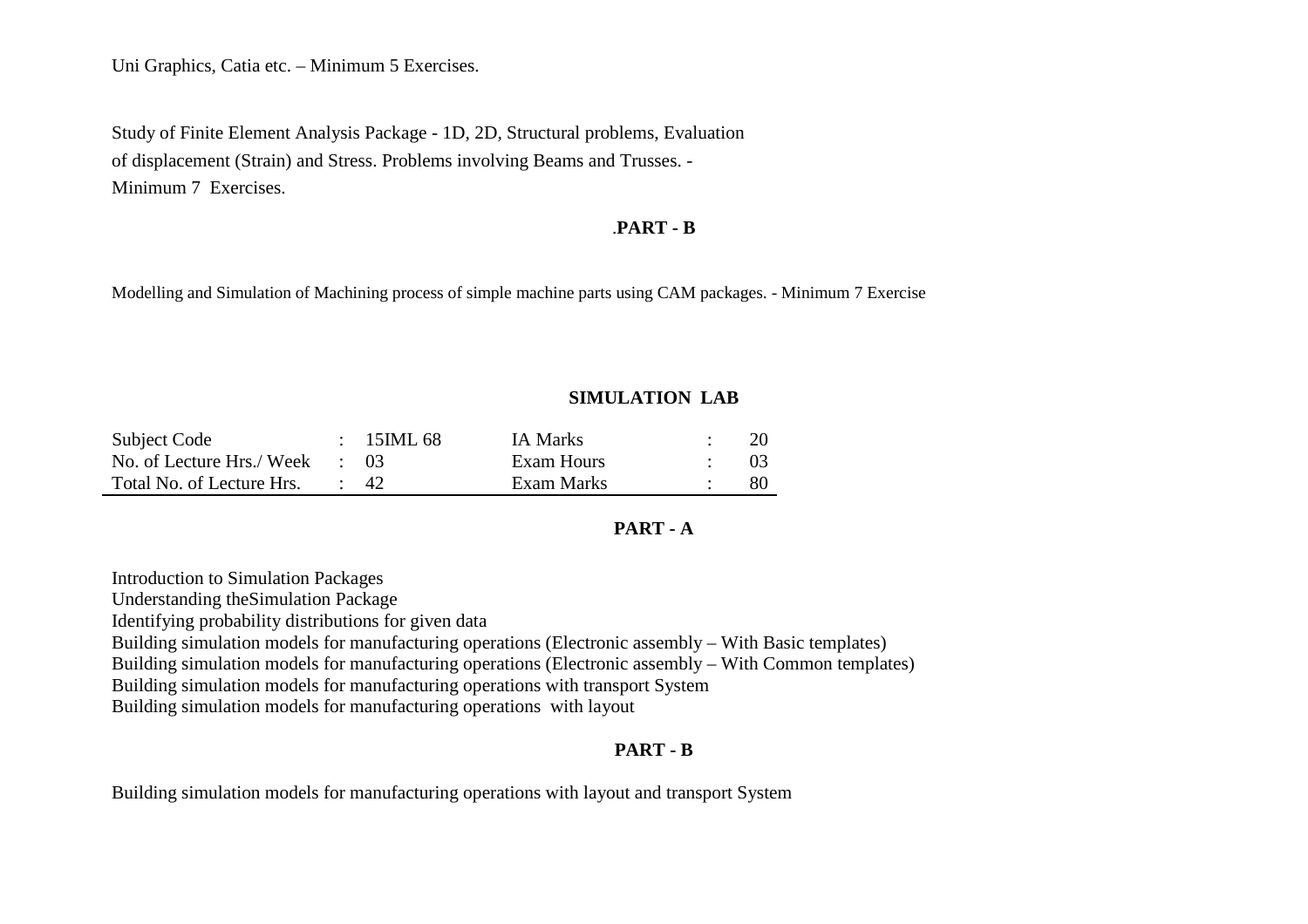Building simulation Models for Banking service ( Bank teller problem) Building simulation Models for Mortgage application problem Building simulation Models for food processing problem Building simulation Models for Post office animation Statistical Analysis of Simulation models ( input analysis) Statistical Analysis of Simulation models (output analysis)

#### **Suggested Software Packages**

Promodel, Arena, Quest, Witness, Extend

# **PROFESSIONAL ELECTIVES**

### **FINANCIAL MANAGEMENT**

| Sub Code                 | 15IM 651       | 1A Marks          | 20       |
|--------------------------|----------------|-------------------|----------|
| No. of Lecture Hrs/week  | 0 <sup>3</sup> | <b>Exam Hours</b> | ∩∩<br>U3 |
| <b>Total Lecture Hrs</b> | 40             | Exam Marks        | 80       |

#### **Course objectives:**

- 1. To provide the concepts and foundations of managing finance in business enterprises.
- 2. To equip students with tools and techniques for managing finance.
- 3. To orient students regarding financial management practices in Indian companies and Global enterprises.

#### **MODULE – 1**

**Introduction:** Evolution of Financial Management, Goals, Forms of Business. **Risk and Required Return:** Risk and return relationship, Business risk, financial risk, and risk in portfolio context, expected rate of return, Capital asset pricing model.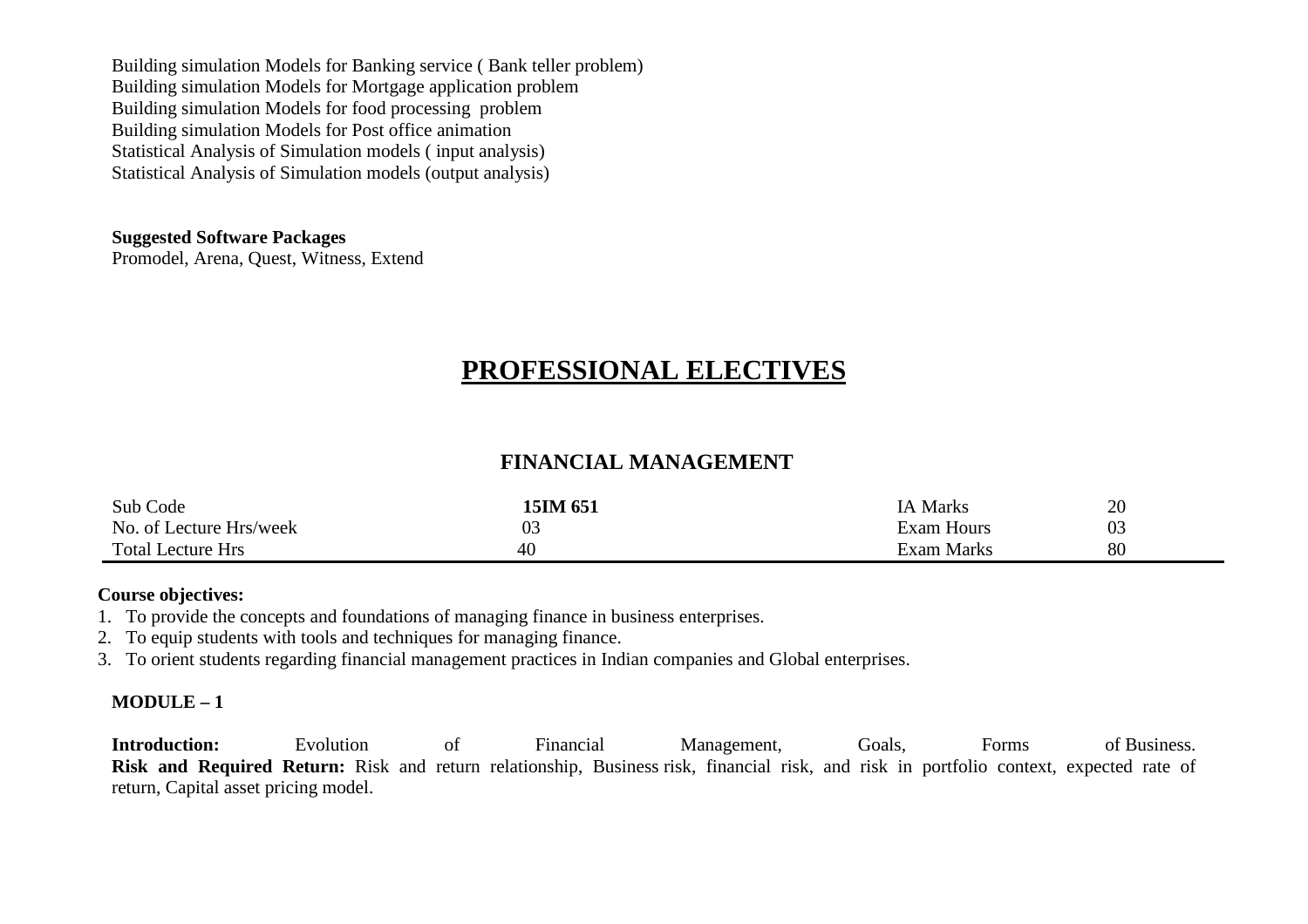#### **Capital Budgeting:** Risk analysis in Capital Budgeting, Cost of Capital – Debt, Preference Equity forms of capital **08 Hours**

#### **MODULE – 2**.

**Capital Structure and Firm Value:** Assumption, Definition and approaches, Modigliani and Miller Mode, Capital Structure decisions – EBIT, EPS analysis, ROI, REI analysis and Cash Flow comparative Analysis.

**Working Capital Management:** Factors influencing working capital requirement, determination of operating cycle and working capital. **08 Hours**

#### **MODULE-3**

 **Long Term Financing:**Raising of finance form primary and secondary markets, Valuation of securities, features of convertibility securities and warrants, SEBI guide lines on capital issues, stock market in India, Venture capital, Initial Public Offering.

**Merger Acquisition and Restructuring:** Reasons, Mechanics, Cost and benefits of a merger, Evolution, terms and purchase of a division, Takeovers, Acquisitions, Portfolio and financial restructuring **08 Hours**

#### **MODULE – 4**

**Securities and Portfolio Analysis:** Derivatives, Futures Trading,

**Financial Statement Analysis:** Ratio analysis, time series analysis, Du pont analysis, funds flow analysis **08 Hours**

#### **MODULE– 5**

**International Financial Management:** World Monitoring system, Foreign Exchange Markets, International Parity Relationships, International Capital budgeting, Financing Foreign Operations, Raising Foreign Currency Finance, Financing Exports, Documents in International Trade.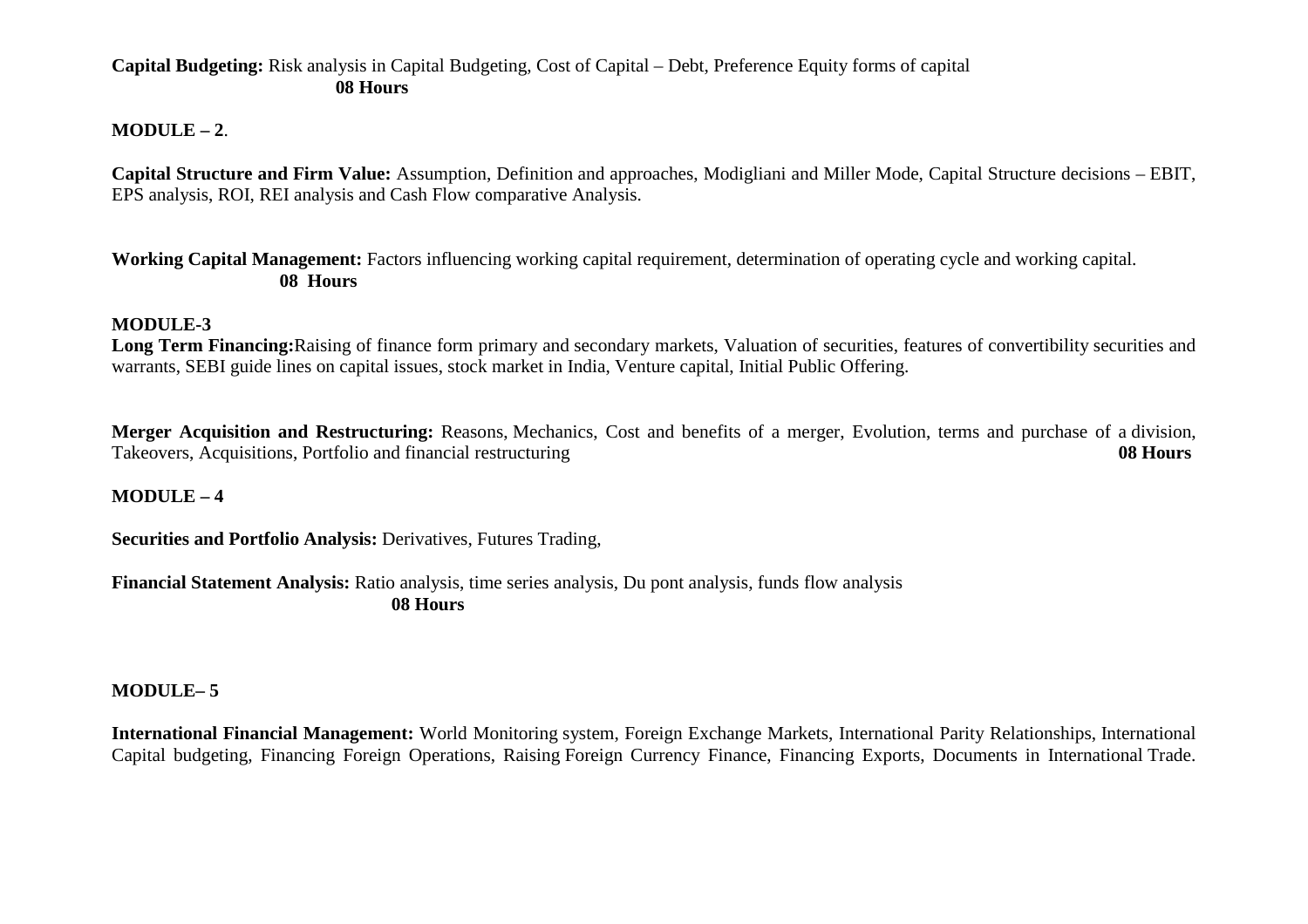**Financial Management in Sick Units:** Definition of sickness, Causes of sickness, Symptoms of sickness, Prediction of sickness, Revival of a sick unit **08 Hours** 

#### **TEXT BOOKS:**

- 1. Financial Management Theory and practice Prasanna Chandra TMH ISBN– 007-044501-X, 5th edn.
- 2. Financial accounting B.S. Raman United publication VoI II

#### **REFERENCE BOOKS:**

- 1. Financial Management Text & Problems Khan & Jain TMH ISBN 0—07-460208-X.
- 2. Financial management IM Pandey Vikas Pub. House ISBN 0- 7069-5435-1.

#### **INDUSTRIAL AUTOMATION**

| Sub Code                 | 15IM 652 | IA Marks          | 20 |
|--------------------------|----------|-------------------|----|
| No. of Lecture Hrs/week  | ∩∩<br>U  | Exam Hours        | 03 |
| <b>Total Lecture Hrs</b> | 40       | <b>Exam Marks</b> | 80 |

#### **COURSE OBJECTIVES:**

1.To identify potential areas for automation and justify need for automation

2.To select suitable major control components required to automate a process or an activity

3.To identify suitable automation hardware for the given application.

#### **MODULE- 1**

**Introduction:** Automation in Production System, Principles and Strategies of Automation, BasicElements of an Automated System, Advanced Automation Functions, Levels of Automations. Flow lines & Transfer Mechanisms, Fundamentals of Transfer Lines. **08Hours**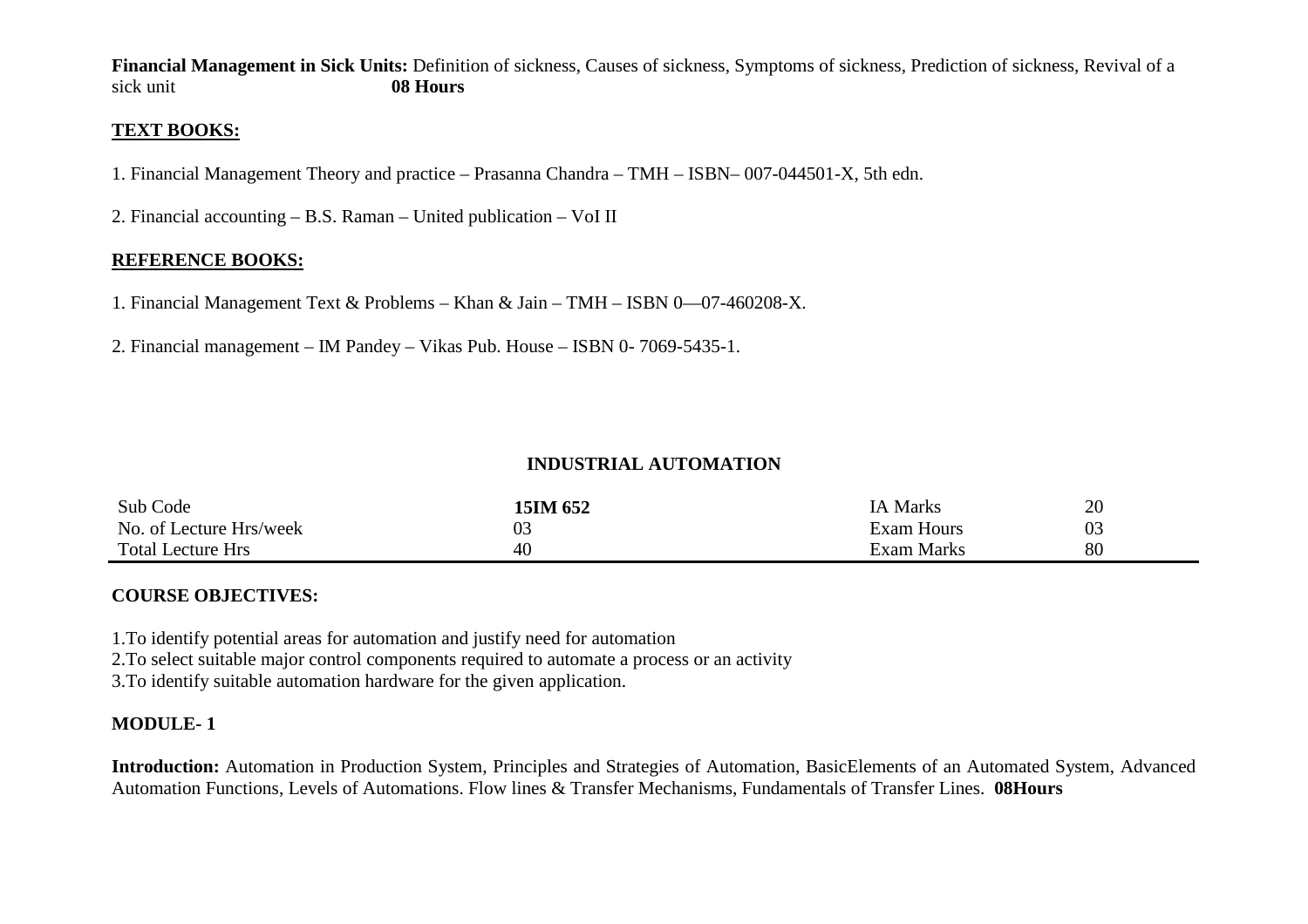#### **MODULE 2**

**Material handling and Identification Technologies:** Overview of Material Handling Systems,Principles and Design Consideration, Material Transport Systems, Storage Systems,Overview of Automatic Identification Methods. **08Hours**

#### **MODULE 3**

**Automated Manufacturing Systems:** Components, Classification and Overview of Manufacturing Systems, Manufacturing Cells, GT and Cellular Manufacturing, FMS, FMSand its Planning and Implementation **Quality Control Systems:** Traditional and ModernQuality Control Methods, SPC Tools,InspectionPrinciples and Practices, InspectionTechnologies. **08 Hours**

#### **MODULE 4**

**Control Technologies in Automation:** Industrial Control Systems, Process Industries Versus Discrete-Manufacturing Industries, Continuous Versus Discrete Control, ComputerProcess and its Forms. **08Hours**

#### **MODULE 5**

**Computer Based Industrial Control:** Introduction & Automatic Process Control,

**Building Blocks of Automation Systems**: LAN, Analog & Digital I/O Modules, SCADASystems& RTU.

**Distributed Control System:** Functional Requirements, Configurations & some popularDistributed Control Systems. **08 Hours**

#### **Text Books:**

**1.** Automation, Production Systems and Computer Integrated Manufacturing- M.P.Groover, Pearson Education.5<sup>th</sup>edition, 2009.

#### **References:**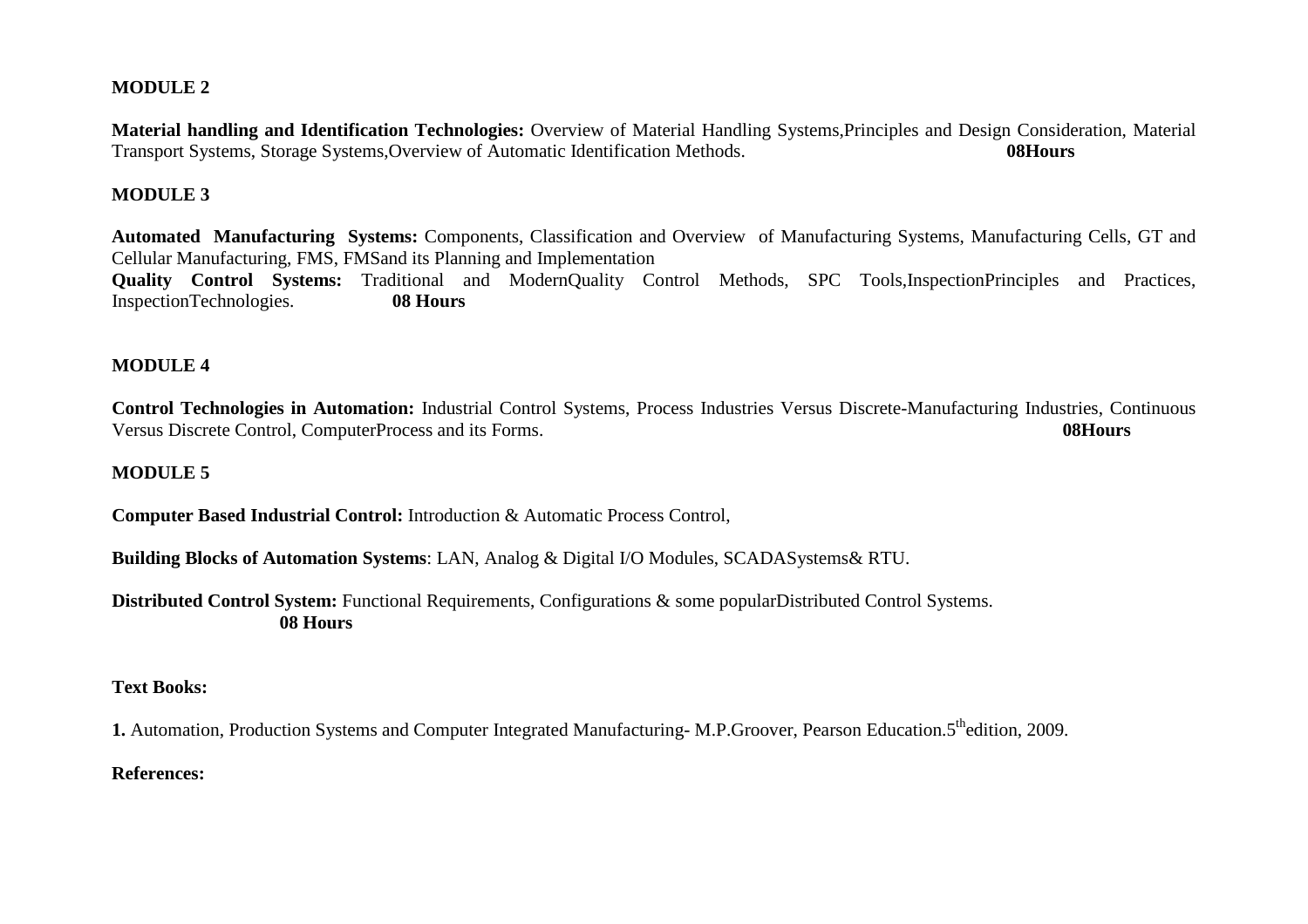1. Computer Based Industrial Control- Krishna Kant, EEE-PHI,2nd edition,2010

2. An Introduction to Automated Process Planning Systems- Tiess Chiu Chang & Richard A. Wysk

**3.** Performance Modeling of Automated Manufacturing Systems,-Viswanandham, PHI, 1<sup>st</sup> edition,2009.

| SOFTWARE ENGINEERING & MANAGEMENT<br><b>Semester - V</b> |    |                 |    |  |  |
|----------------------------------------------------------|----|-----------------|----|--|--|
| Subject Code: 15IM653                                    |    | <b>IA Marks</b> | 20 |  |  |
| Number of Lecture Hours/Week                             | 03 | Exam Marks      | 80 |  |  |
| <b>Total Number of Lecture Hours:</b>                    | 40 | Exam Hours      | 03 |  |  |
| <b>CREDITS – 03</b>                                      |    |                 |    |  |  |

### **MODULE 1**

**THE PRODUCT AND THE PROCESS:** The product - Characteristics, Components, and Applications. The Process -Software process, Models - Linear, sequential, Prototype, RAD, ProcessTechnology, Software Development Life cycle.

4 **Hours** 

 **SOFTWARE PROJECT MANAGEMENT CONCEPTS:** TheManagement Specification, People, Problem, Process, project **4 Hours** 

### **MODULE 2**

**SOFTWARE PROJECT PLANNING:** Objectives, Scope, Resource,Project estimation, Decomposition Techniques, Empirical EstimationModels. Make-buy decision, Automated estimation tools. **8 Hours** 

### **MODULE 3**

**RISK MANAGEMENT:** Reactive v/s Proactive Risk Strategies, SoftwareRisks, Risk identification, Risk projection, Monitoring. **4 Hours SOFTWARE PROJECT SCHEDULING AND TRACKING:** Basicconcepts, defining a task set selection, Defining Scheduling, Project Plan4 **Hours**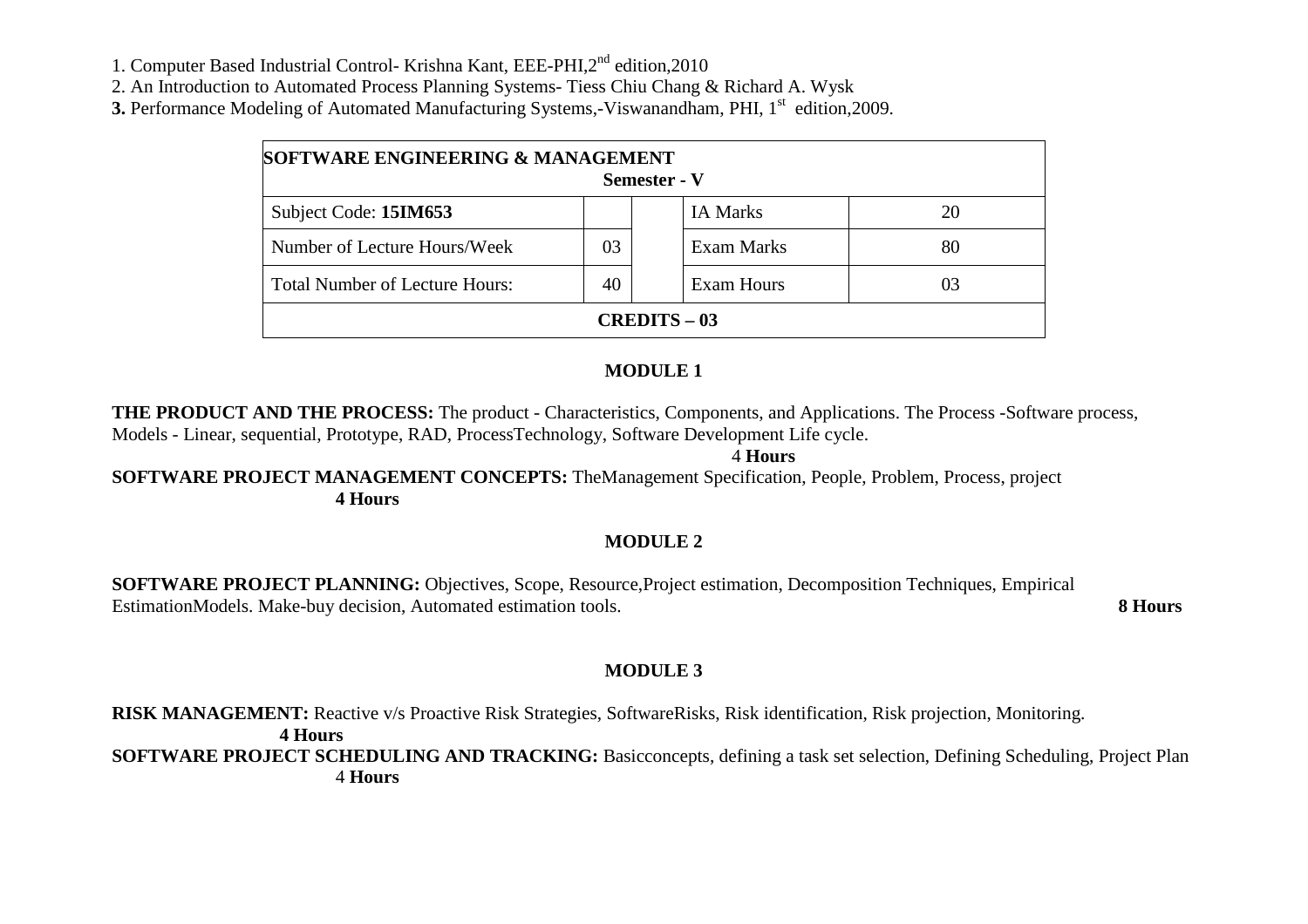#### **MODULE 4**

**SOFTWARE QUALITY ASSURANCE:** Quality assurance concept, Costimpact of software defects, Technical review, statistical Quality assurance,software reliability, ISO 9000 Quality standards. 6 **Hours** 

**SOFTWARE TESTING:** Objectives, Principles, Testability . 2 **Hours** 

### **MODULE 5**

**SOFTWARE QUALITY AND RELIABILITY:** Introduction, software modularity, language, Data reliability,Fault tolerance, software checking and software testing. **4 Hours OBJECT ORIENTED CONCEPT AND PRINCIPLES:** Object OrientedConcepts, Identifying the elements of an object model, Examples.4 **Hours**

### **TEXT BOOK:**

**Software Engineering** – Pressman - Computer Science Series - TATA McGraw-Hill Publications - 6th edition.

#### **REFERENCE BOOKS:**

**Software Engineering** – Somerville - Pearson Education,

**Question paper pattern:** The question paper will have TEN questions. There will be TWO questions from each module. Each question will have questions covering all the topics under a module. The students will have to answer FIVE full questions, selecting ONE full question from each module.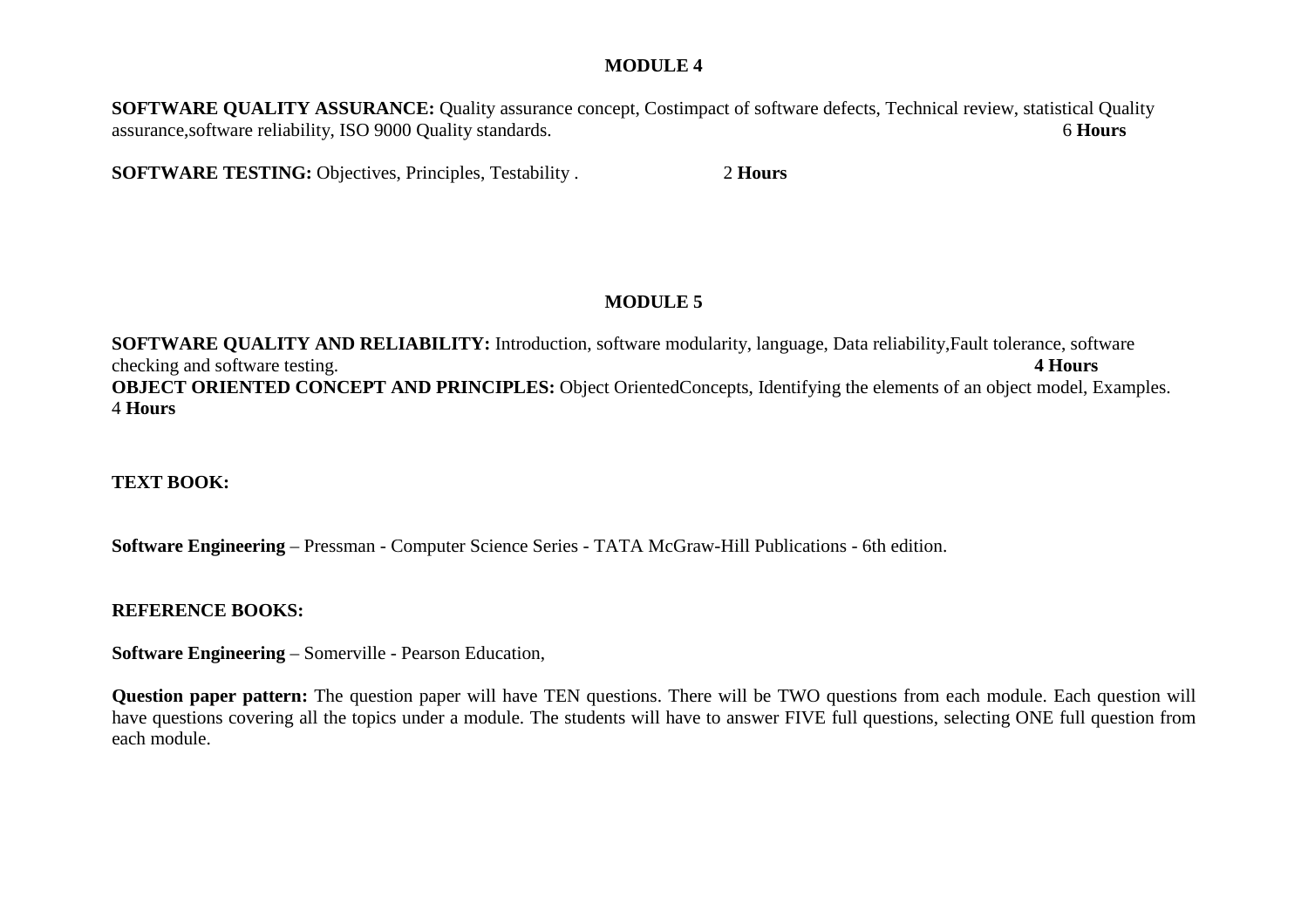| Subject code                          | 15IM654  |  | <b>IA Marks</b> | 20 |
|---------------------------------------|----------|--|-----------------|----|
| Number of Lecture<br>Hrs / Week       | Lectures |  | Exam Marks      | 80 |
| <b>Total Number of</b><br>Lecture Hrs | 40       |  | Exam Hours      | 03 |
| CREDITS - 04                          |          |  |                 |    |

#### **COMPOSITE MATERIALS Common to (IM & IP)**

#### **MODULE: 1**

#### **Introduction to composite materials**

 Definition, classification and characteristics of composite materials:Fibrous, laminate, particulate, flakecomposites. Properties and types of reinforcement and matrix materials.Fibre reinforced plastic processing: basic steps in manufacturing of a composite, impregnation,lay-up, consolidation and solidification. Open and closed mould process, hand lay-up techniques, structural laminate vacuum bag and autoclave processing, filament winding, pultrusion, pulforming, thermo-forming, injection molding, resin transfer molding.

9Hrs

7Hrs

#### **MODULE: 2**

### **Fabrication of composites**

### Cutting: machining, drilling, mechanical fasteners and adhesive bonding: design guidelines for adhesive bonding. mechanical joining: design parameters for bolted joints, waterjet and laserjet cuttings. Challenge during machining of composites, failure mode during machining. Cutting tools and fabrication equipment.Ceramic matrix composites and their fabrication technologies.

#### **MODULE: 3**

#### **Structural application of composites**

 Aerospace, air craft and military, medical, sporting goods and recreation, automotive.Marine, infrastructure. Micro analysis of a uni-directional lamina: definition of volume and mass fractions, density and void content. Derivation for longitudinal, transverse and shear modulus. Major and minor Poission'sratio's. Numerical problems.

#### **MODULE: 4**

#### **Study properties of MMC's**

 Physical Mechanical, wear, machinability and other properties.Effect of size, shape and distribution of particulate on properties. Advanced composites such as Polymer based Sandwich structures. Introduction to shape memory alloys.

8 Hrs

8Hrs

#### **MODULE: 5**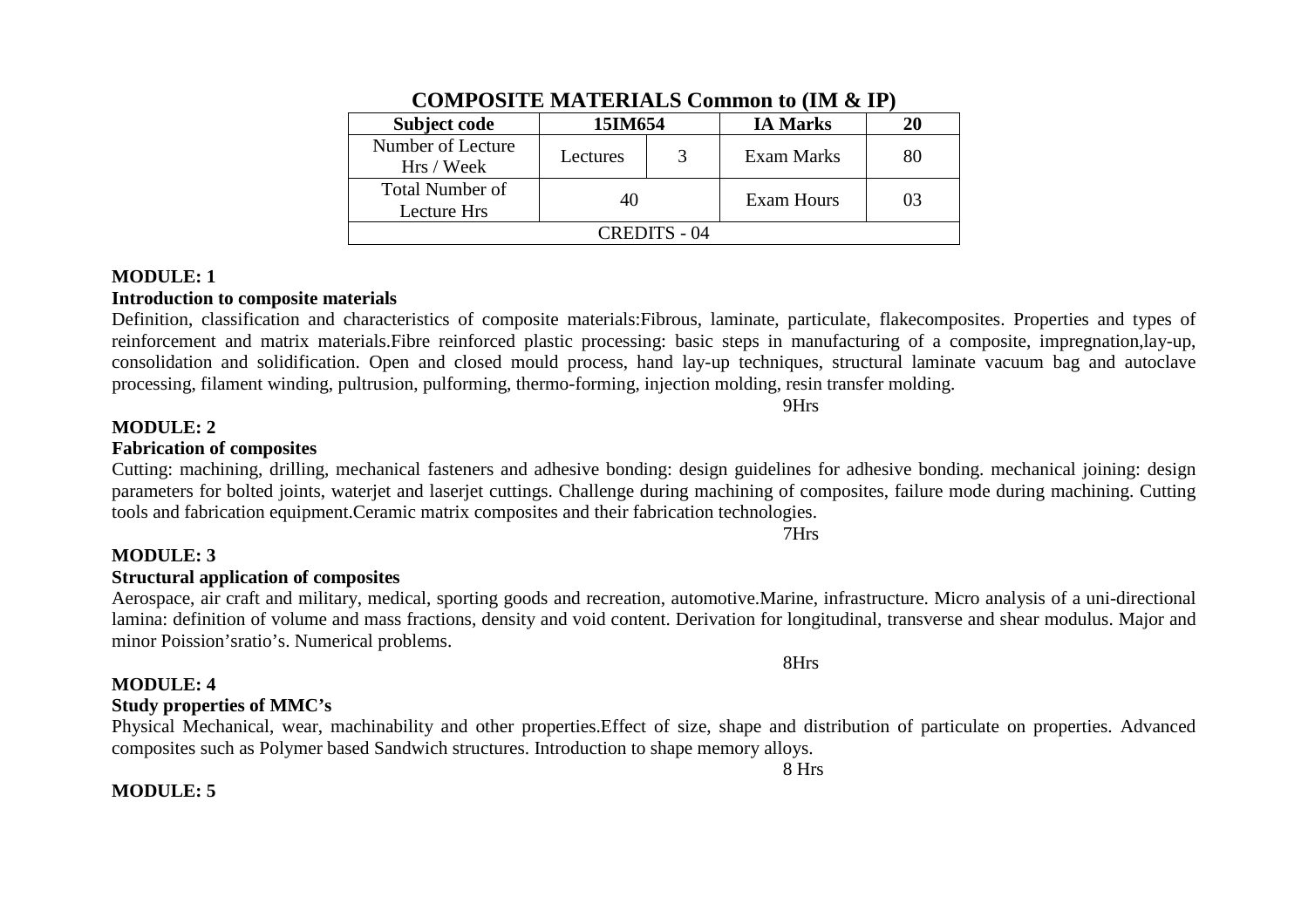#### **Study of composite materials from natural resources**

 **Introduction to natural composites**: classification of natural fibers: plant, animal, mineral fibers and their sources; silk, human, feather, jute, sisal, flax, cotton, bamboo fibres. Advantages and disadvantages of natural fibres.Characteristics of natural fibres.Extraction of plant fibres.Recent developments in natural fibre composites, feature potential of natural fibre composites.

8 Hrs

#### TEXT BOOKS:

1. Composite Science and Engineering - K.K.Chawla - Springer Verlag - 1998.

2. Introduction to composite materials - Hull and Clyne - Cambridge University Press -  $2<sup>nd</sup>$ Edition, 1990.

3. Composites Manufacturing: materials, product and process engineering - Sanjay K. Mazumdar CRC press - Firstedition 2010.

#### REFERENCE BOOKS:

1. Composite Materials hand book - MeingSchwaitz - McGraw Hill Book Company - 1984.

- 2. Forming Metal hand book 9th edition, ASM handbook, V15, 1988, P327-338.
- 3. Mechanics of composites Autar K kaw CRC Press 2002.

4. Fiber-Reinforced Composites – P.K. Mallick – Third Edition.

## **OPEN ELECTIVES**

#### **MANAGEMENT INFORMATION SYSTEMS**

| Sub Code                 | 15IM/IP661 | <b>IA Marks</b>   | 20 |
|--------------------------|------------|-------------------|----|
| No. of Lecture Hrs/week  | ∩∩<br>U3   | <b>Exam Hours</b> | 03 |
| <b>Total Lecture Hrs</b> | 40         | Exam Marks        | 80 |

#### **Course objectives:**

- 1. To elevate students' awareness of information Technology and develop an in-depth and systematic understanding of key aspects of IT management.
- 2. To help students gain a strategic perspective on business.
- 3. To evaluate the value of emerging technologies and their competitive advantage.

#### **Course content:**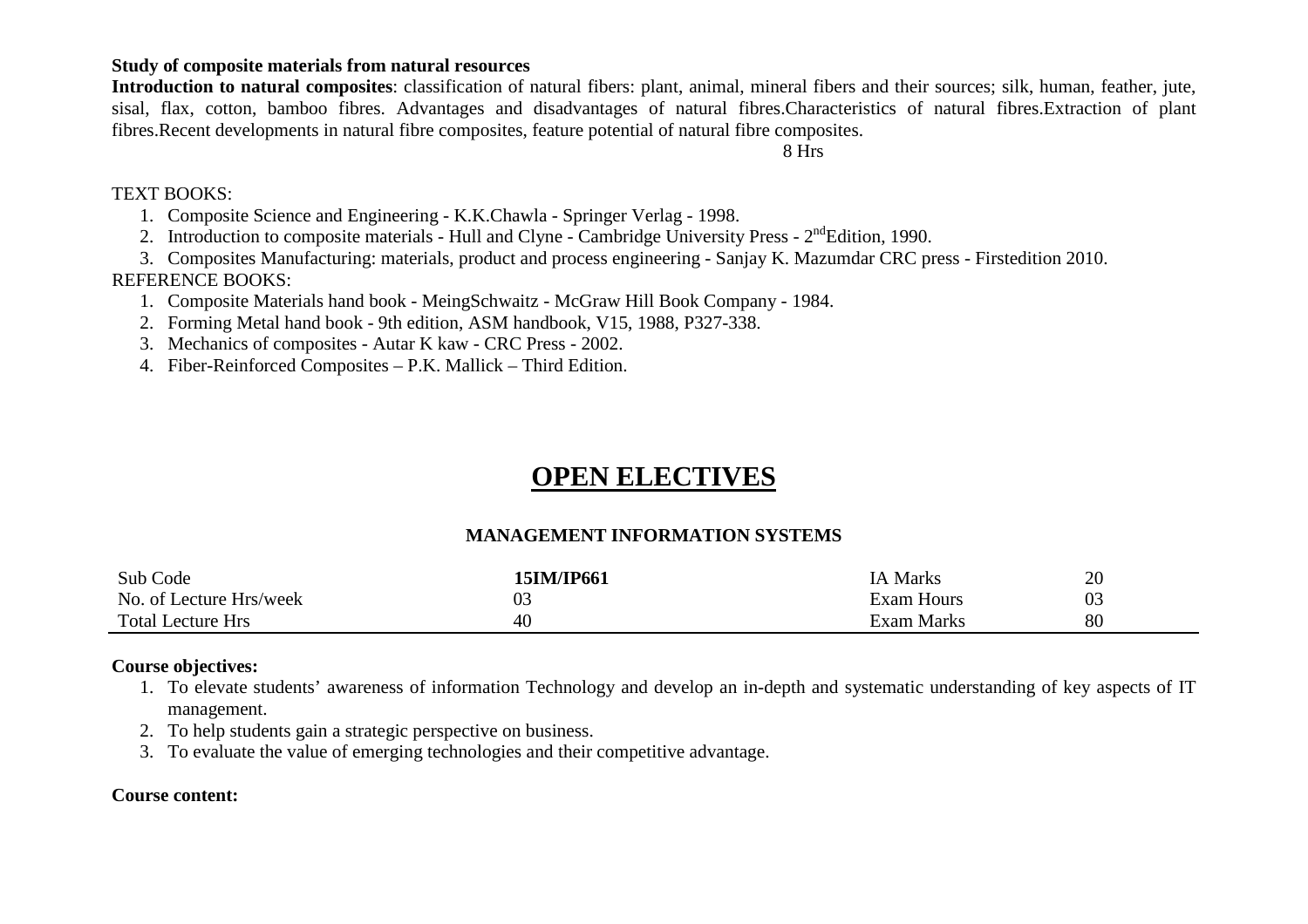#### **MODULE– 1**

 **Fundamentals of Information Systems:** Information systems in business, fundamentals of information systems solving business problems with information systems. **7 Hours**

#### **MODULE– 2**

**Information Systems for Business Operations:** Business information systems, Transaction processing systems, management, information systems and decision support systems. Artificial intelligence technologies in business, information system for strategic applications and issues in information technology.

#### **9 Hours**

#### **MODULE–3**

 **Issues in Managing Information Technology:** Managing information resources and technologies global information technology, management, planning and implementing change, integrating business change with IT, security and ethical challenges in managing IT, social challenges of information technology.

#### **8 Hours**

#### **MODULE-4**

 **E-Business Model:** E-commerce frame work, Architectural frame work for e-commerce, Application services and transaction, Models – B2C Transactions, B2B Transactions, Intra-Organizational Transactions, WWW Architecture: Client server structure of the web, e-Commerce architecture, Technology behind the web.

#### **8 Hours**

#### **MODULE-5**

 **Consumer Oriented E-Commerce:** Consumer oriented Application: Finance and Home Banking, Home shopping, Home Entertainment, Mercantile Process Models, Consumers perspective, Merchants perspective.

 **Electronics Data Interchange (EDI):** EDI Concepts, Applications in business – components of international trade, Customs Financial EDI, Electronic fund transfer, Manufacturing using EDI, Digital Signatures and EDI.

#### **8 Hours**

#### **TEXT BOOKS:**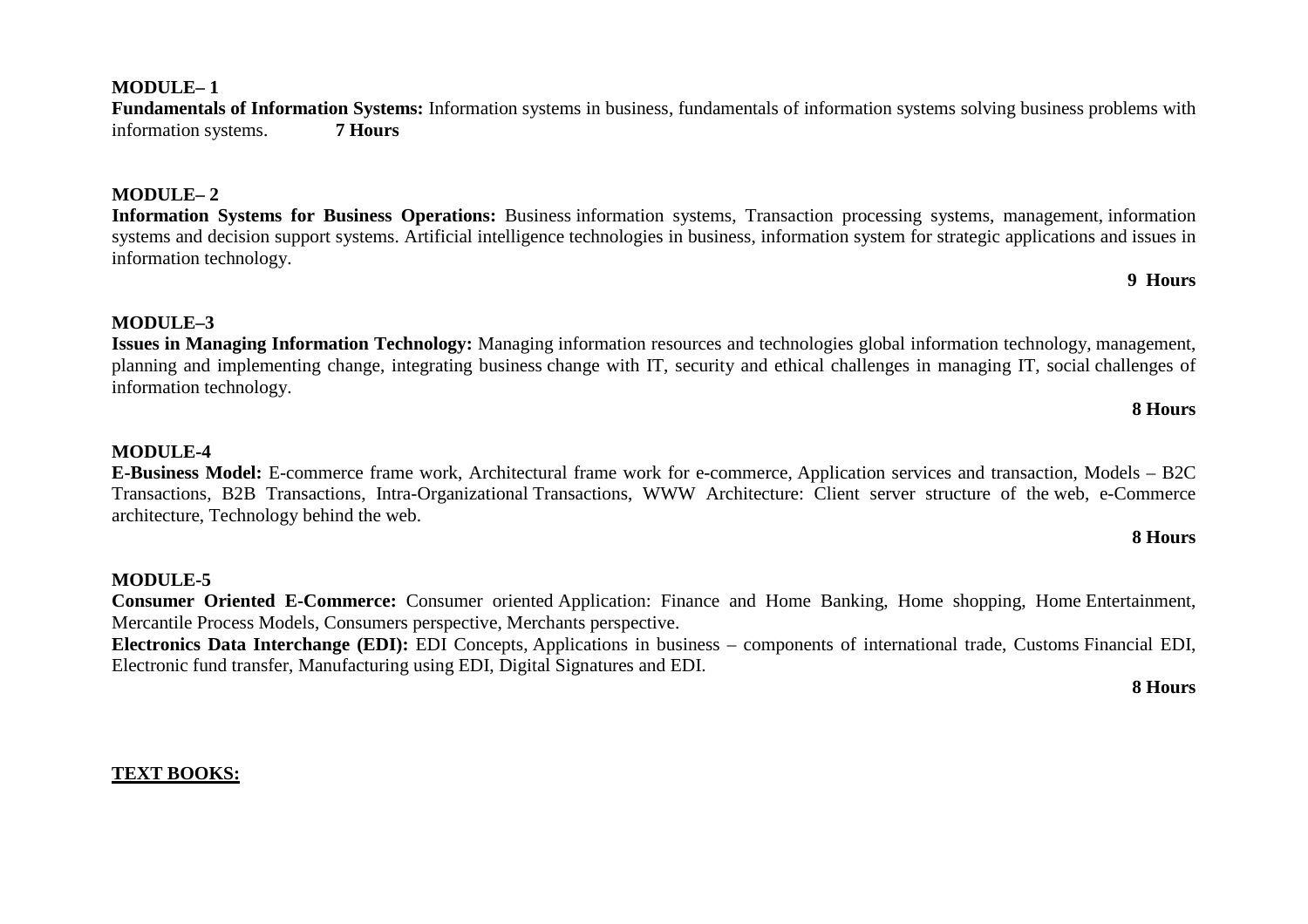- 1. Management Information systems managing information technology in the internet worked enterprise jams. A O'Brien Tata McGraw Hill publishing company limited – 2002.
- 2. Management Information Systems Laaudon&Laudon PHI ISBN 81-203-1282-1.1998.

### **REFERENCE BOOKS:**

- 1. Management Information systems S. Sadogopan. PHI 1998Edn. ISBN 81-203-1180-9.
- 2. Information systems for modern management G.R. Murdick PHI 2nd Edition.

## **ADVANCED MACHINING PROCESSES**

| Subject Code                | 15IM/IP662 | No. of Credits    | $: 4 - 0 - 0$ |
|-----------------------------|------------|-------------------|---------------|
| No. of Lecture Hours / Week | 03         | <b>Exam Hours</b> |               |
| Total No. of Lecture Hours  | 40         | <b>Exam Marks</b> | 80            |

#### **COURSE OBJECTIVES**

- 1.To learn the fundamental concepts of Non-Traditional Machining and their Mechanical Processes
- 2.To have a good knowledge of Abrasive Jet Machining and its application
- 3.To learn the fundamental principles of Electrochemical Machining Process (ECM
- 4.To have basic exposure to Chemical Machining (CHM) and Chemical Milling
- 5.To imbibe a the basic principles of Thermal Metal Removal Processes, Plasma Arc Machining (PAM)and Laser Beam Machining (LBM)

## **COURSE CONTENT**

#### **Unit 1**

**Introduction:** History, need for non-traditional machining processes, classification, process selection.

 **Mechanical Process:** Ultrasonic Machining (USM): Introduction, equipment, tool material and tool size, abrasive slurry, magnetostriction assembly, tool cone (concentrator), exponential concentrator of circular cross section and rectangular cross sections, effect of parameters, amplitude, frequency, grain diameter, applied static load and slurry,tool and work material. USM process characteristics: material removal rate, tool wear, accuracy, surface finish,applications, advantages and disadvantages of USM.

**08Hrs**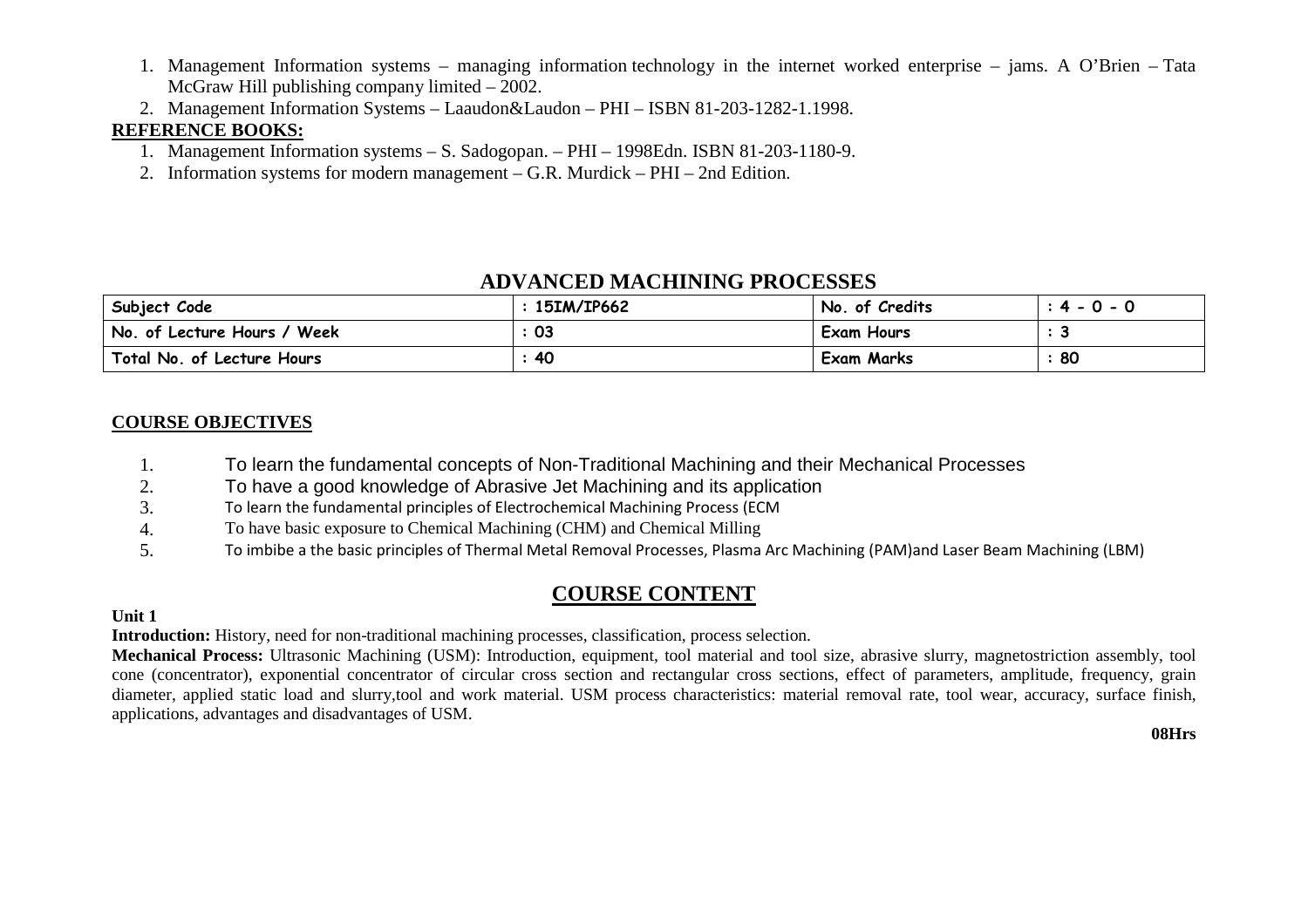#### **Unit 2**

 **Abrasive Jet Machining (AJM):** Introduction, equipment, variables in AJM: carrier gas, size of abrasive grain, velocity of the abrasive jet, mean no. abrasive particles per unit volume of the carrier gas, work material, stand-off distance (SOD), process characteristics-material removal rate. nozzle wear, Accuracy and surface finish, Applications, advantages and disadvantages of AJM.

#### **Unit 3**

 **Electrochemical Machining Process (ECM**): Introduction, elements of ECM process: Cathode tool, anode work piece, source of DC power, electrolyte, chemistry of the process, ECM process characteristics - material removal rate, accuracy, surface finish, tool and insulation materials, tool size, electrolyte flow arrangement, applications, simple problems.

#### **Unit 4**

 **Chemical Machining (CHM**)**:** Introduction, elements of the process, chemical blanking process: preparation of work piece, preparation of masters, masking with photo resists, etching for blanking, accuracy of chemical blanking.

 **Chemical Milling** (Contour machining):- Process steps-masking, etching, etc. process characteristics of CHM: - material removal rate, accuracy, surface finish, application of CHM.

#### **Unit 5**

 **Thermal Metal Removal Processes:** Electrical Discharge Machining (EDM) - Introduction, mechanism of metal removal, dielectric fluid, spark generator, EDM tool (electrode), electrode material selection, machining time,flushing: suction flushing, side flushing, pulsed flushing synchronized with electrode movement, EDM process characteristics: metal removal rate, accuracy, surface finish, heat affected zone, machine tool selection, applications, electric discharge grinding, traveling wire EDM.

 **Plasma Arc Machining (PAM):** Principle of generation of plasma, equipment, non-thermal generation of plasma, selection of gas, mechanism of metal removal, PAM parameters, process characteristics.

Laser Beam Machining (LBM): Principle of generation of lasers, equipment and machining procedure, types of lasers, process characteristics, applications.

#### **COURSE OUTCOMES:**

Upon completion of this course, students should be able to:

- 1. Understand the need for advanced manufacturing process and explain the principle of operation of ultrasonic machining process.
- 2. Explain the characteristic features of Abrasive Jet Machining (AJM)
- 3. Define the process parameters influence the material removal rate with the help of characteristics curves.
- 4. Explain the principle of chemical machining and chemical milling process.
- 5. Summarize the various aspects of Electric discharge machining (EDM).Explain the principle of generation plasma and laser and their application in machining

#### **Text Books:**

# **08Hrs**

**08Hrs**

## **08Hrs**

**08Hrs**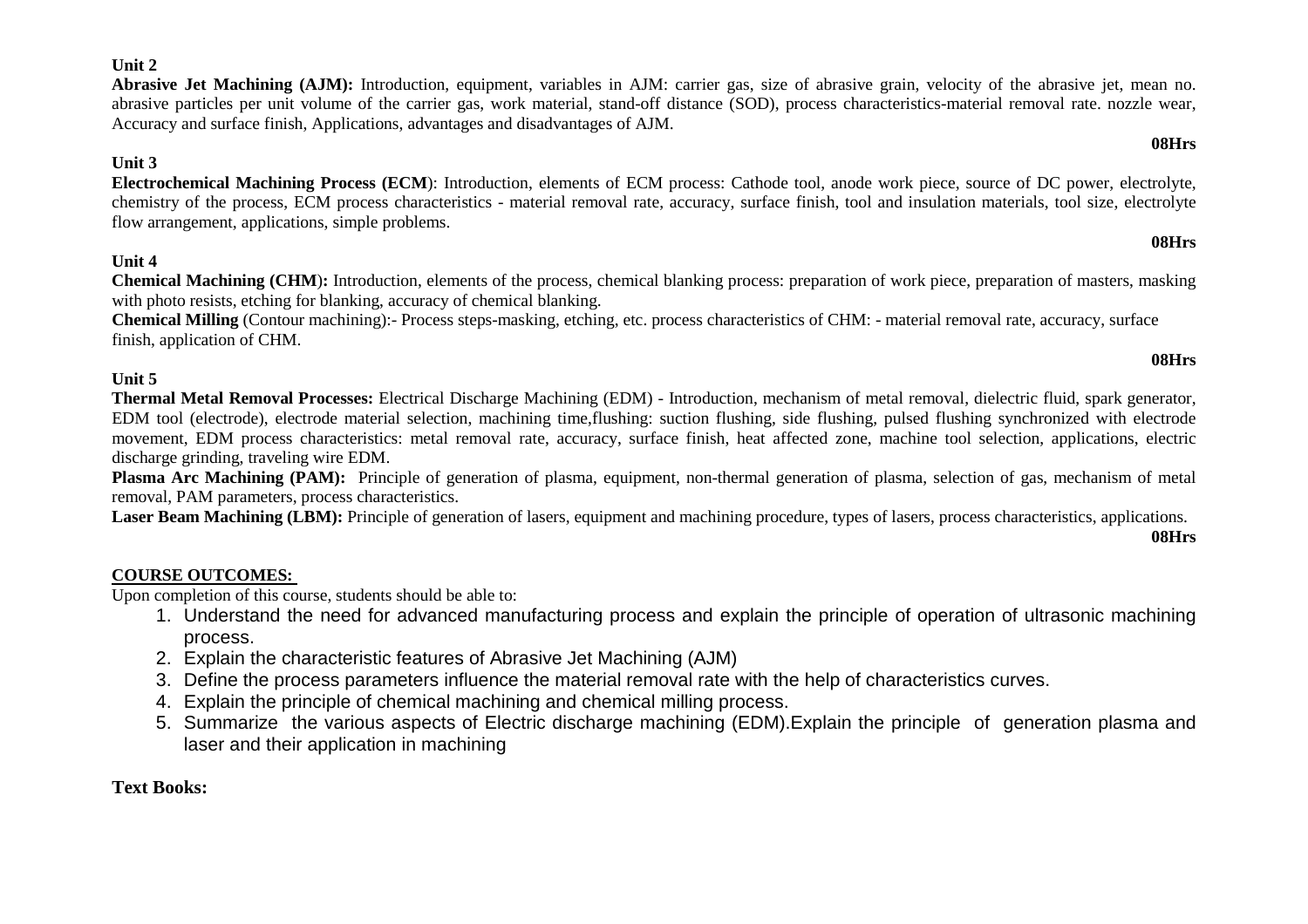1. **Modern Machining Process** by P C Pandey and H S Shan, Tata McGraw Hill,2008

2. **New Technology** by Bhattacharaya, Institution of Engineering Publication.

#### **References:**

- 1. **Production Technology**, by HMT Tata McGraw Hill.
- 2. **Modern Machining Methods** by Dr. M.Adithan, Khanna Publishers, 2008.
- 3. **Non-conventional Machining** by P K Mishra, Reprint 2006, Narosa publishing House, New Delhi.

#### **VALUE ENGINEERING**

| Subject Code              | $\div$ 15 IM/IP663 | <b>IA Marks</b> |    |
|---------------------------|--------------------|-----------------|----|
| No. of Lecture Hrs./ Week | $\div$ 03          | Exam Hours      |    |
| Total No. of Lecture Hrs. | -40                | Exam Marks      | 80 |

#### **MODULE – 1**

**INTRODUCTION TO VALUE ANALYSIS:** Definition of Value, Value Analysis, Value Engineering, Value management, Value Analysis versus Value Engineering, Value Analysis versus Traditional cost reduction techniques, uses, Applications, advantages and limitations of Value analysis. Symptoms to apply value analysis, Coaching of Champion concept.

**TYPE OF VALUES:** Reasons for unnecessary cost of product, Peeling cost Onion concept, unsuspected areas responsible for higher cost, Value Analysis Zone, attractive features of value analysis. Meaning of Value, types of value & their effect in cost reduction. Value analysis procedure by simulation.Detailed case studies of simple products.

#### **MODULE – 2**

**FUNCTIONAL COST AND ITS EVALUATION:** Meaning of Function and Functional cost, Rules for functional definition, Types of functions, primary and secondary functions using verb and Noun, Function evaluation process, Methods of function evaluation. Evaluation of function by comparison, Evaluation of Interacting functions, Evaluation of function from available data, matrix technique, MISS technique, Numerical evaluation of functional relationships and case studies.

**PROBLEM SETTING & SOLVING SYSTEM:** A problem solvable stated is half solved, Steps in problem setting system, Identification, Separation and Grouping of functions. Case studies.

**PROBLEM SETTING & SOLVING SYSTEM:** Goods system contains everything the task requires. Various steps in problem solving, case studies.

**10 Hours** 

**9 Hours**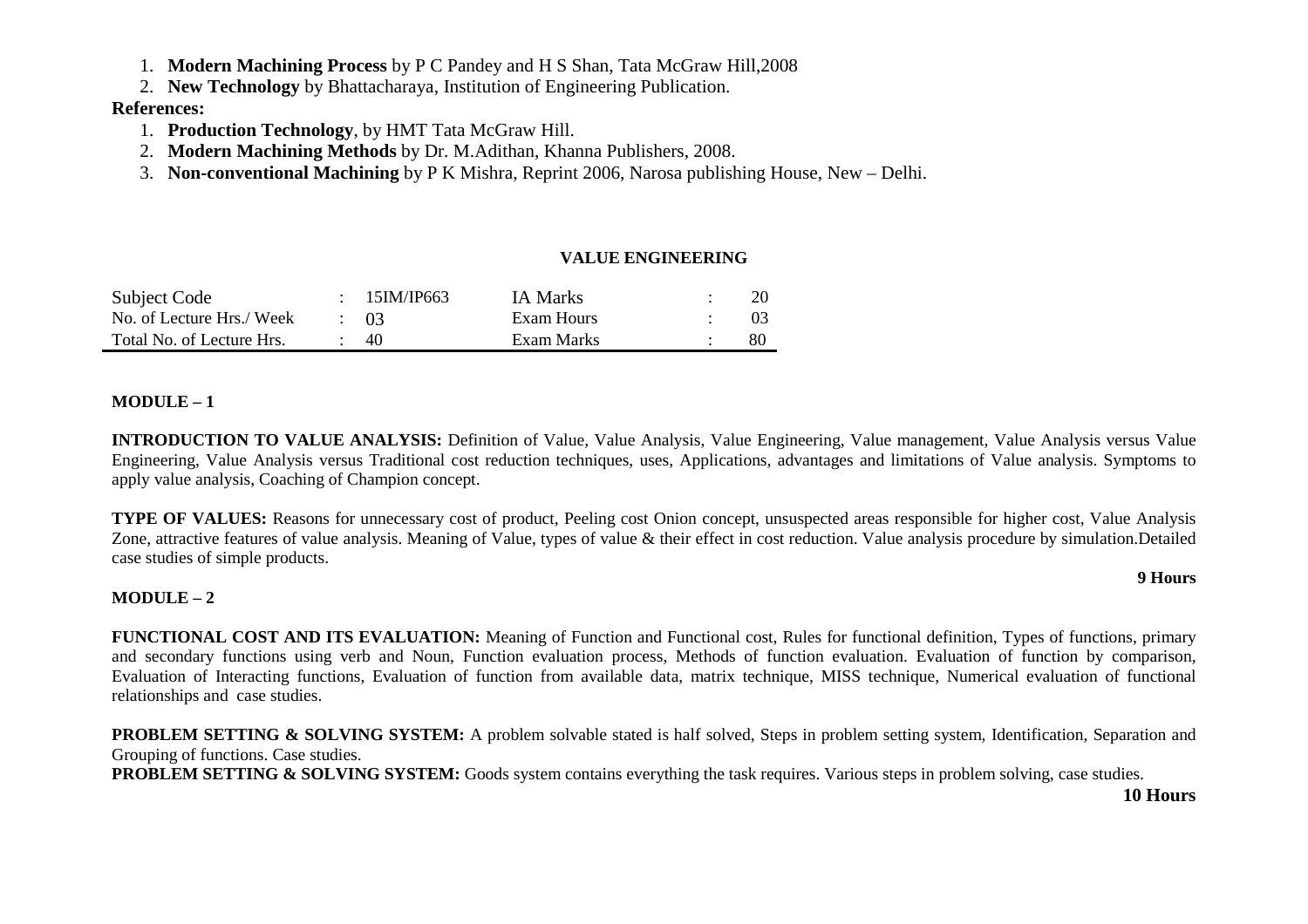#### **MODULE- 4**

 **VALUE ENGINEERING TECHNIQUES:** Result Accelerators or New Value Engineering Techniques, Listing, Role of techniques in Value Engineering, Details with Case examples for each of the Techniques.

 **VALUE ENGINEERING JOB PLAN:** Meaning and Importance of Value Engineering Job plan. Phases of job plan proposed by different value engineering experts, Information phase, Analysis phase, Creative phase, Judgement phase, Development planning phase, and case studies. Cost reduction programs,

**ADVANCED VALUE ANALYSIS TECHNIQUES:** Functional analysis system technique and case studies, Value analysis of Management practice (VAMP), steps involved in VAMP, application of VAMP to Government, University, College, Hospitals, School Problems etc., (service type problems).

**TOTAL VALUE ENGINEERING**: Concepts, need, Methodology and benefits.

criteria for cost reduction program, Value analysis change proposal.

#### **MODULE- 5**

**APPLICATION OF VALUE ANALYSIS:** Application of Value analysis in the field of Accounting, Appearance Design, Cost reduction, Engineering, manufacturing, Management, Purchasing, Quality Control, Sales, marketing, Material Management Etc., Comparison of approach of Value analysis & other management techniques.

**6 Hours**

#### **TEXT BOOKS:**

**Techniques of Value Analysis and Engineering–** Lawrence D. Miles, McGraw – Hill Book Company, 2<sup>nd</sup>Edn. **Value engineering for Cost Reduction and Product Improvement** – M.S. Vittal, Systems Consultancy Services Edn 1993 **Value Management, Value Engineering and Cost Reduction** – Edward D Heller Addison Wesley Publishing Company 1971

#### **REFERENCE BOOKS:**

**Value Analysis for Better Management** – Warren J Ridge American Management Association Edn 1969 **Getting More at Less Cost** (The Value Engineering Way) – G.Jagannathan Tata Mcgraw Hill Pub. Comp. Edn 1995 **Value Engineering** – Arther E Mudge McGraw Hill Book Comp. Edn 1981

**MODULE - 3** 

**7 Hours** 

### **8 Hours**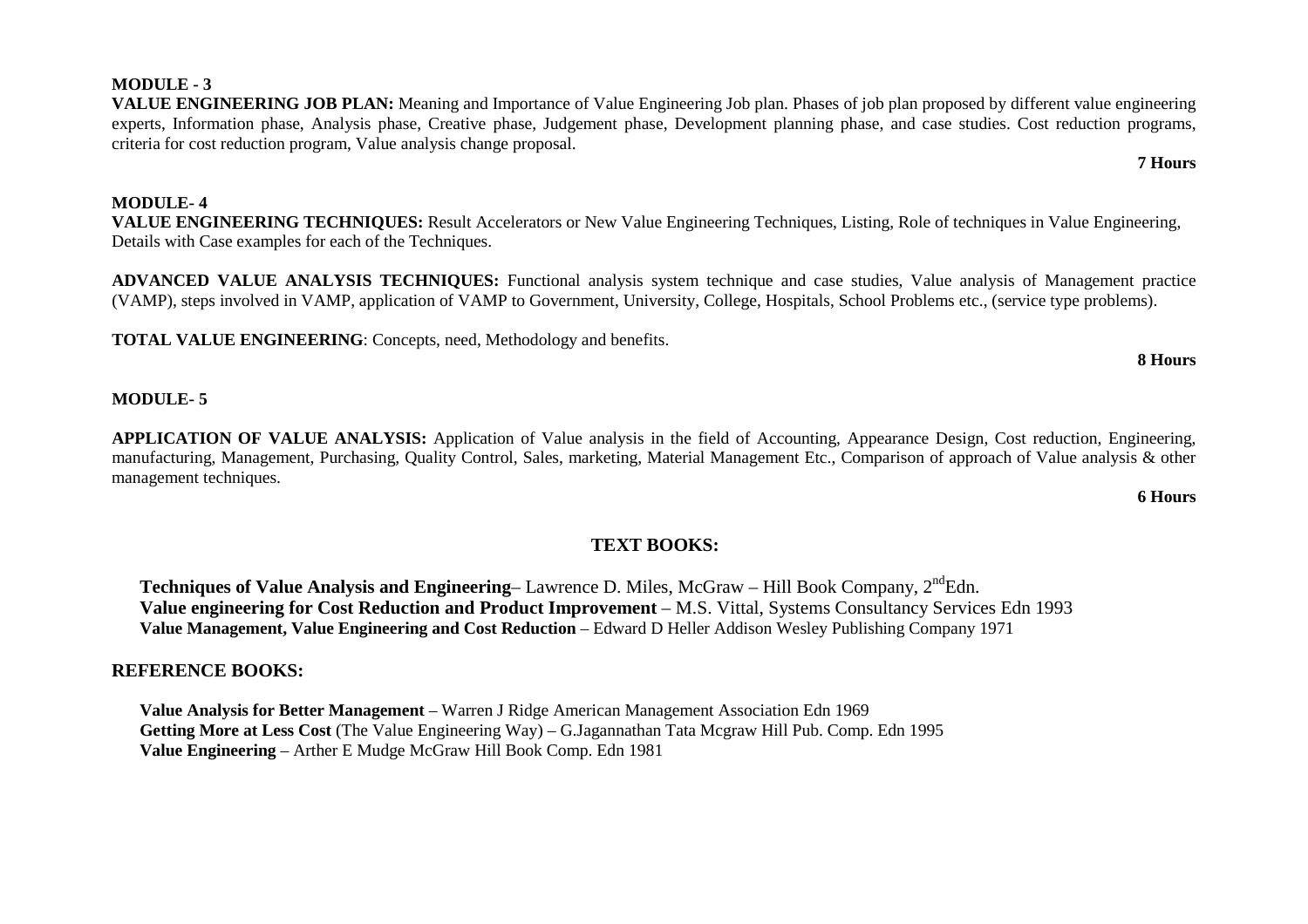| <b>DEVELOPMENT OF ENTERPRISES</b>     |    |                   |    |  |  |  |
|---------------------------------------|----|-------------------|----|--|--|--|
| Semester - V                          |    |                   |    |  |  |  |
| Subject Code: 15IM/IP664              |    | <b>IA Marks</b>   | 20 |  |  |  |
| Number of Lecture Hours/Week          | 03 | Exam Marks        | 80 |  |  |  |
| <b>Total Number of Lecture Hours:</b> | 40 | <b>Exam Hours</b> | 03 |  |  |  |
| <b>CREDITS – 03</b>                   |    |                   |    |  |  |  |

#### **MODULE 1**

 **DEFINITION AND CONCEPT OF ENTERPRISE:** Profile of an entrepreneur-need scope and characteristics of entrepreneurs. Attitude development, creativity–stress management-positive reinforcement. **8 Hours** 

#### **MODULE 2**

 **METHODOLOGY OF PROJECT IDENTIFICATION:** Short listing and zeroing on to product/service-project in outline project planningtechnical and feasibility analysis-evaluation of project report. Project appraisal technical, commercial and financial appraisal - problems in project equation - legal, financial and environmental aspects. **8 Hours** 

#### **MODULE 3**

**MARKETING:** Market share-distribution-sale strategies-certification agencies-term finance-source and management working capital-coating and cost control (basic principles only) need analysis-product design (basic principles only)- developing operational expertise- innovation and change. **8 Hours** 

### **MODULE 4**

**SMALL INDUSTRIES DEVELOPMENT:** Small Industries development in India and its concepts- ancillary industries-starting a small scale industry steps involved-role of financing and other institutions providing assistance to small industries- preparation of project (case study). **8Hours**